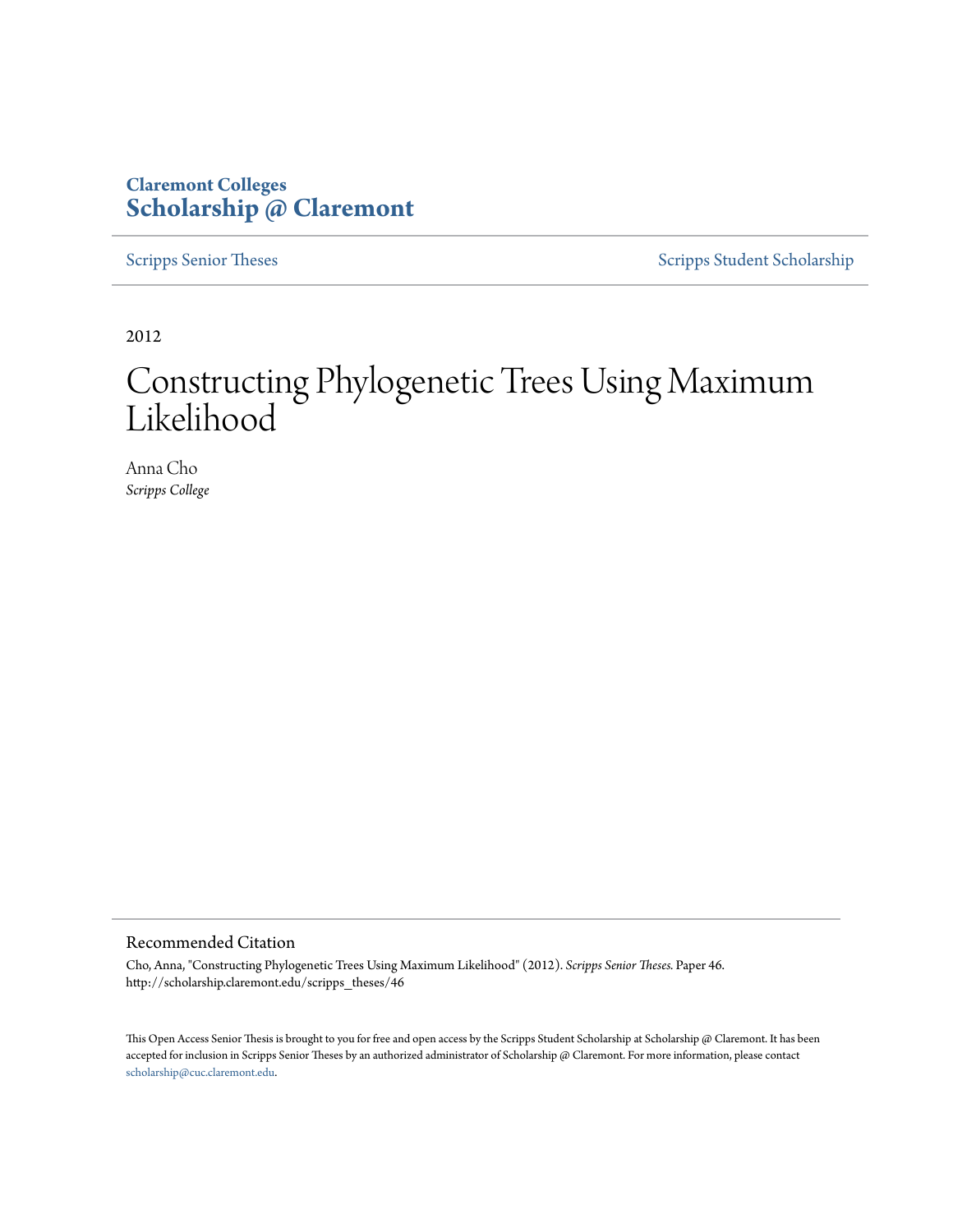

### Constructing Phylogenetic Trees using Maximum Likelihood

**Anna Cho**

Christopher Towse, Advisor Ami Radunskaya, Reader

Submitted to Scripps College in Partial Fulfillment of the Degree of Bachelor of Arts

March 9, 2012

Department of Mathematics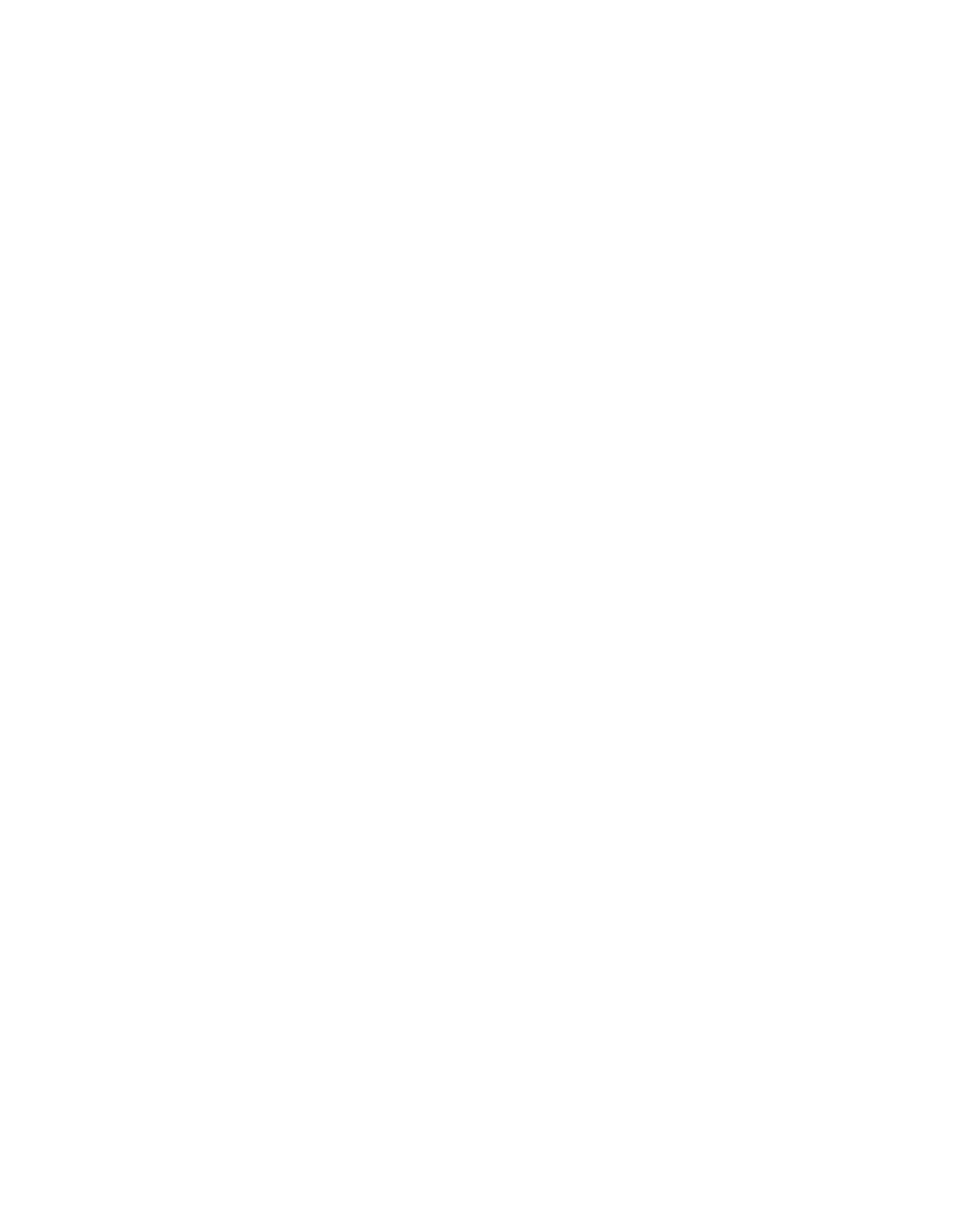## **Abstract**

Maximum likelihood methods are used to estimate the phylogenetic trees for a set of species. The probabilities of DNA base substitutions are modeled by continuous-time Markov chains. We use these probabilities to estimate which DNA bases would produce the data that we observe. The topology of the tree is also determined using base substitution probabilities and conditional likelihoods. Felsenstein [2] introduced this method of finding an estimate for the maximum likelihood phylogenetic tree. We will explore this method in detail in this paper.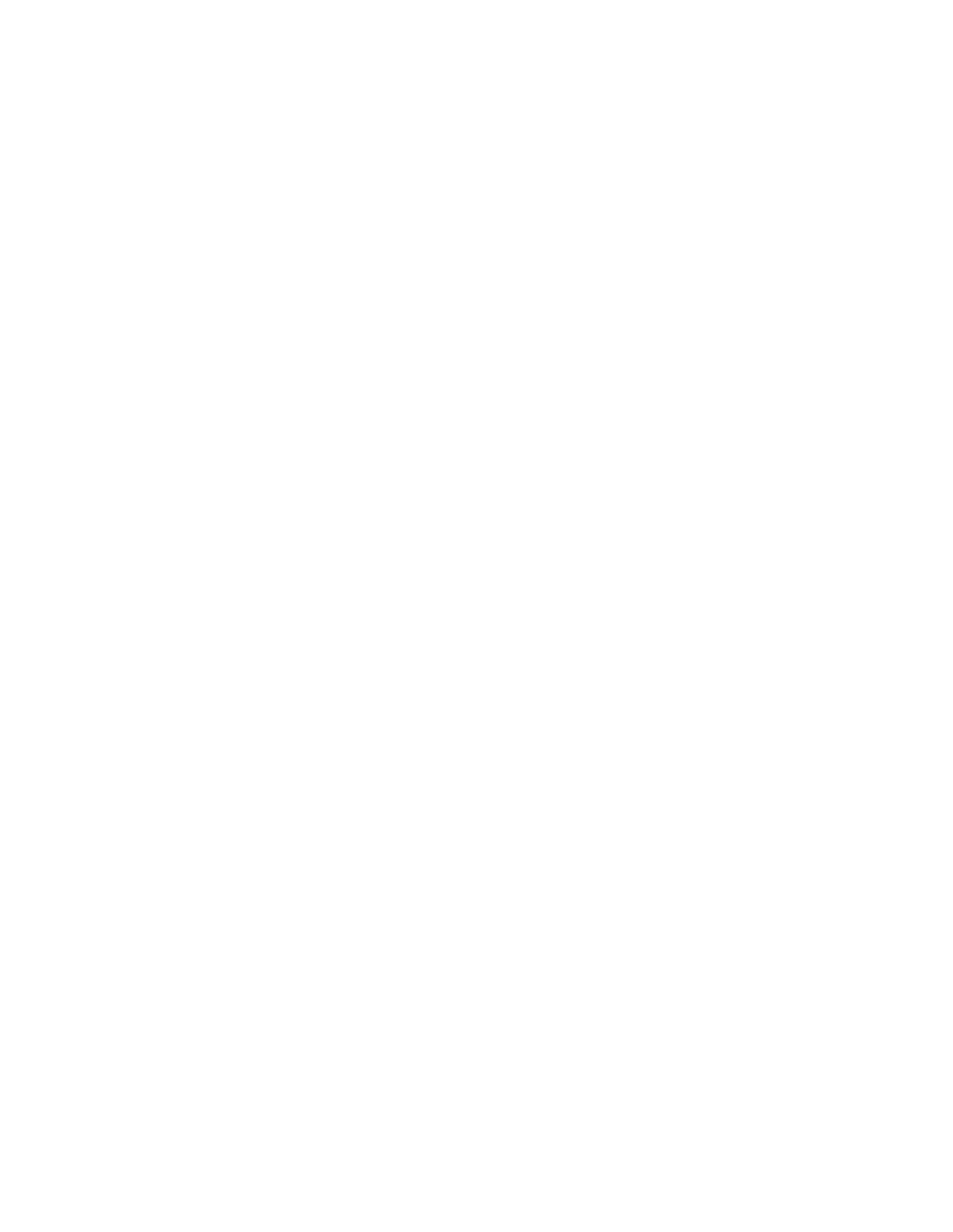# **Contents**

|                                                             | Abstract                                                                    |    |  |  |  |  |
|-------------------------------------------------------------|-----------------------------------------------------------------------------|----|--|--|--|--|
|                                                             | Acknowledgments<br>vii                                                      |    |  |  |  |  |
| 1                                                           | The Stochastic Process of DNA Base Substitutions                            |    |  |  |  |  |
|                                                             | 1.1                                                                         | 3  |  |  |  |  |
|                                                             | 1.2<br>Evolution and DNA mutations                                          | 4  |  |  |  |  |
|                                                             | 1.3                                                                         | 5  |  |  |  |  |
|                                                             | 1.4                                                                         | 8  |  |  |  |  |
|                                                             | 1.5                                                                         | 10 |  |  |  |  |
| $\mathbf{2}$                                                | The Likelihood of a Phylogenetic Tree                                       | 13 |  |  |  |  |
|                                                             | Computing the Likelihood of a Phylogenetic Tree<br>2.1                      | 13 |  |  |  |  |
|                                                             | 2.2                                                                         | 18 |  |  |  |  |
|                                                             | 2.3                                                                         | 19 |  |  |  |  |
| 3                                                           | <b>Finding a Maximum Likelihood Tree</b>                                    | 23 |  |  |  |  |
|                                                             | 3.1<br>How Many Possible <i>n</i> -species Trees are There? $\ldots \ldots$ | 24 |  |  |  |  |
|                                                             | 3.2                                                                         | 28 |  |  |  |  |
|                                                             | Maximum Likelihood Branch Lengths<br>3.3                                    | 31 |  |  |  |  |
|                                                             | Putting Topologies and Branch Lengths Together to find the<br>3.4           |    |  |  |  |  |
|                                                             |                                                                             | 34 |  |  |  |  |
| Finding the Maximum Likelihood Tree - An Example<br>37<br>4 |                                                                             |    |  |  |  |  |
| 5                                                           | The Limitations of Our Model<br>45                                          |    |  |  |  |  |
|                                                             | <b>Bibliography</b><br>49                                                   |    |  |  |  |  |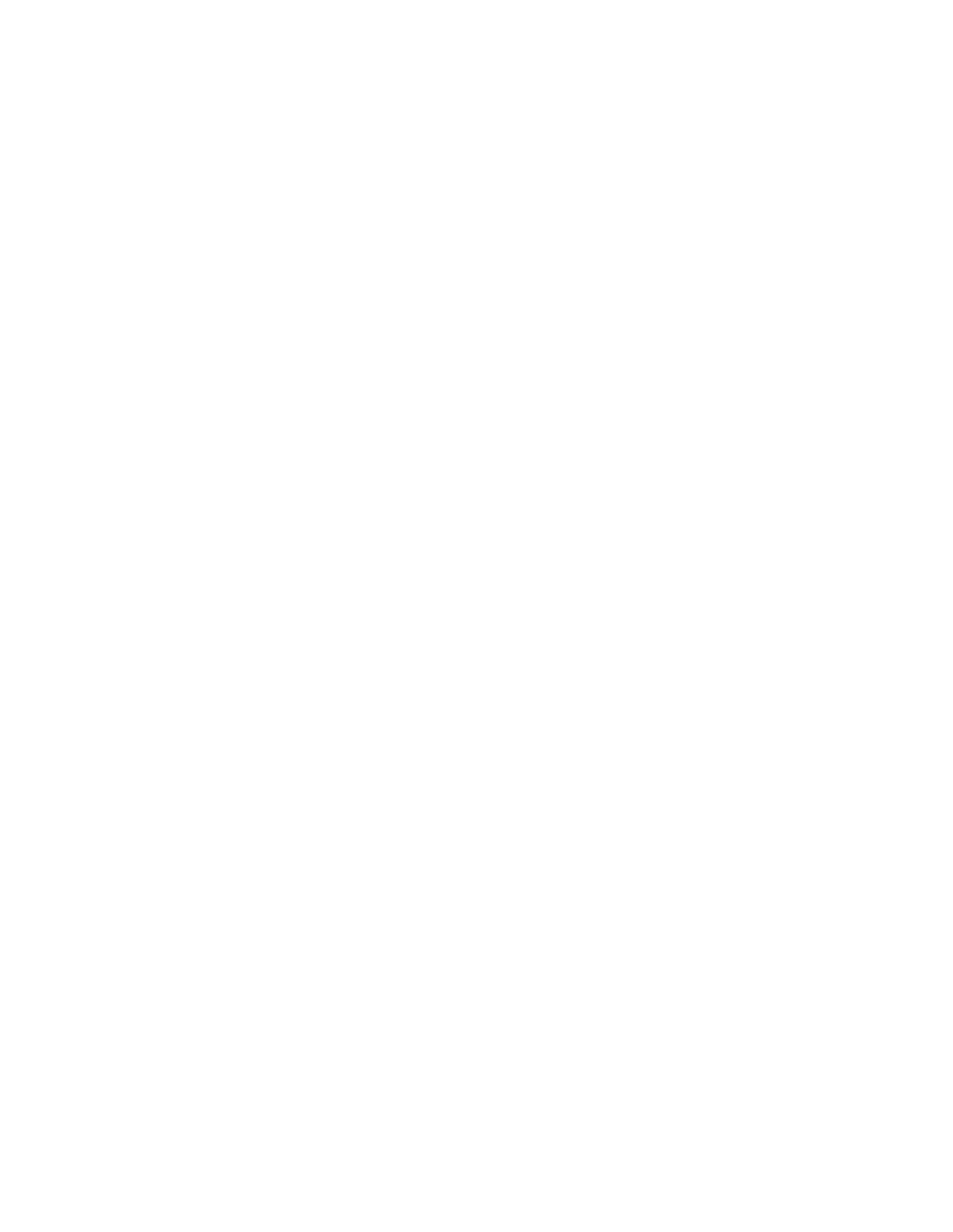## **Acknowledgments**

I'd like to thank my parents for their love and support. I wouldn't have gotten to the point I am at today without them. I'd also like to thank my advisor, Professor Towse, for all of the advice and emotional support that he offered me on my thesis. Thank you for for your energy and helping me see the beauty of math. I'd also like to thank my reader, Professor Radunskaya, for all of her brilliant advice. I would have been lost without your help.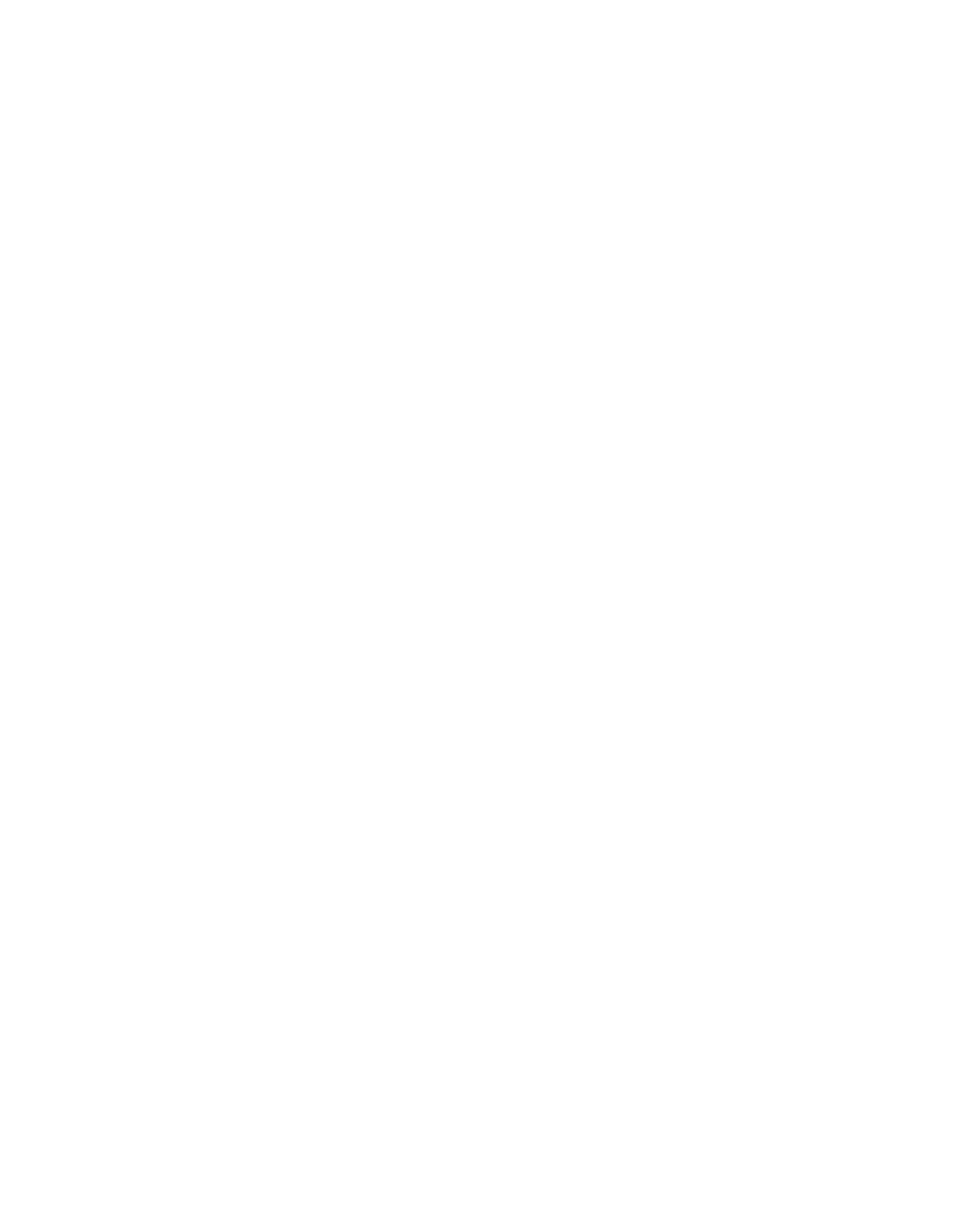### **Chapter 1**

## **The Stochastic Process of DNA Base Substitutions**

More and more DNA sequences are being analyzed today than ever before. With this increase in the accumulation of DNA sequences comes a demand for the study of the ancestry of organisms and their phylogenetic trees. Scientists are interested in how closely related one species is to another. Studying phylogenetic trees and the evolutionary processes that they model allow scientists to gain a better understanding of how organisms have arrived at the state they are in today. Phylogenetic trees give us the ability to see how species evolve and adapt throughout different time periods with different conditions and needs. Studying these evolutionary processes is clearly important to the advancement of biology, but finding the correct phylogenetic tree for a set of related species is very difficult considering that we are only given the data that we can observe today, namely the DNA sequences of those species. We have overcome much of this difficulty using statistical inference. Statistical models and Markov models allow us to estimate how similar a phylogenetic tree is to the actual, unknown phylogenetic tree for a given set of DNA sequences. We use the maximum likelihood method to infer what the true phylogenetic tree of our set of data looks like. Maximum likelihood uses an explicit evolutionary model. We assume that the data we observe is identically distributed from this model.

Before defining maximum likelihood, we review some of the terminology used in this statistical approach. We have been using the term *phylogenetic tree* to indicate a branching diagram describing a set of species and their common ancestors. The terms *phylogenetic tree* and *evolutionary tree* are often used interchangeably in the field of computational biology. In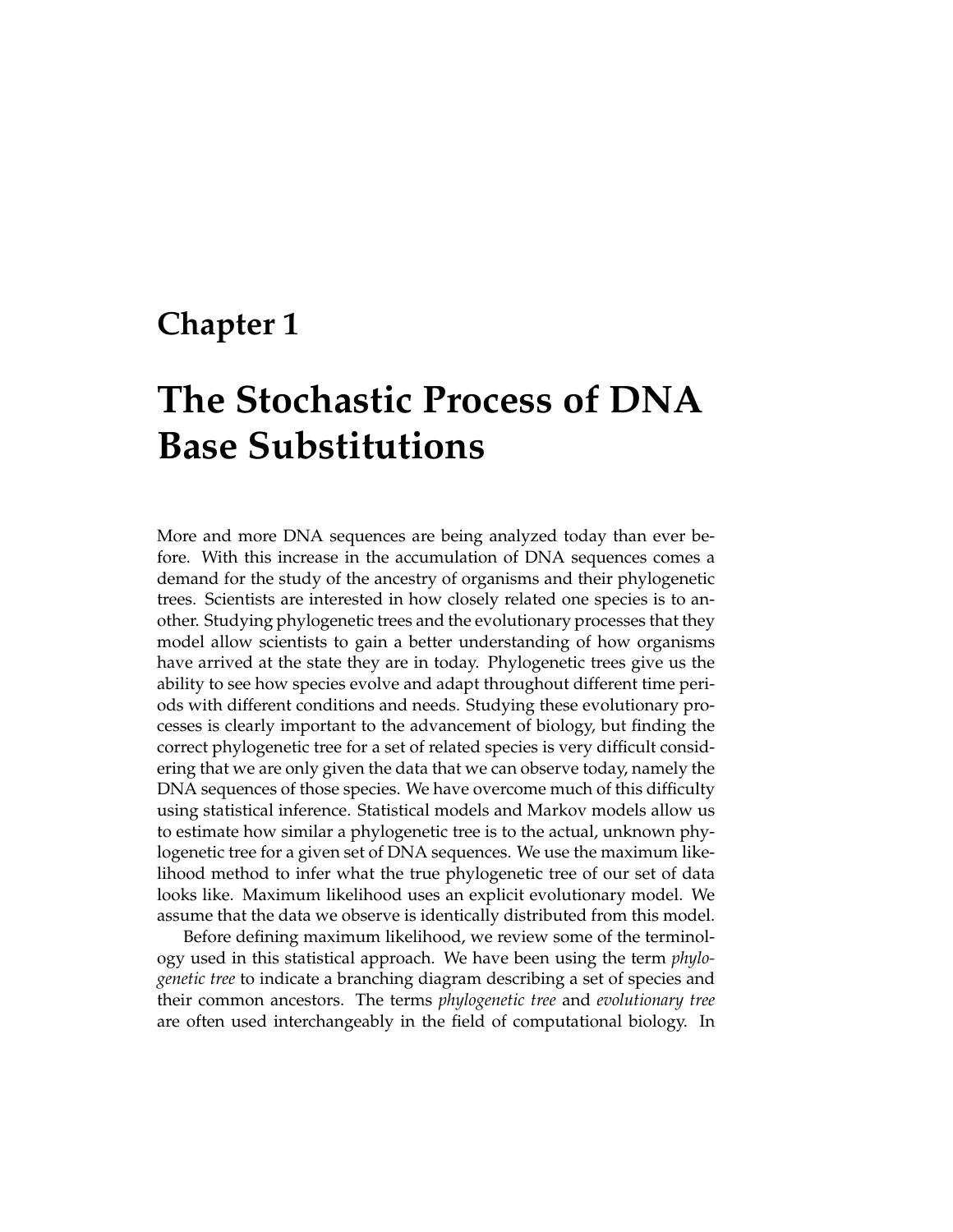this paper, we will be using the term *phylogenetic tree* exclusively. The set of data, namely the DNA sequences of the species we are observing, will be at the *tips* of the phylogenetic tree. The internal nodes of the tree represent the DNA sequences of the ancestors of the species we are examining. The segments of the diagram that connect one DNA sequence to another are called the *branches* of the tree. Finally, the *root* of the tree represents the DNA sequence of the sole common ancestor of all of the species we observe in our set of data. Each species at the tip of the tree can be traced back to this common ancestor at the root of the tree. Figure 1.1 shows an example of a phylogenetic tree.



Figure 1.1: An example of a phylogenetic tree. Note: This tree represents the phylogenetic tree for one site in the DNA sequences (i.e., the DNA base of each species' DNA sequence that is located at the same place).

We refer to the tree shape or the way in which the tips, nodes, and root are connected by branches as *topology*.It is important to note that this use of the word topology is different from the branch of mathematics known as topology. To topologists, each phylogenetic tree would have the same, trivial topology and would be indistinguishable. In evolutionary biology, two topologies are considered different from one another if one topology cannot be cannot be recreated from the second topology without disassembling a connection between two nodes or between a node and a tip. Figure 1.2 shows both an example of equivalent topologies and an example of topologies that are different from one another.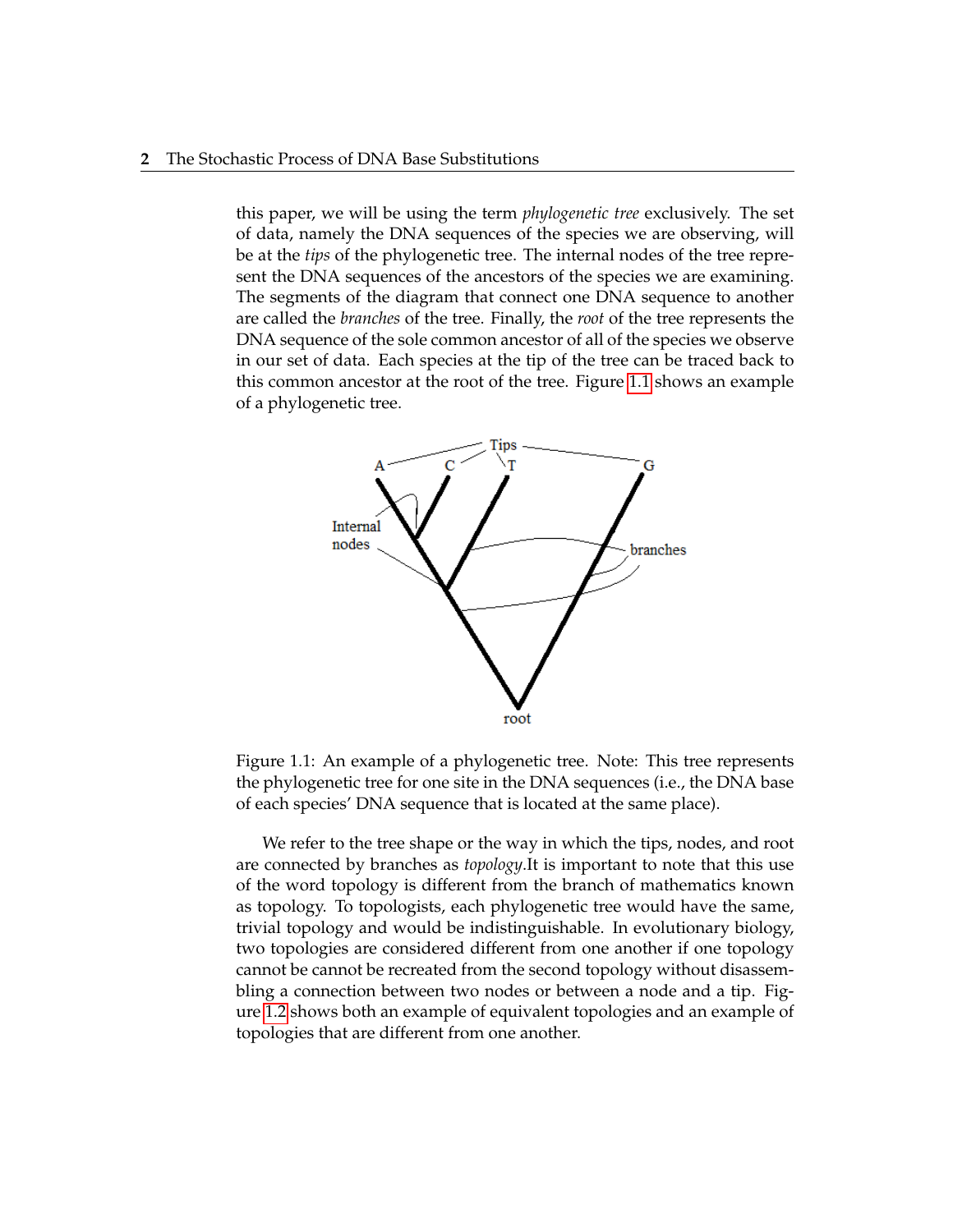

Figure 1.2: Tree A and Tree B have equivalent topologies. Tree C has the same number of tips as Tree A and Tree B, but the branches connecting the two middle tips cannot be changed to look like Tree A and Tree B without detatching them. Thus, Tree C has a different topology from Tree A and Tree B.

#### **1.1 Likelihood**

The process of finding a phylogenetic tree using maximum likelihood involves finding the topology and branch lengths of the tree that will give us the greatest probability of observing the DNA sequences in our data. After each step, we take the likelihood of each tree that we examine. The tree that gives us the largest likelihood is then chosen to be examined in the next step. We will describe this process in more detail in Chapters 2 and 3.

**Definition 1.** The *likelihood* of a set of data, D, is the probability of the data, given a hypothesis,  $\theta$ . The hypothesis will usually come in the form of different parameters. We denote the likelihood,  $L$ , of a set of data,  $D$ , as  $L = P(D | \theta).$ 

This definition seems quite simple, but we also need to be careful not to use the term, *likelihood* as we otherwise would in English. When we say, "the likelihood of a phylogenetic tree," we are not referring to the probability of seeing that particular tree. Rather, we are referring to the probability of seeing the DNA sequences that we have in front of us, given that phylogenetic tree.

In order to see how likelihood works, we will first consider a very simple example.

**Example 1.** Suppose there is a gameshow that uses a robot to decide whether or not a contestant will win a prize of \$5,000. If the robot raises its left arm, then the contestant wins the prize, and if the robot raises its right arm the contestant goes away with nothing. The robot is controlled by a computer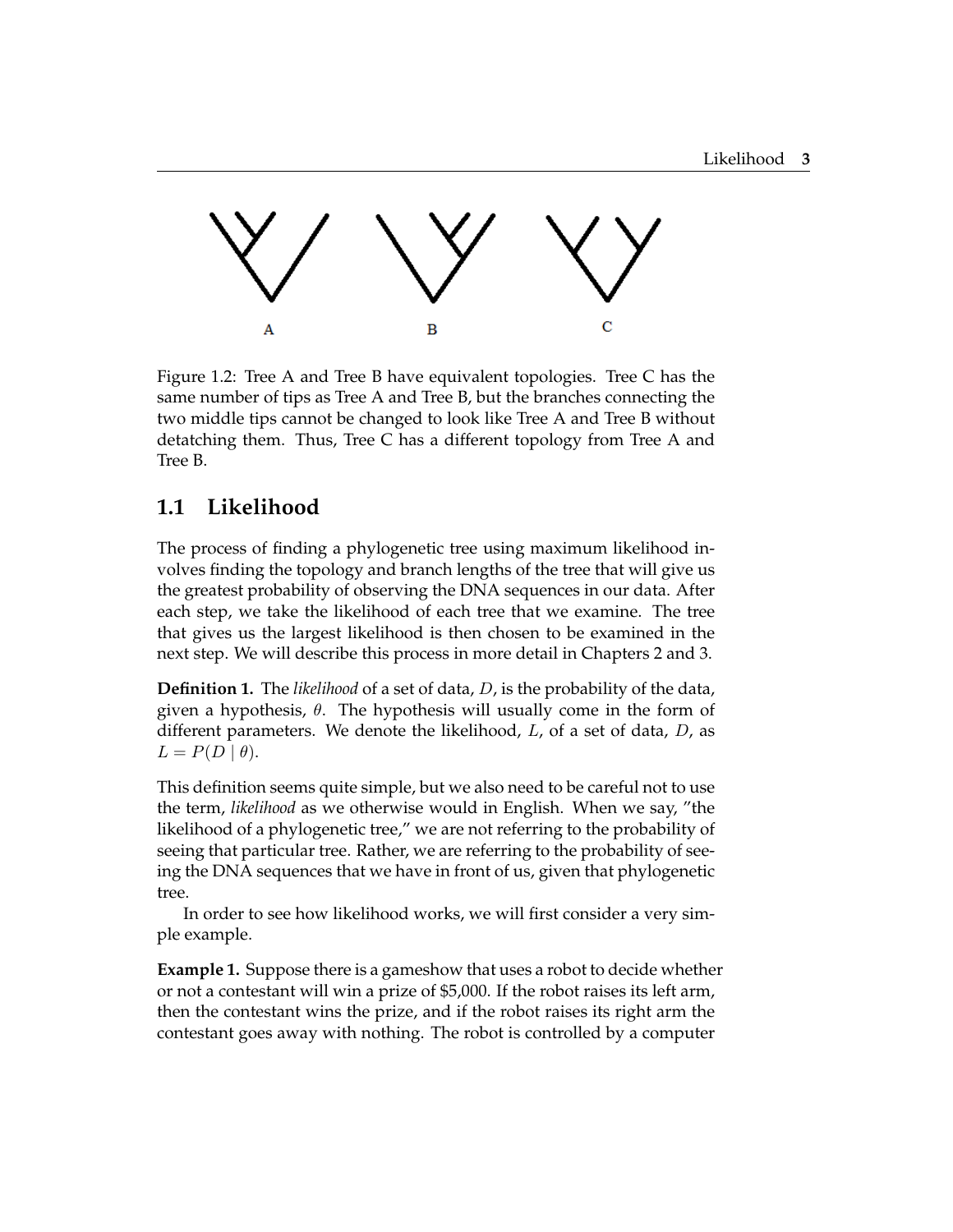that randomly chooses the probability with which the robot will raise its left arm for the entire season of the game show. Out of ten episodes of the gameshow, six contestants left with a prize while 4 contestants went away with nothing. One ambitious frequent viewer of the show is interested in finding the likelihood of the robot's decision to raise its left arm for this season. Let  $p$  be the probability that the robot raises its left arm, and let  $X$  be the proportion of times the robot raises its left arm. One hypothesis we could consider is that the robot is fair. Then, the likelihood that  $p = 0.5$  is  $P(X = 3/5 | p = 0.5)$ . Clearly, this probability is less than one. Another hypothesis we could consider is that the robot has a 3/5 probability of raising its left arm and a 2/5 probability of raising its right arm. The likelihood of this probability is  $P(X = 3/5 | p = 3/5) = 1$ . Then,  $P(X = 3/5 | p = 0.5) < P(X = 3/5 | p = 3/5)$ . The viewer's best guess is that the probability of the robot raising its left arm is  $\frac{3}{5}$ .

Similarly, when inferring phylogenetic trees using maximum likelihood, we are searching for the tree that gives the highest probability of producing the observed DNA sequences. For another example see [3], page 249.

#### **1.2 Evolution and DNA mutations**

Before we go any further into detail about phylogenetic trees, we describe the evolutionary process of DNA mutations that phylogenetic trees represent. DNA is short for deoxyribonucleic acid, and this genetic material makes up the chromosomes that give organisms the characteristics they have. DNA is made up of nucelotides. The four different kinds of nucleotides are distinguished by their different nitrogenous *bases*: adenine, guanine, cytosine, and thymine. We will denote these four different bases with A, G, C, and T, respectively. When an organism has offspring, its DNA is replicated and passed on to its offspring.

During DNA replication, changes in the DNA, which we call mutations, can occur. The changes in the genes that the offspring inherits gives them a different phenotype from their parents. The changes in the DNA occur at the level of the bases; different bases are substituted for the bases that the parents' DNA originally had. These alterations change the characteristics of the offspring and eventually, after a few generations have passed, may lead to the production of a new species [8].

In this paper, we look at the DNA sequences of a set of species and use maximum likelihood methods to determine the how closely related the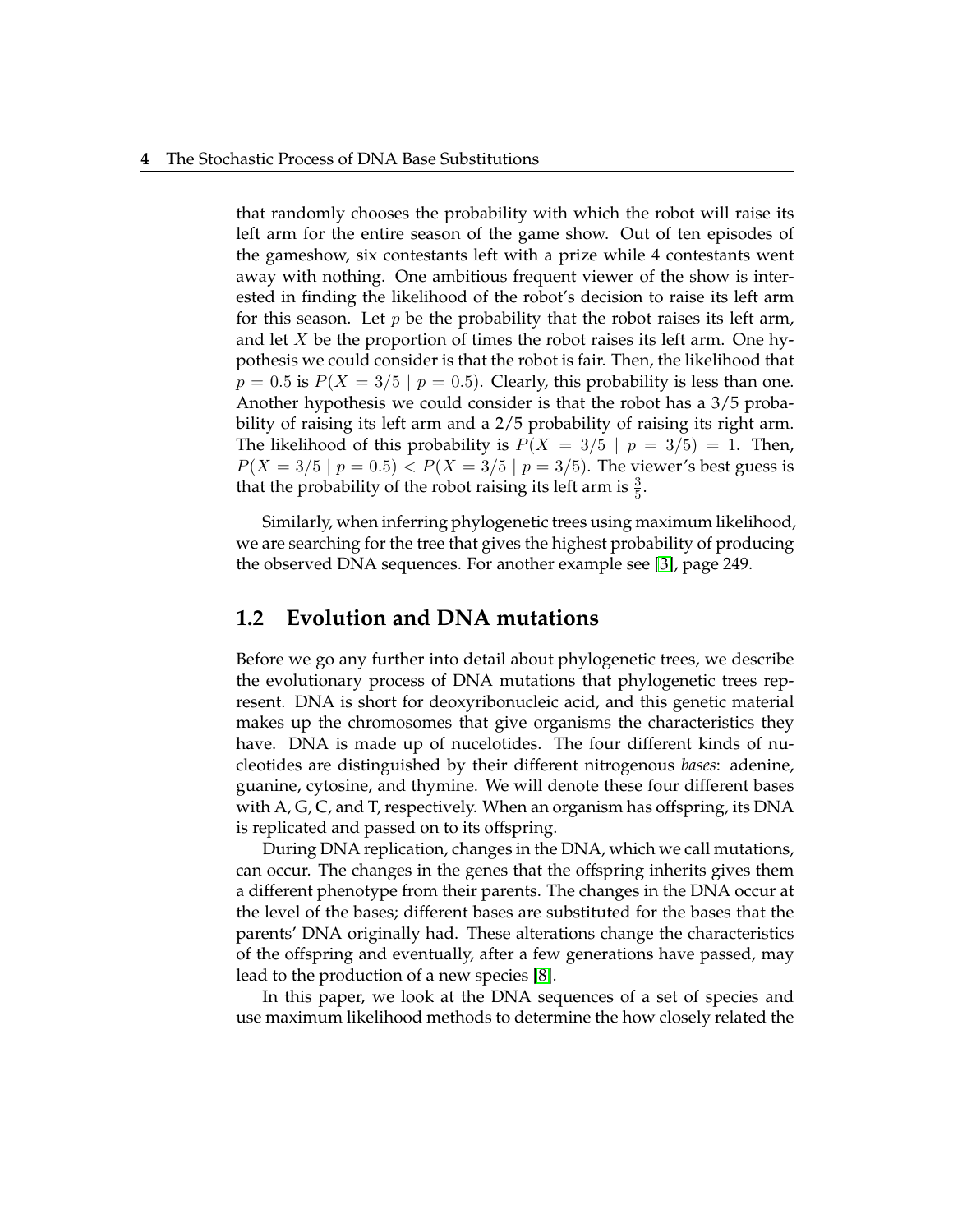species are to each other. We model the probability of a DNA base substitution as a continuous time Markov process (see [4]). We will describe this in more detail in the following section.

#### **1.3 Stochastic Processes**

Recall that for a specific site in a DNA sequence, the bases (A, C, T, or G) observed in each sequence of DNA in our set of data are placed at the tips of the phylogenetic tree. In order to compute the likelihood of a phylogenetic tree producing the set of bases seen in our data, we must have a probability model describing the event of a mutation from one base to another. In other words, for each site in a DNA sequence, we must find a model describing the evolution of a site from a previous DNA sequence into a base we see at the tip of our tree.

The next issue we encounter is the difficulty of putting all of the DNA sites together to form the DNA sequences that we are actually concerned with in our data. In order to make the computation of a tree's likelihood more feasible, we assume that the probability of mutation in one site of a sequence of DNA is *independent* of the probability of mutation in another site of that sequence of DNA. This means that given any information about site  $n$ , the probability of site m having state s is not effected by the information we have received about site  $n$ . The converse is also true.

**Definition 2.** We say that event A is *independent* of event B when the occurrence of B gives no information and does not change the probability that A will occur. In other words,

$$
P(A \mid B) = P(A).
$$

By the definition of conditional likelihood,  $P(A | B) = P(A \cap B)/P(B)$ . When  $A$  is independent of  $B$ , this is equivalent to

$$
P(A \cap B) = P(A)P(B).
$$

This allows us to compute the likelihood of a given set of DNA sequences one site at a time. Once we have computed the likelihoods of each site of the sequences, the product of the likelihoods of each individual site gives us the likelihood of the set of DNA sequences as a whole. Thus, the bulk of the maximum likelihood method lays in finding the optimal phylogenetic tree for each single site of DNA.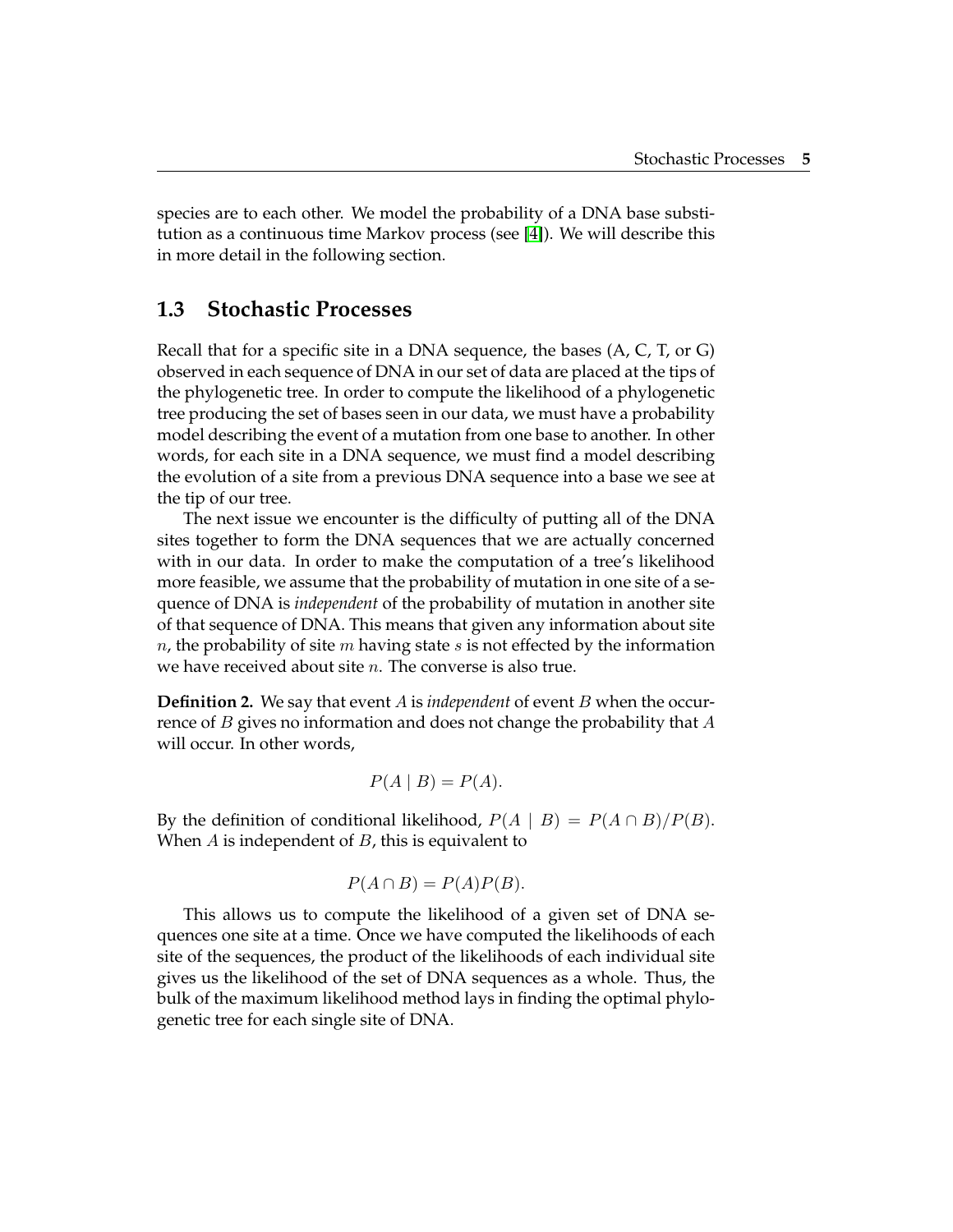For a single site of DNA, we denote the probability of a site in state  $i$ evolving to state *j* in *t* units of time as  $P_{ij}(t)$ . States *i* and *j* can be either 1, 2, 3, or 4, which correspond to the bases A, C, G, or T, respectively. We say that the *state space*,  $S = \{1, 2, 3, 4\}$ . When a site undergoes a mutation, its state is called a *random variable* in a *stochastic process* [5].

**Definition 3.** A *random variable* is a real-valued function of the outcome of an experiment, or a process described by a probablistic model.

**Definition 4.** A *probability mass function* (PMF), denoted  $p<sub>X</sub>$ , of a random variable, X, is the function  $p_X(x) = P(X = x)$ .

**Example 2.** Suppose that at site *n* of the DNA sequence of a unicorn there are equal probabilities of finding base A, C, T, or G. Just as we did earlier, we will represent A, C, T, and G with 1, 2, 3, and 4, repectively. Then, we are applying a real-valued function to the possible outcomes for the base found at site *n*. The base we find at site *n* is a random variable which we will call *X*. The PMF for *X* is  $p_X(x)$ . We have that  $p_X(1) = 0.25$ ,  $p_X(2) = 0.25$ ,  $p_X(3) = 0.25$ , and  $p_X(4) = 0.25$ .

**Definition 5.** A *stochastic process* is an indexed family of random variables. In other words, it is a set of random variables whose values are assigned a t from the index, T. For each  $t \in T$ , the state of the stochastic process at step t of the process is a random variable denoted by  $X(t)$ . We denote a stochastic process by  $\{X(t): t \in T\}$ .

When the indexing parameter,  $t$ , can take on a continuous range of values, we call the process a *continuous-time process*. The random variable  $X(t)$  can take on a continuous or a discrete range of values.

**Example 3.** In the case of base substitutions, at any time, t, during the evolutionary process of a site of DNA, the state of the site can take on the random variable, 1, 2, 3, or 4. The process of substituting bases is indexed by the time,  $T$ , which has a continuous range. Thus, the process is a continuous-time process. The stochastic process,  $\{X(t): t \in T\}$  can take on the values 1, 2, 3, and 4 at each time,  $t$ , in our index,  $T$ .

The probability of a base substitution occuring at time  $t$ , which we denote as  $P_{ij}(t)$ , is the probability that a base, *i*, will undergo a mutation and be substituted by base, j, at time, t. Again, the states, i and j, are random variables, and the index of these random variables is time, T. This reflects a process with the *Markov property*: given the present state, the future states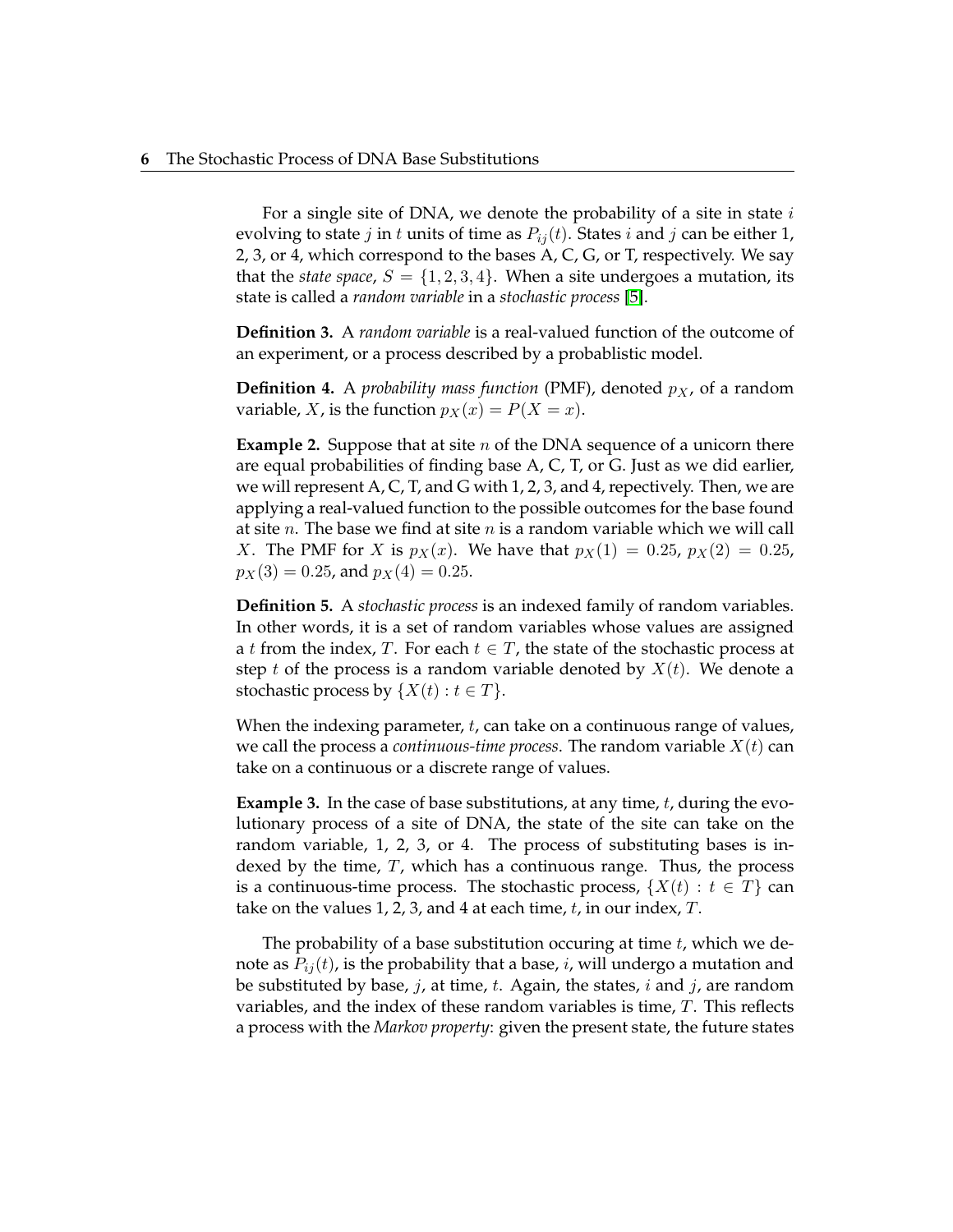are not dependent on past states. This means that a future state only depends on the present state,  $X(s)$ . It is not affected by any past state,  $X(u)$ , where  $0 \le u < s$ . Since there are not any discrete indicators of when a base will mutate and the index,  $T$ , takes on a continuous range, the process of base substitution is a *continuous-time Markov process*, as described below.

**Definition 6.** A stochastic process,  $\{X(t): t \geq 0\}$ , is called a *continuous-time Markov processes* when it posesses these properties:

- 1. Each event of the process is independent of previous events. (In other words, the process has the Markov property).
- 2. When entering a state, the process will stay in that state for a random amount of time before transitioning to another state.

We denote the probability that a continuous Markov process currently in state  $i$  will be in state  $j$  after  $t$  time units as

$$
P_{ij} = P(X(t + s) = j \mid X(s) = i).
$$

Matrices are used to represent Markov processes with rows representing all possible current states and columns representing all possible future states. Each term,  $P_{ij}$ , of a matrix representing a Markov process represents the probability of the process moving from state i to state j in a span of time, t.

**Example 4.** Suppose the robot in Example 1 works without any problems for a period which is exponentially distributed with parameter,  $\lambda$ . Then, it breaks down and a replacement robot will have to substitute for the broken robot on the gameshow for a period which is exponentially distributed with parameter,  $\mu$ . Since the time that each robot spends on the gameshow is exponentially distributed with different parameters, the times that each robot spends on the show are independent of each other. Let  $X(t) = 1$  if the robot is working at time t. Let  $X(t) = 2$  if a replacement robot is being used at time t. Then,  $\{X(t): t \geq 0\}$  is a continuous-time Markov process with each event being independently distributed and the following transition probabilities:  $P_{11} = P_{22} = 0$ ,  $P_{12} = P_{21} = 1$ .

As we stated earlier, sometimes, we represent base substitution probabilities in a matrix called a *transition matrix*. The rows of the matrix represent the initial state, and the columns represent the state after a base substitution has occurred. Our transition matrix for this problem would be:

$$
P_{ij} = \begin{pmatrix} P_{11} & P_{12} \\ P_{21} & P_{22} \end{pmatrix} = \begin{pmatrix} 0 & 1 \\ 1 & 0 \end{pmatrix}.
$$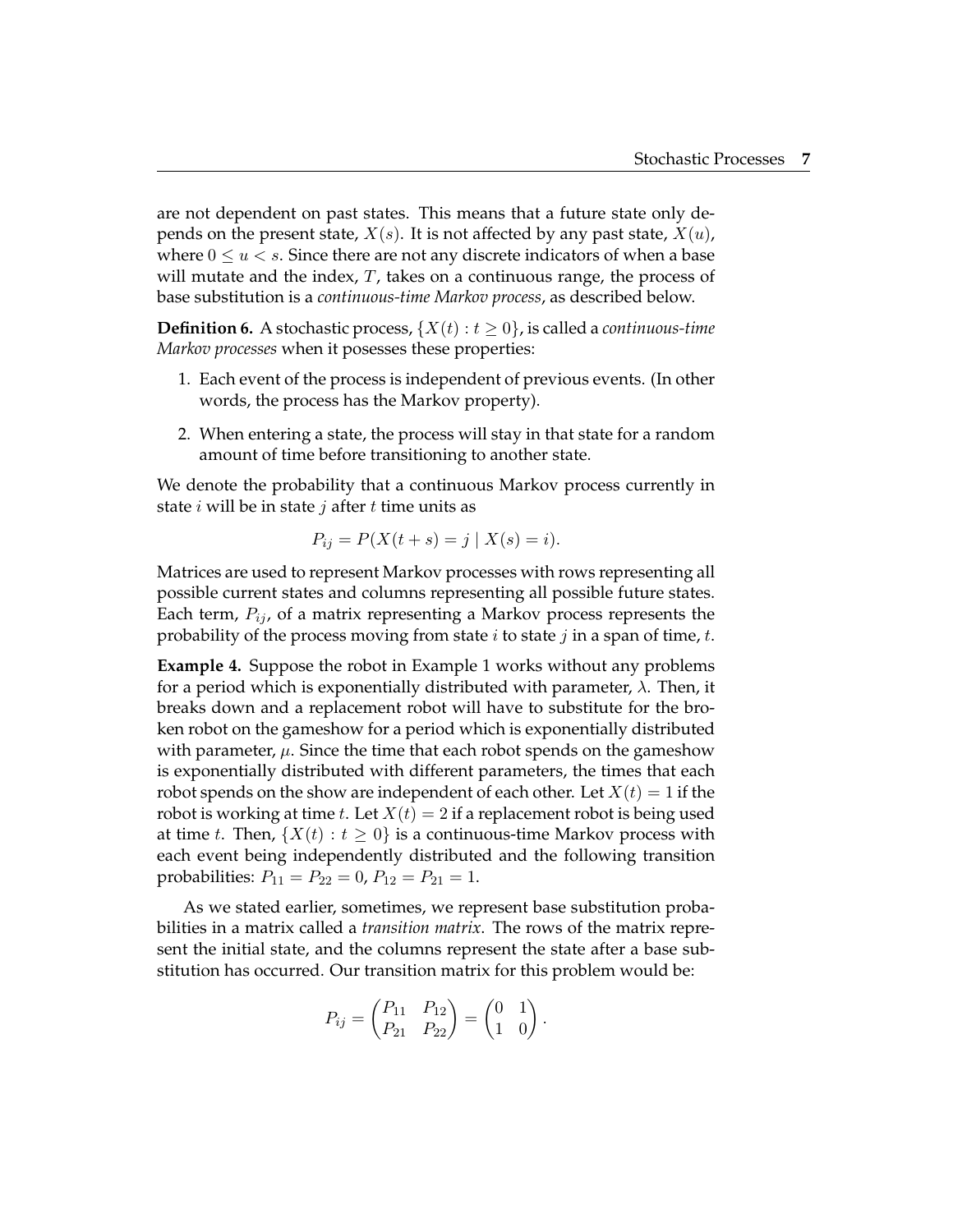#### **1.4 The Memoryless Property**

Suppose that a continuous-time Markov chain enters state  $i$  at time 0. Next, suppose that the process does not leave state  $i$  in the following ten minutes. Then, what would the probability of the process remaining in state  $i$  in the following 20 minutes (30 minutes total) be? Since we have a continuoustime Markov chain, the process has the Markov property. Thus, the probability of the process remaining in state  $i$  from the time interval [10, 30] is simply the probability that it stays in state  $i$  for 20 minutes. In other words, if we let  $T_i$  represent the amount of time that the process remains in state  $i$ before transitioning into a different state, then

$$
P(T_i > 30 | T_i > 10) = P(T_i > 20)
$$

and in general,

$$
P(T_i > s + t | T_i > s) = P(T_i > t)
$$

for all s and  $t \geq 0$ . We say that a random variable X with this property is *memoryless.* The process's determination of what state it is in at time  $t + s$ is not affected by the state it was in at time t for all  $0 \le t \le s$ ; it does not remember its prior states. If we restate this property using the definition of conditional properties, we have

$$
P(X > s + t | X > t) = \frac{P(X > s + t \cap X > t)}{P(X > t)} = P(X > s + t)
$$

which is equivalent to

$$
P(X > s + t \cap X > t) = P(X > s + t)P(X > t).
$$
 (1.1)

We will use a stochastic process called the *Poisson process* in conjunction with Markov processes to model the base substitution probability  $P_{ii}(t)$ .

**Definition 7.** A stochastic process is a *Poisson process* with rate, λ for some  $\lambda \geq 0$ , if it posesses these properties:

- 1. At time  $t = 0$ , the number of events that have occurred is 0.
- 2. The time increments  $t \in T$  are independent of each other.
- 3. The number of events in any interval of length  $t$  is a random variable with a Poisson distribution with mean  $\lambda t$ .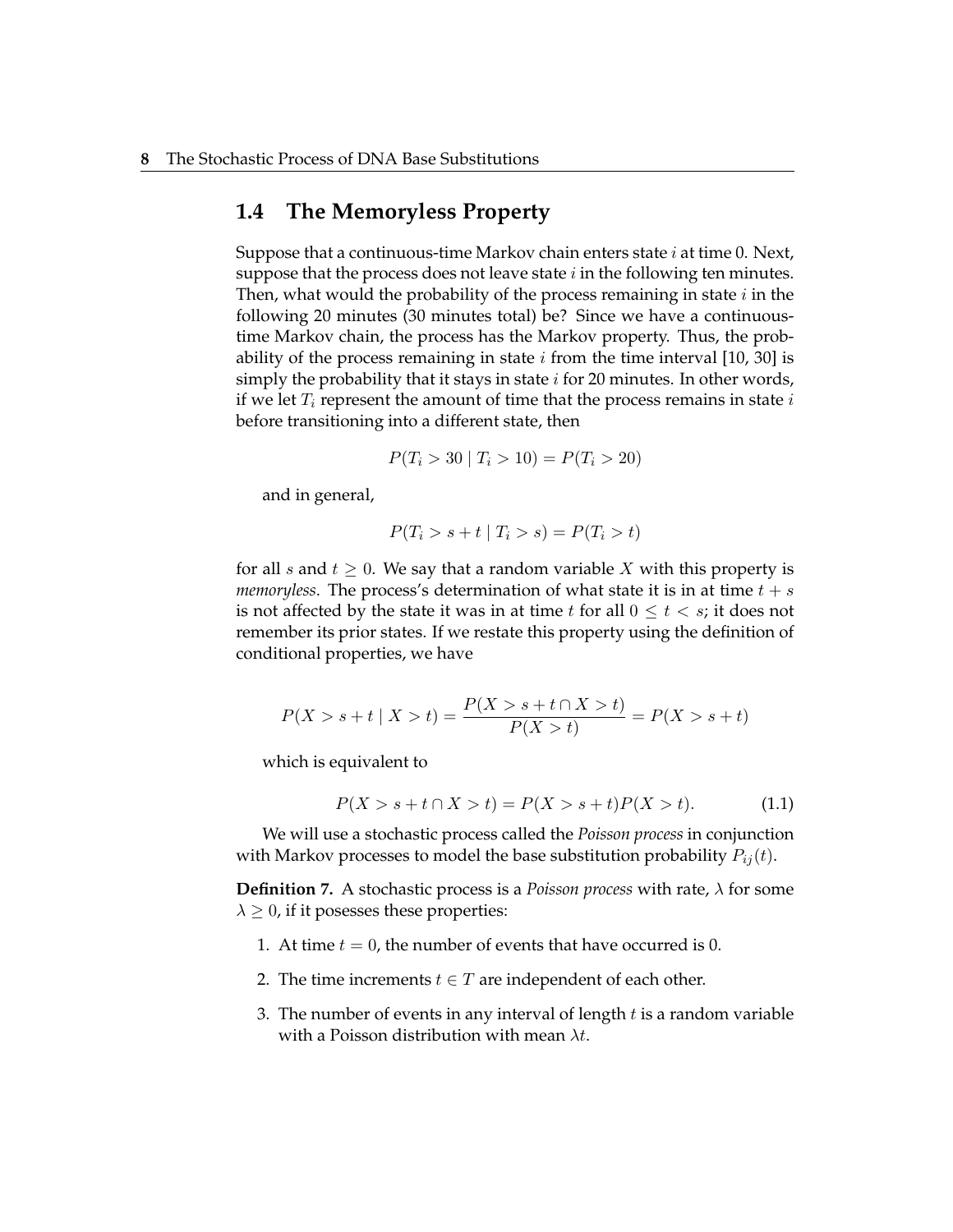If the *Poisson process* has  $N(t)$  events at time  $t$ , then we represent the process by:

$$
P(N(t+s) - N(s) = n) = e^{-\lambda t} \frac{(\lambda t)^n}{n!}, \quad \text{ for } n = 0, 1, \dots.
$$

We will assume that in a small interval of time of length  $dt$ , there is a probability  $\mu dt$  that the current base at a site will transform, where  $\mu$  is the rate of base substitution per unit of time. It is clear that at time  $t = 0$ , there will have been 0 base substitutions. Thus, the first property of our definition of a Poisson process is fulfilled. The probability of transitioning bases,  $\mu dt$ , is the same for all intervals of time with length dt. This is the second property of a Poisson process. Further, the number of base substitutions during a particular time interval is independent of the history of changes outside of this interval, so each time increment is independent from other. time increments Finally, the probability of a change in base in a time interval is very small and the number of base changes can be modeled by a Poisson distribution, satisfying the third property of a Poisson process. Thus, the process of changing from the current base to another base in a time interval dt is a Poisson Process. If we let  $N(t)$  be the number of transitions from base *i* to base *j* at time *t*, then  $P(N(t) = k) = e^{-\mu t} \frac{(\mu k)^k}{k!}$  $\frac{k}{k!}$ . Then,  $P(N(t) = 0) = e^{-\mu t}$  and  $P(N(t) > 0) = 1 - e^{-\mu t}$ . If we let X be the time of the first event, then the probability of the first event occuring before a time  $t > 0$  is  $P(X \le t) = P(N(t) > 0) = 1 - e^{-\mu t}$ . The complement of this probability, the probability that no mutation occurs before a time  $t > 0$ , is  $1 - (1 - e^{-\mu t}) = e^{-\mu t}$ . Then,

$$
P_{ij}(t) = e^{-\mu t} \delta_{ij} + (1 - e^{-\mu t}) \pi_j \tag{1.2}
$$

where  $\pi_i$  is the probability that a mutation will result in the current base being replaced with base j [2]. The  $\delta$  is taken from the Kronecker delta formula in which

$$
\delta_{ij} = \begin{cases} 1 & \text{if } i = j \\ 0 & \text{if } i \neq j \end{cases}
$$

In other words,

$$
P_{ij}(t) = \begin{cases} e^{-\mu t} + (1 - e^{-\mu t})\pi_j & \text{if } i = j \\ (1 - e^{-\mu t})\pi_j & \text{if } i \neq j \end{cases}.
$$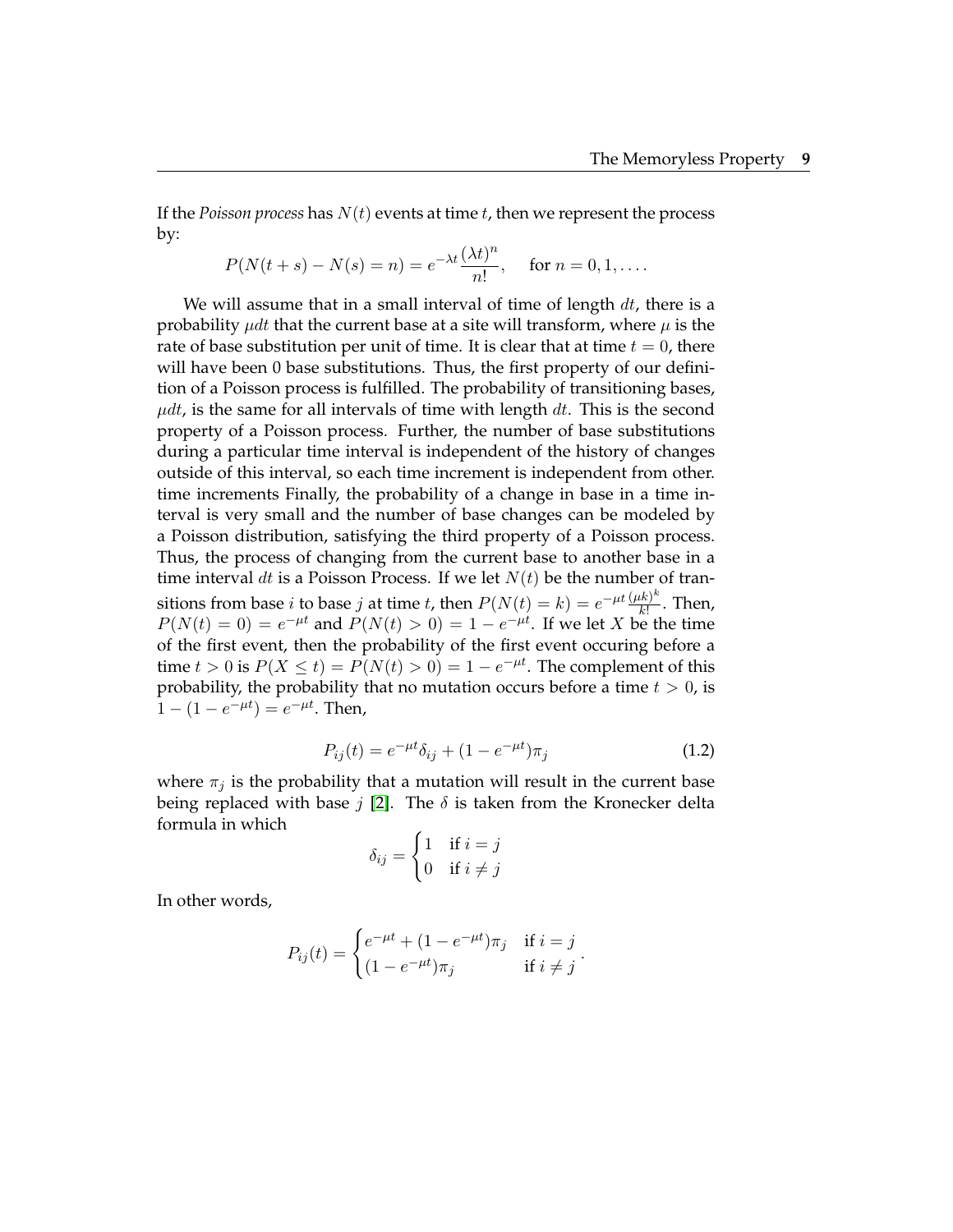#### **1.5 Stationary Distributions**

When determining the likelihood of the root of a phylogenetic tree, it is helpful to know the proportion of base substitutions that results in a specific base. In this section, we will be examining general ideas about Markov models. We will see that for some continuous Markov chains, a limiting probability,  $lim_{t\to\infty} P_{ij}(t)$ , which we denote,  $\pi_j$ , exists. This means that as time goes on to infinity, the probability of switching from state  $i$  to state  $j$ in time t approaches a constant.

The stationary distribution of an ergodic Markov process,  $\pi_i$ , is also interpreted as the proportion of time the process is in state i.

**Definition 8.** *Ergodicity* is the property that the limiting probability  $lim_{t\to\infty}P_{ij}(t)$ exists and is independent of the initial state, *i*. We call a Markov process with this property *ergodic*.

**Definition 9.** Let  $\{X(t): t \geq 0\}$  be a continuous Markov process with state space S and transition probability matrix P. A state j is said to be *accessible* from state *i* if there is a positive probability that starting from  $i$ , the Markov process will be in state *j* after a finite time. In other words,  $P_{ij}(t = n) > 0$ , for some  $n < \infty$ .

**Example 5.** At the Pacific Science Center, there is an exciting exhibit that allows visitors to learn about Markov chains. When the line for the exhibit is empty, there is a positive probability that after  $n$  time units, the line will have one visitor. Then, if we represent the state of the line when it is empty with 0 and when it has one visitor with 1, we have that  $P_{01}(t = n) > 0$ . Thus, 1 is accessible from 0.

**Definition 10.** Let  $\{X(t) : t \geq 0\}$  be a continuous Markov process with state space S and transition probability matrix P. If  $i, j \in S$ , and i and j are accessible from *each other*, then we say that i and j *communicate*.

**Example 6.** Suppose that in Example 5, there is also a positive probability that when the line has one visitor, there will be no visitors in line after  $m$ time units. Then, we have that  $P_{10}(t = m) > 0$  along with  $P_{01}(t = n) > 0$ . Thus, 0 and 1 communicate.

**Definition 11.** If all of the states of a Markov process communicate with each other, then we call the Markov process *irrreducible*.

Example 6 is an example of an irreducible Markov process.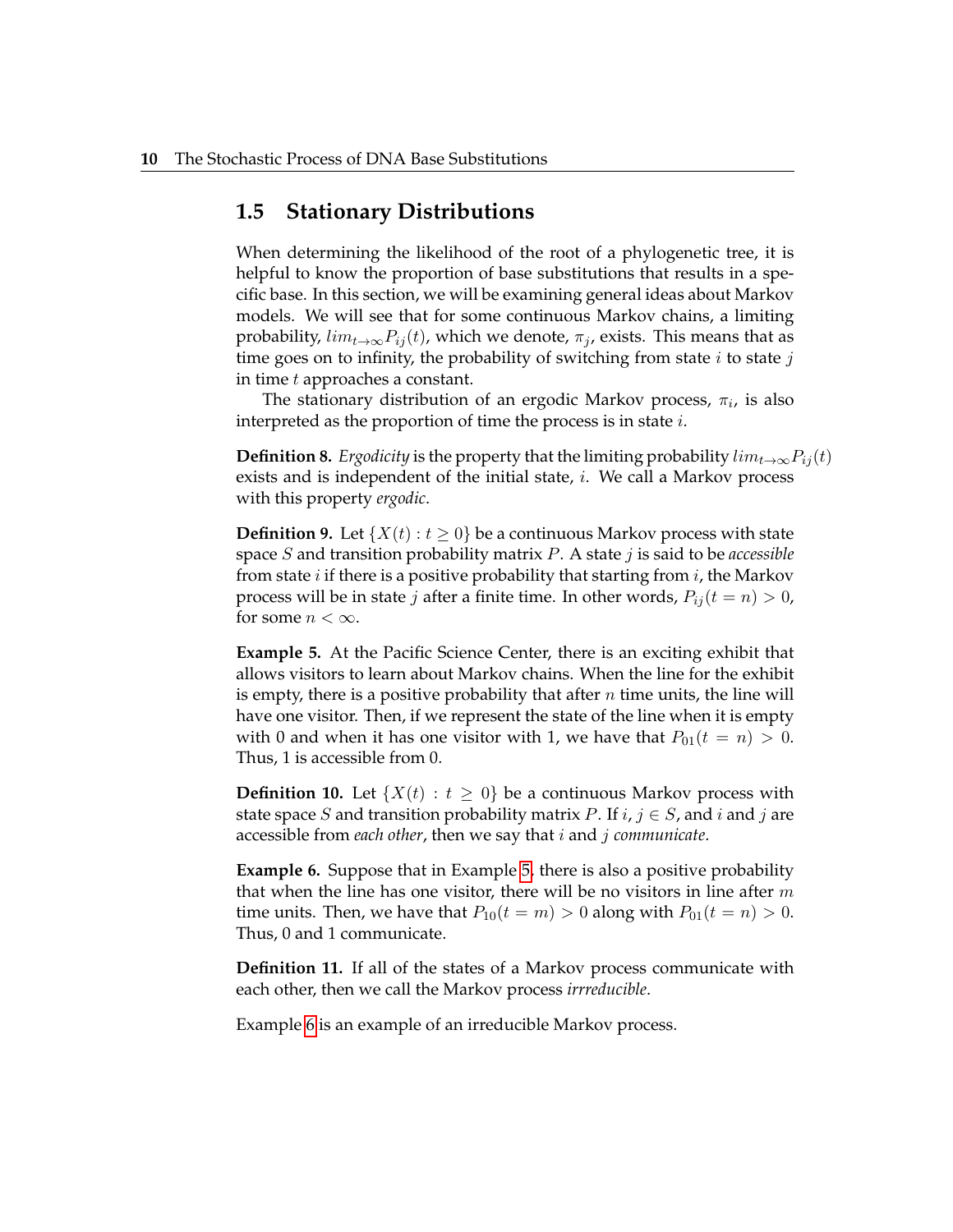**Definition 12.** Let  $\{X(t) : t \geq 0\}$  be a continuous Markov process with state space S and transition probability matrix P. Let  $P_{ii}(n)$  be the probability, that starting from state  $i$ , the process will return to state  $i$ , for the first time, after finite time *n*. Let  $p_i$  be the probability that, starting from state *i*, the process will return to state  $i$  after a finite number of transitions. Then,  $P_i = \sum_{n=1}^{\infty} P_{ii}(n)$ . If  $P_i = 1$ , then the state *i* is called *recurrent*.

**Example 7.** In the Pacific Science Center problem presented in Example 5 and Example 6, It is clear that  $P_{01} < 1$  and  $P_{10} < 1$ . This implies that there is a positive probability, that starting with an empty line, the line will remain empty for a finite amount of time, *n*. In other words,  $P_{00}(n) > 0$ . There is also a positive probability that after starting with an empty line, and having one visitor in the line, the line will be empty again after a finite amount of time, m. Then,  $P_{11}(m) > 0$ . Thus, at each time that the line is in state 0, after a finite amount of time, there is a chance that it will return to being in state 0. Then,  $P_i = \sum_{n=1}^{\infty} P_{ii} = 1$  and state 0 is recurrent.

**Definition 13.** Let  $i$  be a recurrent state of a Markov process. The state  $i$  is called *positive recurrent* if the *expected* amount of time between two consecutive returns to  $i$  is finite.

The Pacific Science Center examples are all positive recurrent since the line will not stay in state 0 or state 1 for an infinite amount of time. For a nonexample, consider the robot gameshow example once more. Suppose that after a robot malfunctions, the gameshow completely replaces the robot forever. Then, if we let 1 denote the state that robot 1 is being used on the gameshow, the expected amount of time between two consecutive returns to state 1 is infinite. We never see robot 1 again since it is replaced. Therefore, state 1 is not positive recurrent in this case.

Consider a continuous Markov process,  $\{X(t): t \geq 0\}$ , with state space, S. Suppose that  $P_{ij} > 0$  for each  $i, j \in S$ . Restated, this means that for all  $i, j \in S$ , the states, i and j, are accessible to each other. Thus, all of the states in  $S$  communicate with each other, making the Markov process irreducible. Also, suppose that, starting from state  $i$ , the process will return to state  $i$  with probability 1, and the expected number of transitions before a first return to  $i$  is finite. This means that the Markov process is recurrent. *An irreducible continuous Markov process in which each state is positive recurrent is ergodic* [5].

To understand the reasoning behind this argument we will consider a continuous Markov process. For a continuous Markov process, we call the limiting probabilities for transitions into state  $j$ , denoted  $\pi_j$ , *stationary*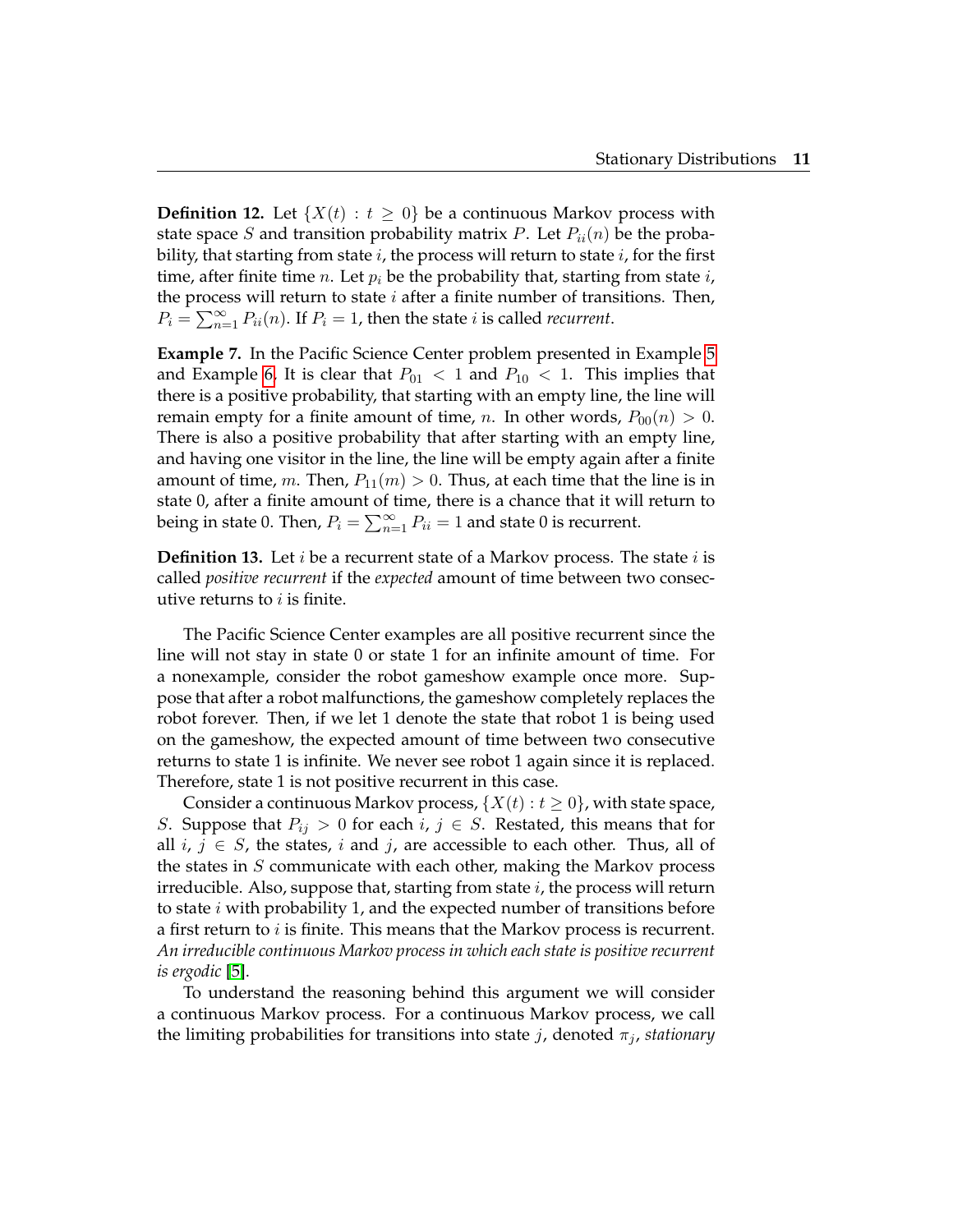*distributions*. We want to show that  $\pi_i = \lim_{t\to\infty} P_{ij}(t)$ . Suppose that the Markov process is reducible, and that there are two irreducible partitions of *S*, say  $s_1$  and  $s_2$ . Let *j* be an element of  $s_2$ . Also, suppose that  $lim_{t\to\infty}P_{ij}(t)$ converges to a limiting probability for an i in  $s_1$ . But since none of the elemetns of  $s_1$  are accessible from  $s_2$  and vice versa,  $P_{ij}(t) = 0$  for all  $t \ge 0$ . This means that depending on whether the initial state i is in  $s_1$  or  $s_2$ , the limiting probabilities could differ. The limiting probabilities would not be independent of state  $i$ , a necessary property for an ergodic Markov process. Therefore, the Markov process will not be ergodic. The Markov process must also be recurrent. Otherwise, if i is the initial state,  $P_{ii}(t) = 0$  for all  $t \geq 0$  and  $\lim_{t \to \infty} P_{ii}(t) = 0$ . Again, the limiting probability depends on whether or not the initial state is  $i$ . Hence, the Markov process needs to be irreducible, and each of its states must be positive recurrent.

#### **1.5.1 Base Frequencies**

Our model for base substitution probabilities represent a continuous Markov process. We will assume that this Markov process is ergodic, so as  $t$  approaches  $\infty$ , the probability that the DNA site is in some state, j, is nonzero and independent of the starting state, *i*. In other words, there are positive values,  $\pi_1, \pi_2, \pi_3$ , and  $\pi_4$ , such that, for all *i* and *j* in our state space  $S = \{1, 2, 3, 4\},\$ 

$$
lim_{t \to \infty} P_{ij}(t) = \pi_j.
$$

Remember that we are representing DNA bases A, C, T, and G here with 1, 2, 3, and 4, respectively. Furthermore, for all  $t \geq 0$ , these values satisfy

$$
\pi_j = \sum_{i \in S} \pi_i P_{ij}(t). \tag{1.3}
$$

We call  $\pi_j$  the *base frequency* of base *j* because it represents the proportion of base substitutions that result in base j.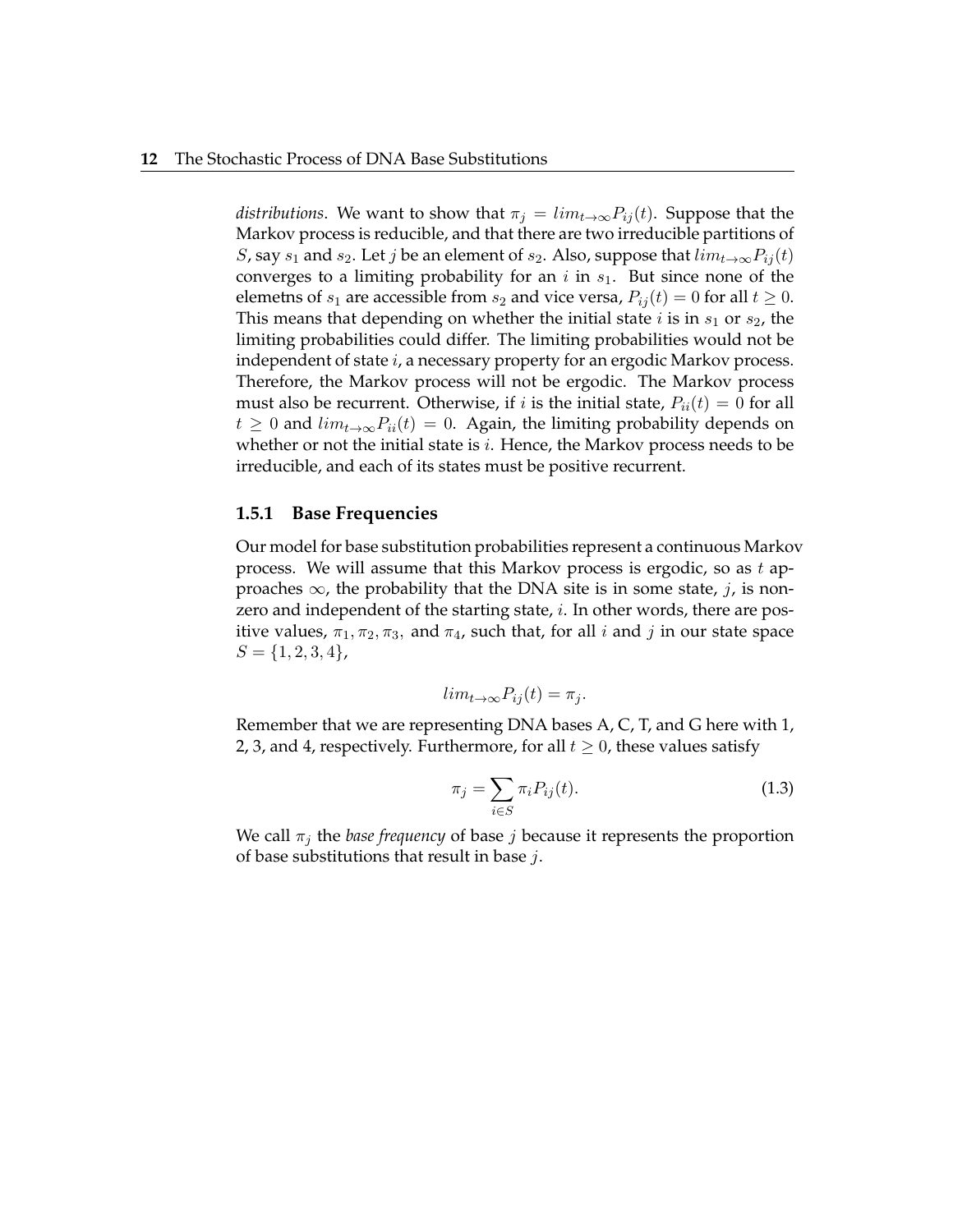### **Chapter 2**

# **The Likelihood of a Phylogenetic Tree**

When calculating likelihood in Example 1, we did not know the probability with which the robot would raise its left or right arm. Similarly, we do not know the probability with which a base will mutate. Thus, calculating the likelihood of a tree is equivalent to finding the probability of the data we see at the tips of our tree given a hypothesis for the shape and bases of the nodes in the tree. In this chapter, we will focus on describing how to calculate the likelihood of a phylogenetic tree for a set of species.

#### **2.1 Computing the Likelihood of a Phylogenetic Tree**



Figure 2.1: 2-Species Phylogenetic Tree.

Let us first consider a tree with tips, 1 and 2, root, 0, and branch lengths,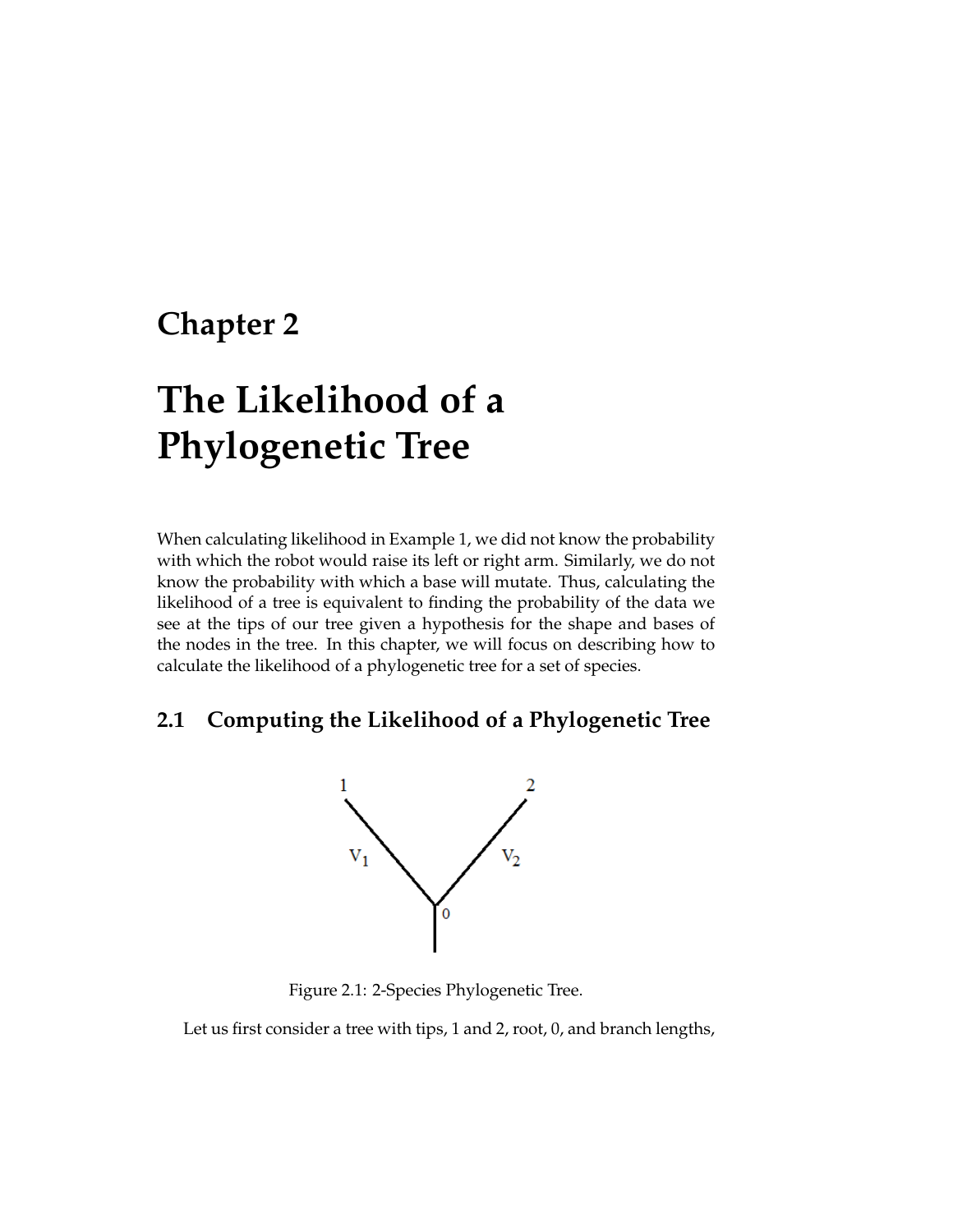$v_1$  and  $v_2$ , as in Figure 2.1. If the state,  $S_0$ , of node 0 was known, the likelihood of the tree would simply be the product of the probabilities of base substitution in each tree branch and the base frequency,  $\pi_{S_0}$ , of state,  $S_0$ :

$$
L = \pi_{S_0} P_{S_0 S_1}(v_1) P_{S_0 S_2}(v_2)
$$

Here, we are simply multiplying the independent events that would give us the tree we see in Figure 2.1, given the hypothesis that node 0 has state  $S_0$ . More specifically, these independent events are the event that the root of the tree is in state  $S_0$ , with probability  $\pi_{S_0}$ , and the event that the root bifurcates to give us species 1 and species 2 at the tips of our tree. The event that the root transitions from  $S_0$  to the state of tip 1,  $S_1$ , in a branch length,  $v_1$ , has probability,  $P_{S_0S_1}(v_1)$ . Similarly the event that the root transitions to the state of tip 2,  $S_2$ , in a branch length,  $v_2$ , has probability,  $P_{S_0S_2}(v_2)$ .

Since, in reality, we will not know the *state* of the interior node, 0, we must sum the likelihoods for each possible state,  $S_0$ . The state,  $S_0$ , can take on the values 1, 2, 3, or 4, which correspond to A, C, T, and G, respectively. So, our likelihood calculation for the tree in Figure 2.1 will actually look like this:

$$
L = \sum_{S_0} \pi_{S_0} P_{S_0 S_1}(v_1) P_{S_0 S_2}(v_2) = \sum_{1}^{4} \pi_{S_0} P_{S_0 S_1}(v_1) P_{S_0 S_2}(v_2).
$$

The states  $S_1$ ,  $S_2$ ,  $v_1$ , and  $v_2$ , are given (from the tree), and  $\pi_i$ , for  $i =$  $\{1, 2, 3, 4\}$ , is given as a fixed constant, independent of the tree. Notice that when we are calculating the likelihood of a phylogenetic tree, we are only able to determine the likelihood of the shape of the tree (i.e, the likelihood of the locations of the branches and nodes of the tree). Thus, we cannot determine the states of interior nodes simply by calculating the likelihood of the tree.

**Example 8.** If we know that tip 1 is an A and that tip 2 is a G in the tree in Figure 2.1,  $S_1 = 1$  and  $S_2 = 4$ . Then, the likelihood of the tree is:

$$
L = \sum_{S_0} \pi_{S_0} P_{S_0 1}(v_1) P_{S_0 4}(v_2).
$$

Now, let us consider a slightly more complicated example in Figure 2.2. For this tree, the likelihood is the product of the sums of the transition probabilities for all possible states for the interior nodes and  $\pi_{S_0}$  (recall that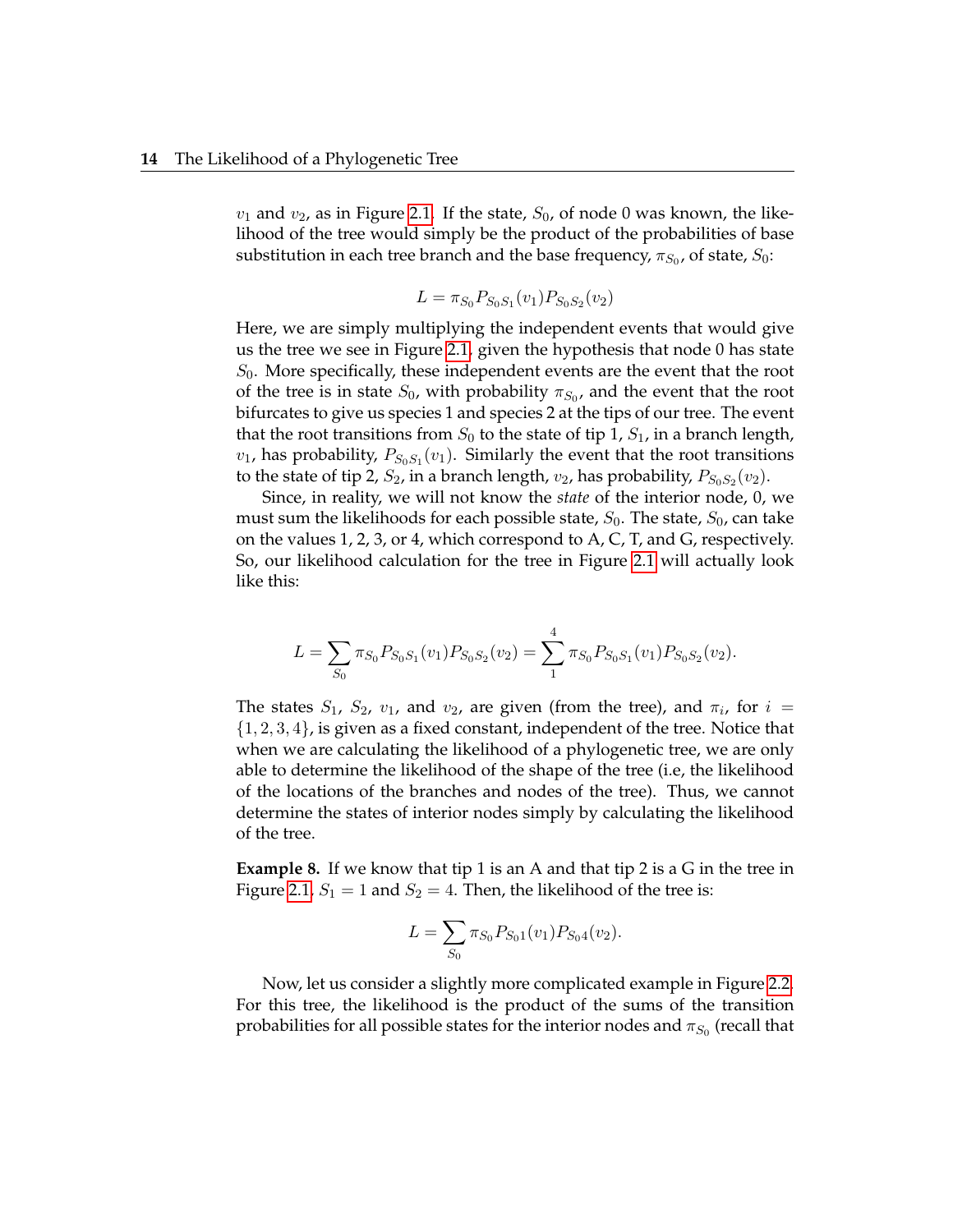

Figure 2.2: 4-Species Phylogenetic Tree.

states 1, 2, 3, and 4 correspond to DNA bases A, C, T, and G, respectively). In this tree, we are given observable data at the four tips. Thus, our likelihood caculation will look like this:

$$
L = \sum_{S_0=1}^4 \sum_{S_5=1}^4 \sum_{S_6=1}^4 \pi_{S_0} P_{S_0 S_5}(v_5) P_{S_51}(v_1) P_{S_52}(v_2) P_{S_0 S_6}(v_6) P_{S_63}(v_3) P_{S_64}(v_4)
$$
\n(2.1)

This calculation sums over all four possible states for each node with an unknown state.

Unfortunately, this calculation is extremely long. The likelihood calculation for Figure 2.1 has 4 terms, while the calculation for Figure 2.2 has 64 terms. Phylogenetic trees with more species have even more terms. It is helpful to move each summation as far to the right in the likelihood calculation as possible, allowing us to find the likelihoods of each individual segment of the tree. If we do this with (2.1), our calculation would look like this:

$$
L = \sum_{S_0} \pi_{S_0} \sum_{S_5} [P_{S_0 S_5}(v_5)(P_{S_5 1}(v_1))(P_{S_5 2}(v_2))]
$$
  
 
$$
\times \sum_{S_6} [P_{S_0 S_6}(v_6)(P_{S_6 3}(v_3))(P_{S_6 4}(v_4))]
$$
 (2.2)

We have placed the parentheses and brackets in our equation [( )( )][( )( )] so that they model the topology of our tree. Each segment of the tree, represented in our equation by the terms in the parentheses ( ), contains a base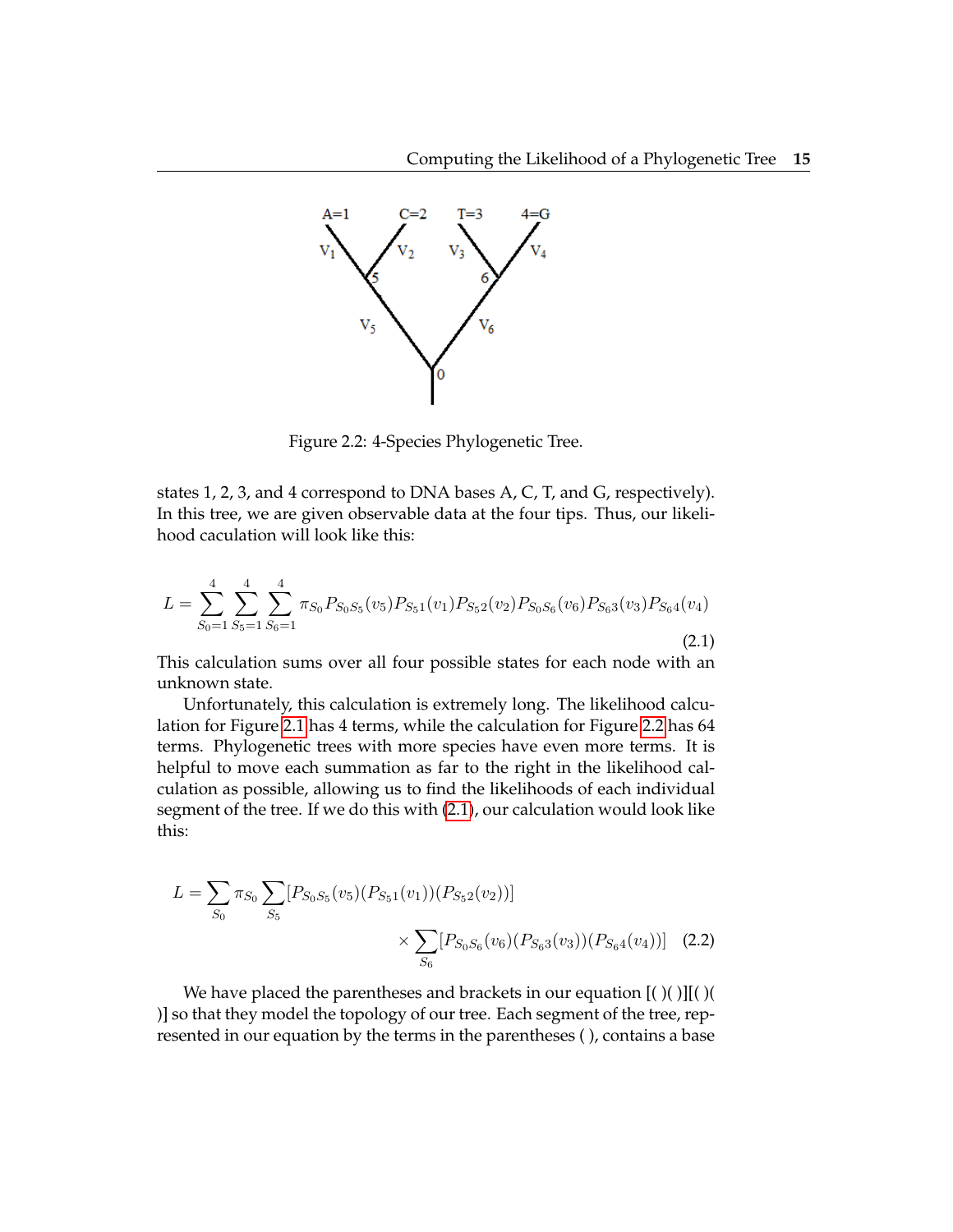substitution probability  $P_{ij}(v)$ . Within each set of parentheses, we have the likelihood for each branch connected to a tip. Within each bracket, we have the likelihood for each of the two branches that stem from the root, node 0. It should be clear that this relationship between the equation and the topology of the tree is a result of our construction of the likelihood calculation for the tree, but this construction also allows us to compute likelihood using the conditional likelihoods of each segment of the tree.

We will use the notation,  $L_s^{(k)}$ , for the likelihood of the tree at and above node  $k$  on the tree, given that node  $k$  has state  $s$ . Then, each  $L_s^{(k)}$  corresponds to segments of the tree beginning with the tips of the tree. For example, in Figure 2.2,

$$
L_S^{(5)} = \sum_{s_5=1}^4 (P_{S_51}(v_1) L_1^{(1)}) (P_{S_52}(v_2) L_2^{(2)}).
$$
 (2.3)

Since the tips of our tree contain our set of data, we know the states of the tips of the tree. Thus, if  $k$  is a tip of our phylogenetic tree,  $L_s^{(k)}$  will be 0 for all states except for its observed state. If  $s_*$  is the observed state at tip k, then  $L_{s_*}^{(k)} = 1$ . Remember that this simply means that the probability of tip k having its observed state  $s_*$  is 1 given the hypothesis that tip k has probability s<sup>∗</sup> and 0 given any other hypothesis. For example, in Figure 2.2,  $L_1^{(1)} = 1$ ,  $L_2^{(2)} = 1$ ,  $L_3^{(3)} = 1$ , and  $L_4^{(4)} = 1$ . Now that we have an easy calculation for the tips of our tree we are able to begin our likelihood calculation for the entire tree in Figure 2.2 at its tips.

Since our likelihood calculation has been reduced to conditional likelihood calculations and we can easily find the likelihoods of the tips of the tree, we begin the computation from the tips of the tree and work our way down to the root. We can compute the conditional likelihoods of the nodes in the tree with tips as their immediate descendents. In Figure 2.2, nodes 5 and 6 satisfy this property.

**Example 9.** For node 6 in Figure 2.2, the likelihood that node 6 has state S is:

$$
L_S^{(6)} = \sum_{S_6=1}^4 \Big[ \Big( \sum_{S_1=1}^4 P_{S_6S_3}(v_3) L_{S_1}^{(1)} \Big) \Big( \sum_{S_6=1}^4 P_{S_6S_4}(v_4) L_{S_4}^{(4)} \Big) \Big]
$$

But we know that  $L_1^{(1)}=1$  and  $L_2^{(2)}=1$ , so the calculation reduces to:

$$
L_S^{(2)} = \sum_S [(P_{S_k1}(v_1)(1))(P_{S_k2}(v_2)(1))].
$$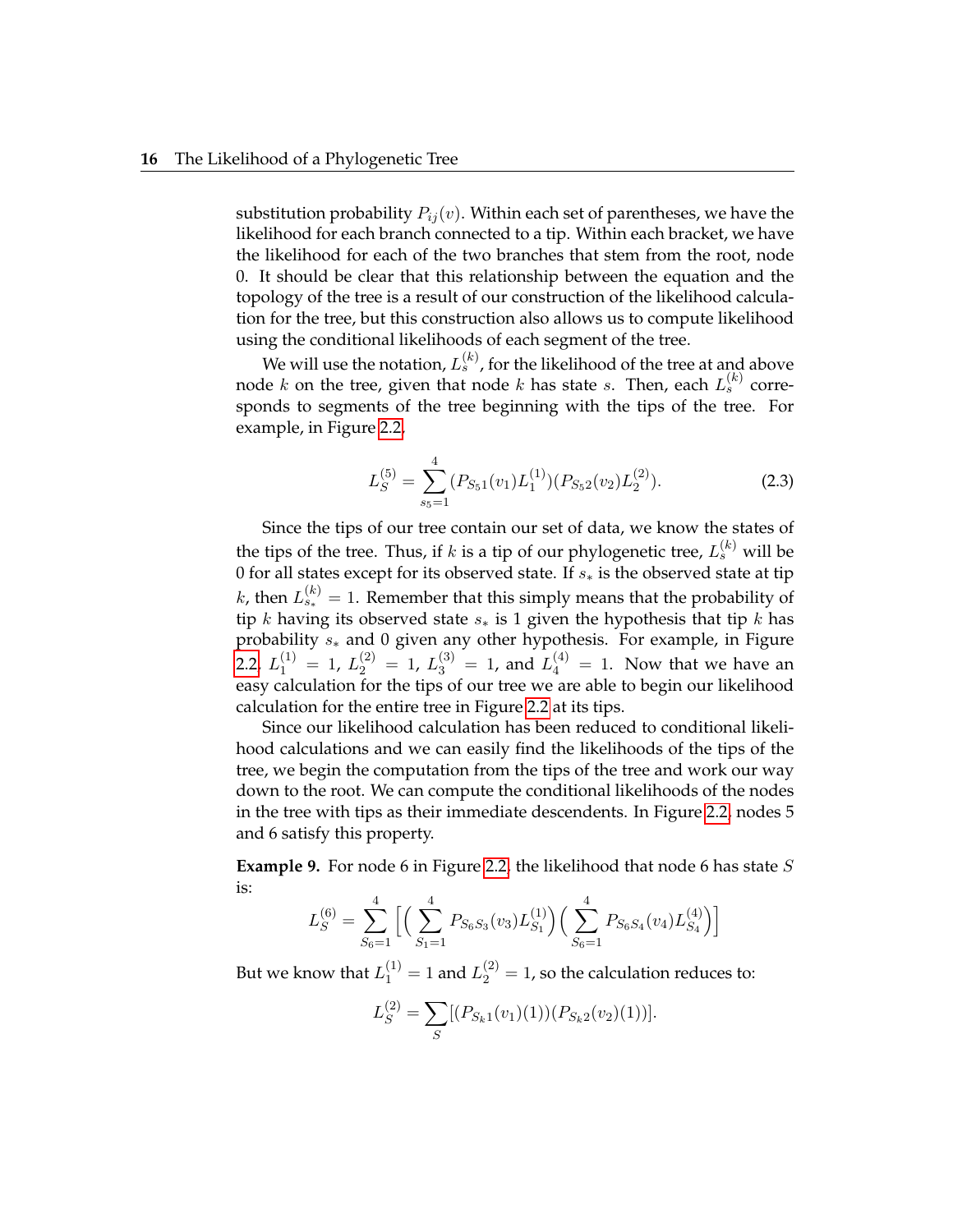Now, we can state the process of finding conditional likelihoods as a general formula. For any node  $x$ , whose immediate descendants are tips  $y$ and  $z$ , we can compute  $L^{(x)}_s$ :

$$
L_S^{(x)} = \sum_{S=1}^4 \Big[ \Big( \sum_{S_y=1}^4 P_{S_xS_y}(v_y) L_{S_y}^{(y)} \Big) \Big( \sum_{S_z=1}^4 P_{S_xS_z}(v_z) L_{S_z}^{(z)} \Big) \Big]
$$

Once we have found the conditional likelihoods for all nodes with tips as immediate descendants, we can think of those nodes as our new "tips" by using their conditional likelihoods to compute the likelihoods of their ancestor nodes. Thus, for any node  $x$  with immediate descendants  $y$  and  $z$ , the conditional likelihood at node  $k$  is

$$
L_S^{(x)} = \sum_s \left[ \left( \sum_{S_y} P_{S_x S_y}(v_y) L_{S_y}^{(y)} \right) \left( \sum_{S_z} P_{S_x S_z}(v_z) L_{S_z}^{(z)} \right) \right]. \tag{2.4}
$$

.

We continue calculating conditional likelihoods, replacing our new "tips", and finding conditional likelihoods of ancestor nodes until we reach the root of our tree. At the root, node 0, of the tree, we will also compute the conditional likelihood  $L_{S_0}^{(0)}$  $S_0^{(0)}$  given each possible state for root 0. Then, the overall likelihood of the tree for the DNA site we are considering is

$$
L = \sum_{S_0} \pi_{S_0} L_{S_0}^{(0)}
$$

The base frequency for the root of our tree,  $\pi_{S_0}$ , gives us the probability that the root is in state  $S_0$ .

**Example 10.**

$$
P_{ij} = \begin{pmatrix} 0.8 & 0.1 & 0.1 & 0.1 \\ 0.1 & 0.8 & 0.1 & 0.1 \\ 0.1 & 0.1 & 0.8 & 0.1 \\ 0.1 & 0.1 & 0.1 & 0.8 \end{pmatrix}
$$

Suppose the terms in the matrix above represent the base substitution probabilities of a phylogenetic tree with two species that are both one branch length unit away from a common ancestor. As we have seen before, *i* will represent a prior state, and j will represent a later state for the DNA site under consideration. Both  $i$  and  $j$  can take on values 1, 2, 3, and 4 coresponding to DNA bases, A, C, T, and G, respectively. Suppose we are studying orcs and trolls in our set of data. For the DNA site that we are examining, orcs have an A, and trolls have a T. Then, the likelihood of seeing our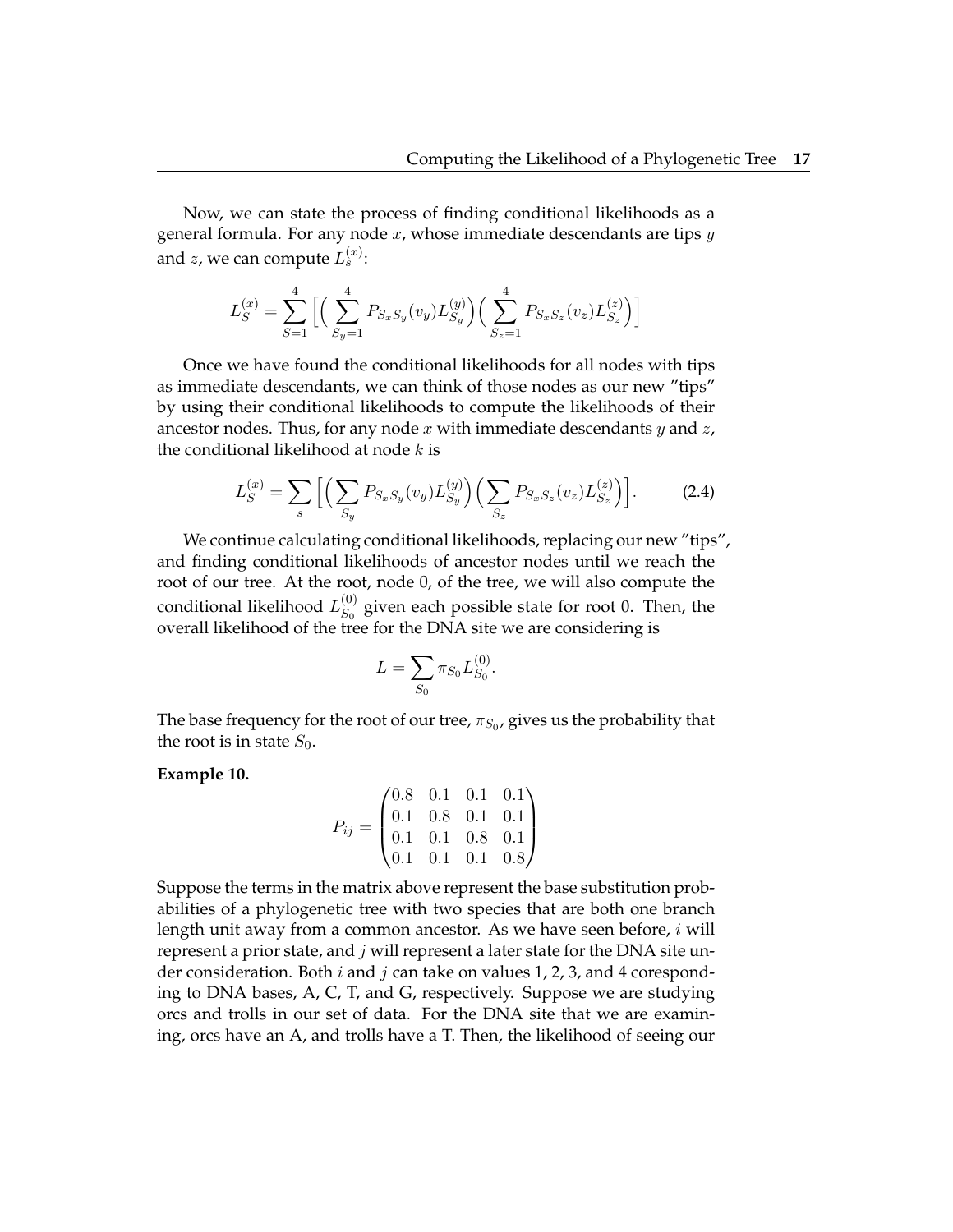observed data, or in other words, the probability of seeing our observed data given a hypothesis for the base seen at the DNA site in the common ancestor, will be as follows:

$$
L_S^{(0)} = P_{S1} P_{S3}
$$

where 0 is the node in our tree representing the common ancestor and S is the state of node 0. We take the base substitution probabilities from our matrix and see that  $L_1^{(0)} = 0.08$ ,  $L_2^{(0)} = 0.01$ ,  $L_3^{(0)} = 0.08$ , and  $L_4^{(0)} = 0.01$ . Now, say that the common ancestor is the root of our tree. Then, we simply need to find the sum of the products of these conditional likelihoods and the base frequencies for each hypothesized ancestor base. If the base frequencies are 0.25 for each base, then

$$
L = \sum_{S=1}^{4} \pi_{s} L_{s}^{(0)} = \pi_{1} L_{1}^{(0)} + \pi_{2} L_{2}^{(0)} + \pi_{3} L_{3}^{(0)} + \pi_{4} L_{4}^{(0)} = 0.045
$$

In order to get a tree with a greater likelihood, we could find a branch length that would provide us with greater base substitution probabilities, increasing the likelihood of the subsequent tree. We will see how to do this in Chapter 3.

#### **2.2 Time Reversibility**

While computing the likelihoods of the examples in the previous section, we actually made quite a few assumptions. For instance, in Example 5, we assumed that the root of the tree was at node 0 in order to compute the likelihood of the entire tree. In reality, when given a set of DNA sequences, we oftentimes will not know where the root of the tree lays. Another assumption we made was that the DNA bases at the tips of our tree were exactly one branch length away from their common ancestor. Again, in actual families of species, we will have to search for this information. One property that helps us find the actual branch lengths and location of the root of our tree is *time reversibility*.

**Definition 14.** A Markov chain is *time reversible* if the rate at which it goes from state  $i$  directly to state  $j$  is the same as the rate at which it goes from state  $j$  directly to state  $i$ .

Recall that the base frequency of base  $i$  is  $\pi_i$ , and this term represents the proportion of base substitutions that will result in base  $i$ . We can restate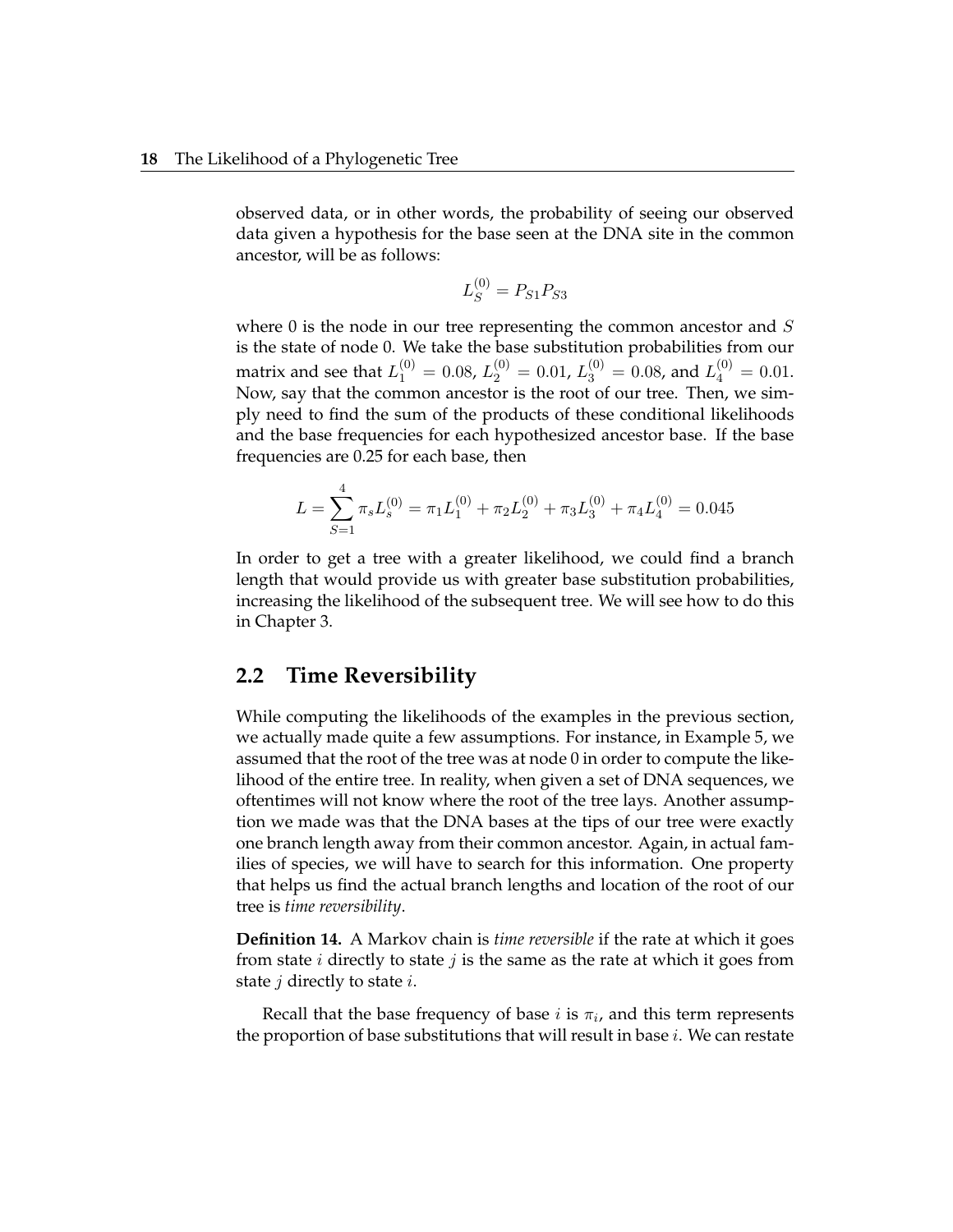our definition of time reversibility, using our model of base substitution, as  $\pi_i P_{ij}(t) = P_{ji}(t) \pi_j$  for all i, j, and t. In order to determine whether or not our Markov process is time reversible, we have to show that these two products are equivalent. This is made clear by utilizing (1.2). By (1.2),

$$
\pi_i P_{ij}(t) = \pi_i e^{-\mu t} \delta_{ij} + (1 - e^{-\mu t}) \pi_i \pi_j
$$

We also see that,

$$
\pi_j P_{ji}(t) = \pi_j e^{-\mu t} \delta_{ji} + (1 - e^{-\mu t}) \pi_i \pi_j
$$

The only difference between these two equations is the  $\delta_{ij}$  and  $\delta_{ji}$ . If we recall the origin of these terms in (1.2), the Kronecker delta function, we know that the values of  $\delta_{ij}$  and  $\delta_{ji}$  are either both 1 or 0 depending on whether  $i = j$  or  $i \neq j$ , respectively. Then,  $\delta_{ij} = \delta_{ji}$  for all i and j. Hence, we have that the Markov process modeling base substitution is in fact time reversible.

But where exactly does  $(1.2)$  depend on t? The probability of a base substitution from base *i* to base *j*, is only dependent on the product  $\mu t$ . Suppose we divided  $\mu$  in half and doubled t. Then, we would have  $\frac{\mu}{2}2t =$  $\mu t$ . Next, suppose we divided  $\mu$  by 3 and tripled t. We would be left with  $\mu$  $\frac{\mu}{3}3t = \mu t$ . We see that if we divide the rate  $\mu$  by an amount and multiply the time t by the same amount, we get the same product  $\mu t$ . This makes it difficult for us to determine the values of  $\mu$  and t separately in (1.2). All we are able to take away from  $(1.2)$  is the product,  $\mu t$ .

If we assume that the rate of base substitution,  $\mu$ , is the same for all branches of the tree and all times, then  $\mu t$  should be proportional to the time that has passed so far during the Markov process, where time is represented in the number of mutations that have occurred. Since we do not have any indication of what  $\mu$  or t could be, we will assume that  $\mu = 1$ . This allows us to think of t as units of expected numbers of substitutions.

#### **2.3 The Pulley Principle**

The time-reversibility and ambiguity of branch lengths turn out to be quite useful in finding the best phylogenetic tree for a set of DNA sequences. We can actually place the root of our tree anywhere in our tree. We will look at our calculation of the likelihood of the tree seen in Figure 2.2 to see why. The last two steps of our algorithm for computing the likelihood of the tree involved nodes 0, 5, and 6. In the last step of the algorithm, we had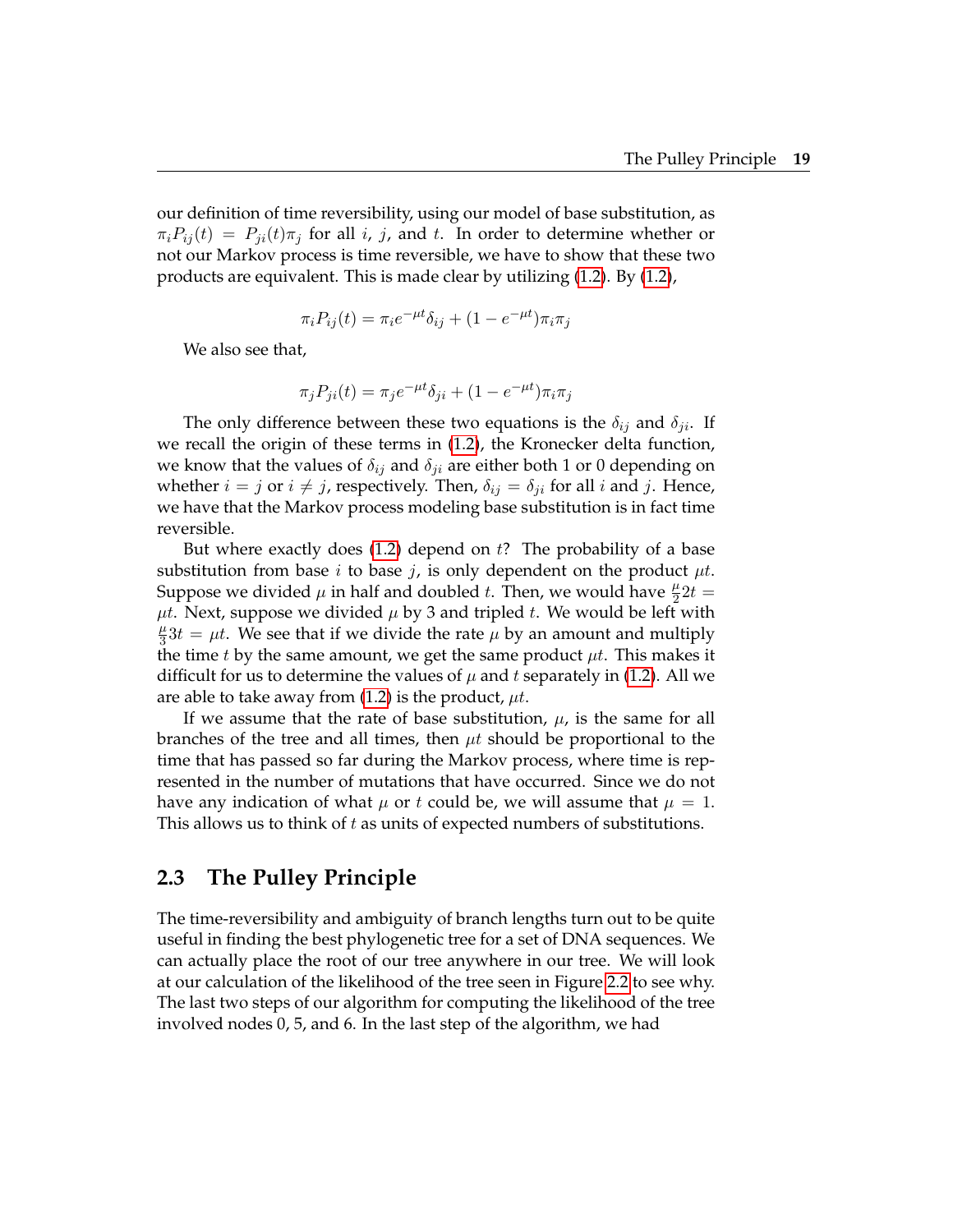$$
L = \sum_{s_0=1}^{4} \pi_{s_0}((P_{s_0s_5}(v_5)L_{s_5}^{(5)})(P_{s_0s_6}(v_6)L_{s_6}^{(6)})).
$$
 (2.5)

What would happen to the likelihood of the tree,  $L$ , if we added a length x to  $v_5$  and subtracted x from  $v_6$ ? We will try rewriting (2.5) using what we know about time reversibility to find out. With the time reversibility property, we have

$$
\pi_{s_0} P_{s_0 s_5}(v_5) = \pi_{s_5} P_{s_5 s_0}(v_5)
$$

which allows us to rewrite (2.5) as

$$
L = \pi_{s_5} L_{s_5} \sum_{s_0=1}^{4} P_{s_5s_0}(v_5) P_{s_0s_6}(v_6).
$$
 (2.6)

This form of our equation allows us to experiment with different branch lengths. In order to do this, we must first introduce the *Chapman-Kolmogorov equation*. We will consider a continuous Markov process  $\{X(t): t \geq 0\}$  with state space S and transition probability matrix  $P$ . If the process begins in state *i* and moves to state *j* in *t* units of time, then we have

$$
P_{ij}(t) = P(X(s+t) = j \mid X(s) = i), \quad \text{ for } i, j \in S; s, t \ge 0.
$$

Since  $X(0) = i$ , it should be clear that after s units of time, the Markov process will enter another state, we will call it  $k$ , before entering state  $j$  in s + t units of time. This gives us the *Chapman Kolmogorov* equation:

$$
P_{ij}(s+t) = \sum_{k=0}^{\infty} P_{ik}(s) P_{kj}(t).
$$
 (2.7)

We will prove (2.7) using the Law of Total Probability. Since  $\{X(s) =$  $k \mid k \in S$  is a set of mutually exclusive events, we can apply the Law of Total Probability to get: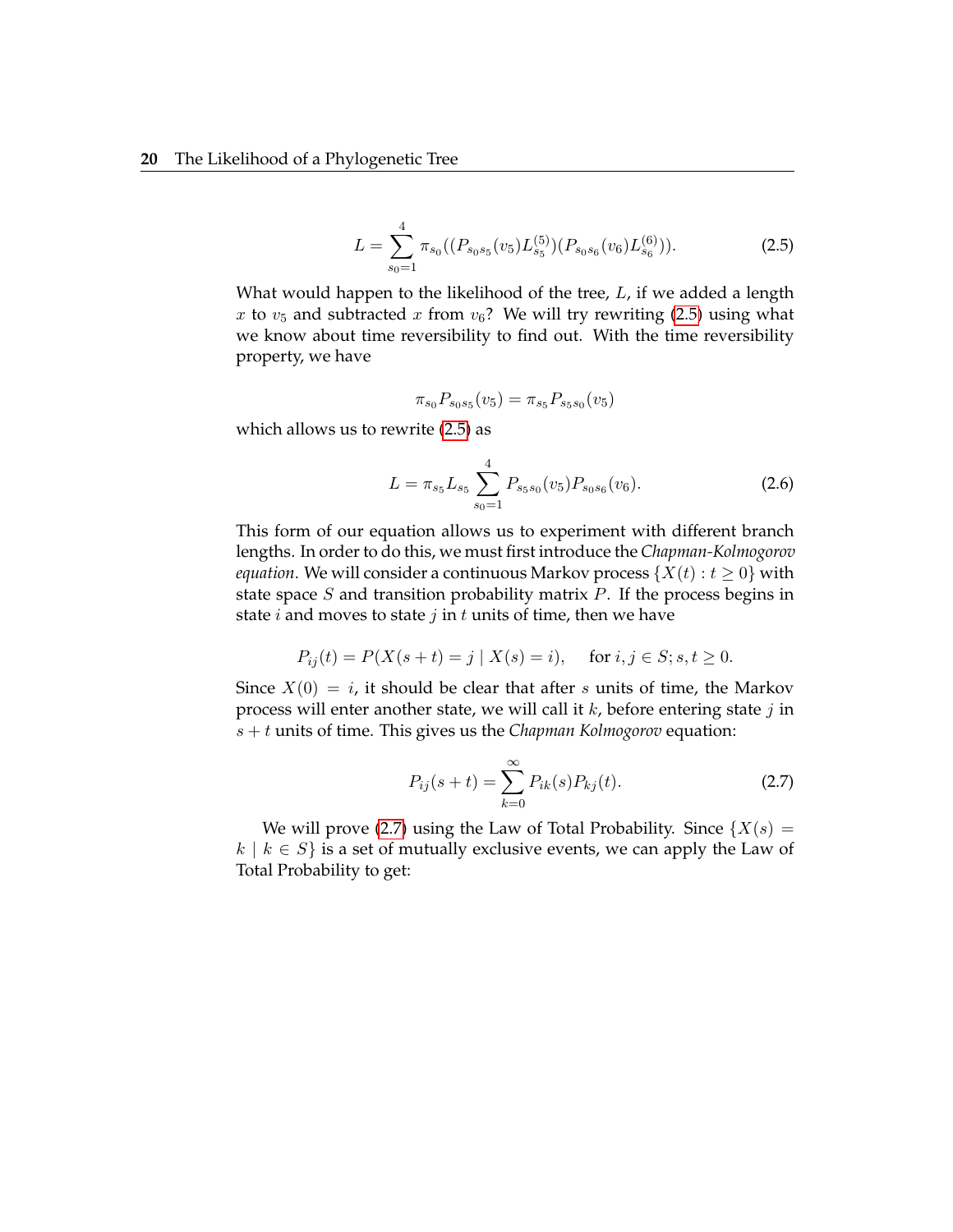$$
P_{ij}(s+t) = P(X(s+t) = j | X(0) = i)
$$
  
= 
$$
\sum_{k=0}^{\infty} P(X(s+t) = j | X(0) = i, X(s) = k)P(X(s) = k | X(0) = i)
$$
  
= 
$$
\sum_{k=0}^{\infty} P(X(s+t) = j | X(s) = k)P(X(s) = k | X(0) = i)
$$
  
= 
$$
\sum_{k=0}^{\infty} P_{kj}(t)P_{ik}(s) = \sum_{k=0}^{\infty} P_{ik}(s)P_{kj}(t)
$$

Now that we have the Chapman-Kolmogorov Equation, we can rewrite the summation  $\sum_{s_0=1}^4 P_{s_5s_0}(v_5) P_{s_0s_6}(v_6)$  from (2.6) as  $P_{s_5s_6}(v_5+v_6)$ . This means that the likelihood of our tree is only dependent on the total lenth of the tree branches; it only depends on the sum,  $v_5+v_6$ . This makes it possible for us to increase and decrease the lengths of  $v_5$  and  $v_6$  as long as the sum,  $v_5 + v_6$ , remains constant. Thus, the root of the tree can be placed anywhere between node 5 and node 6. Since these nodes were chosen arbitrarily, we are able to think of each branch of our tree in a similar manner and place the root of the tree anywhere in the tree. Since Section 2.1 only described how to find the likelihood of a rooted tree, how do we find the likelihood of an unrooted tree? By the Pulley Principle, we can root the tree anywhere and get the same likelihood. Figure 2.3 shows three trees that are equivalent because of the pulley principle.



Figure 2.3: Tree A, Tree B, and Tree C are all equivalent due to the pulley principle. Tree A shows the tree rooted at node 0. Tree B demonstrates how the tree root can be moved. Tree C shows the unrooted tree.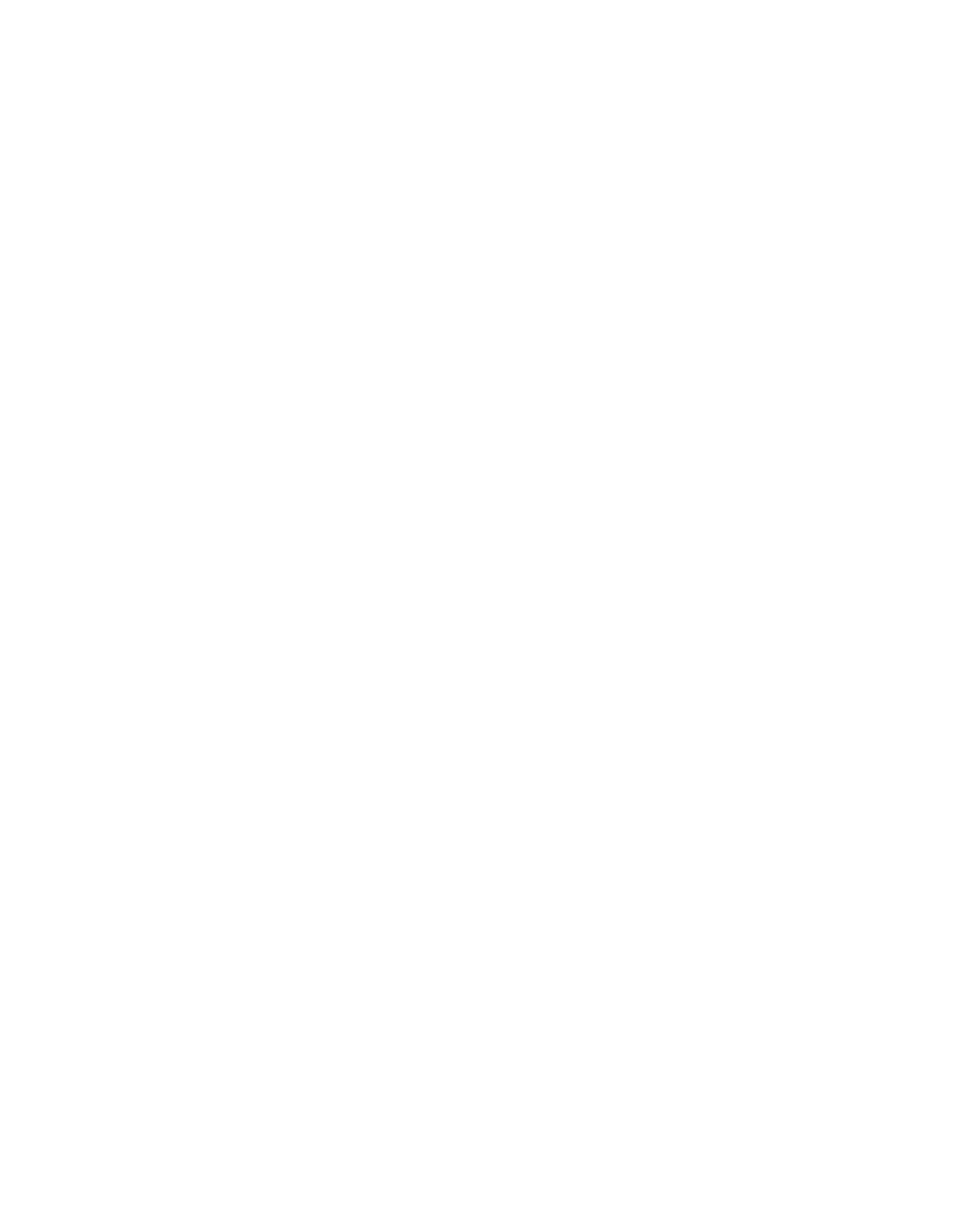### **Chapter 3**

# **Finding a Maximum Likelihood Tree**

The Pulley Principle forces us to think of each segment of the phylogenetic tree as a possible location for the root of the tree. This actually becomes a very useful property of the tree because it allows us to manipulate or change branch lengths and the location of the root of the tree. This is helpful because it simplifies the process of finding the tree with the maximum likelihood out of the set of trees that we test for a set of DNA sequences. In Chapter 2, we described a long but still practical process for finding the likelihood of a phylogenetic tree. However, in order to find the tree that produces the largest likelihood out of all of the trees for which we calculate a likelihood, we still need to experiment with possible topologies and branch lengths and then, evaluate the likelihoods of the trees they produce.

After we have found all possible topologies for a particular site in a set of DNA sequences, we can evaluate the likelihood of each topology. As described in Chapter 2, in each computation for the likelihood of a phylogenetic tree, we get the base substitution probability,  $P_{ij}(v_j)$ , of a site in state *i* transitioning to state *j* in  $v_j$  time units by finding the transition probabilities specified for a time of length  $v_i$ . But so far we have only found possible tree topolgies; we do not know what  $v_j$  is. Furthermore, direct search would not be a feasible method of finding that  $v_j$  because it would require us to evaluate the likelihood of the tree under consideration for each distinct  $v_i$ . The Pulley Principle gives us an algorithm which allows us to change one branch length,  $v_i$ , at a time (see section 3.2). Each branch length is altered to the value that provides the highest likelihood out of all of the other branch lengths tested. Once we find each branch length,  $v_i$ , we can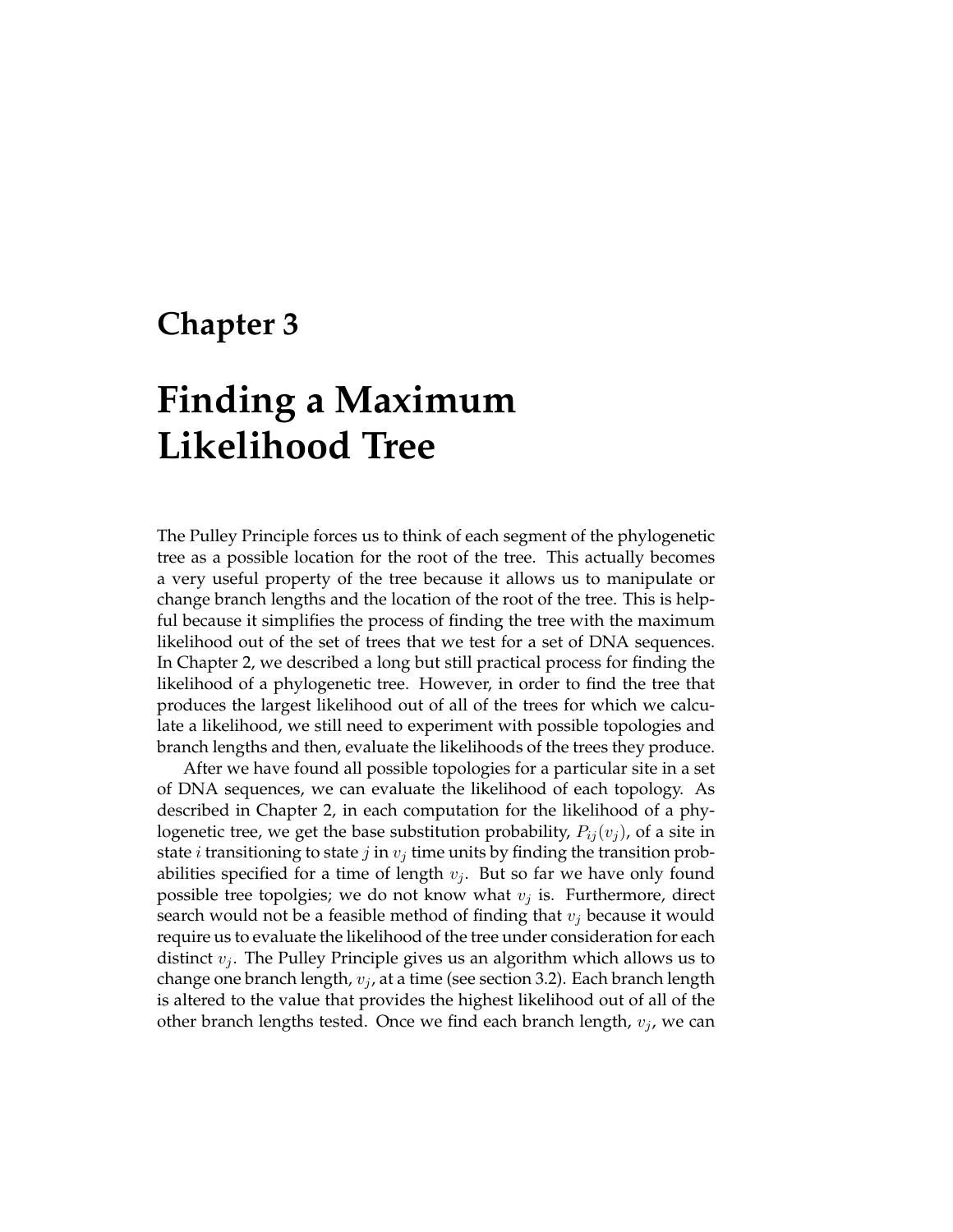complete the likelihood calculations for each possible topology. Finally, the topology producing the greatest likelihood out of all of the other topologies we examine is the tree that we choose as the best phylogenetic tree for our set of data.

#### **3.1 How Many Possible** n**-species Trees are There?**

Now that we have a general idea of how to find a tree with a good likelihood, we still need to find a feasible way to find a good tree topology without examining every possible tree topology. For the purposes of this paper, we will be focusing on finding the topology of bifurcating trees. Although it is possible to find every tree topology available for a set of DNA sequences, there would be too many possible tree topologies to test since we would have to compute the likelihood for each topology. This direct search strategy would require us to look at each possible unrooted tree topology, iterate each branch length to its optimal value for each branch, and then choose the topology that has given us the greatest likelihood. However, by looking at even a simple tree, we see that this method is not ideal. We will later see that the number of unrooted bifurcating trees with  $n$  labelled tips is  $(2n-5)!/[(n-3)!(2^{n-3})]$  (see section 3.1.1). For a tree with 10 labelled tips, for example, there are more than 2 million such topologies to evaluate. This is much too big a number of trees to evaluate the likelihood for.

Therefore, we need to use a more focused strategy to search among possible tree topologies. Felsenstein [2] suggests building the tree starting with a 2-species tree and successively adding one species at a time to the tree until all of the species are on the tree. One difficulty with this method is determining where to place each species as it is added to the tree. I will describe the process for deciding where to place a species on both a rooted bifurcating phylogenetic tree and an unrooted bifurcating phylogenetic tree. For both types of trees, we will add one species at a time in some predetermined order (e.g. alphabetical order by species name).

#### **3.1.1 Rooted Bifurcating Trees**

In Chapter 1, both Figure 1.1 and Figure 2.1 show examples of rooted bifurcating trees. Each of the phylogenetic trees has a root at the bottom of the tree which can be traced back to from any node and tip, and when a base undergoes a mutation, there are two possible bases that are substituted for the original base. Figure 3.1 also shows some rooted bifurcating trees. How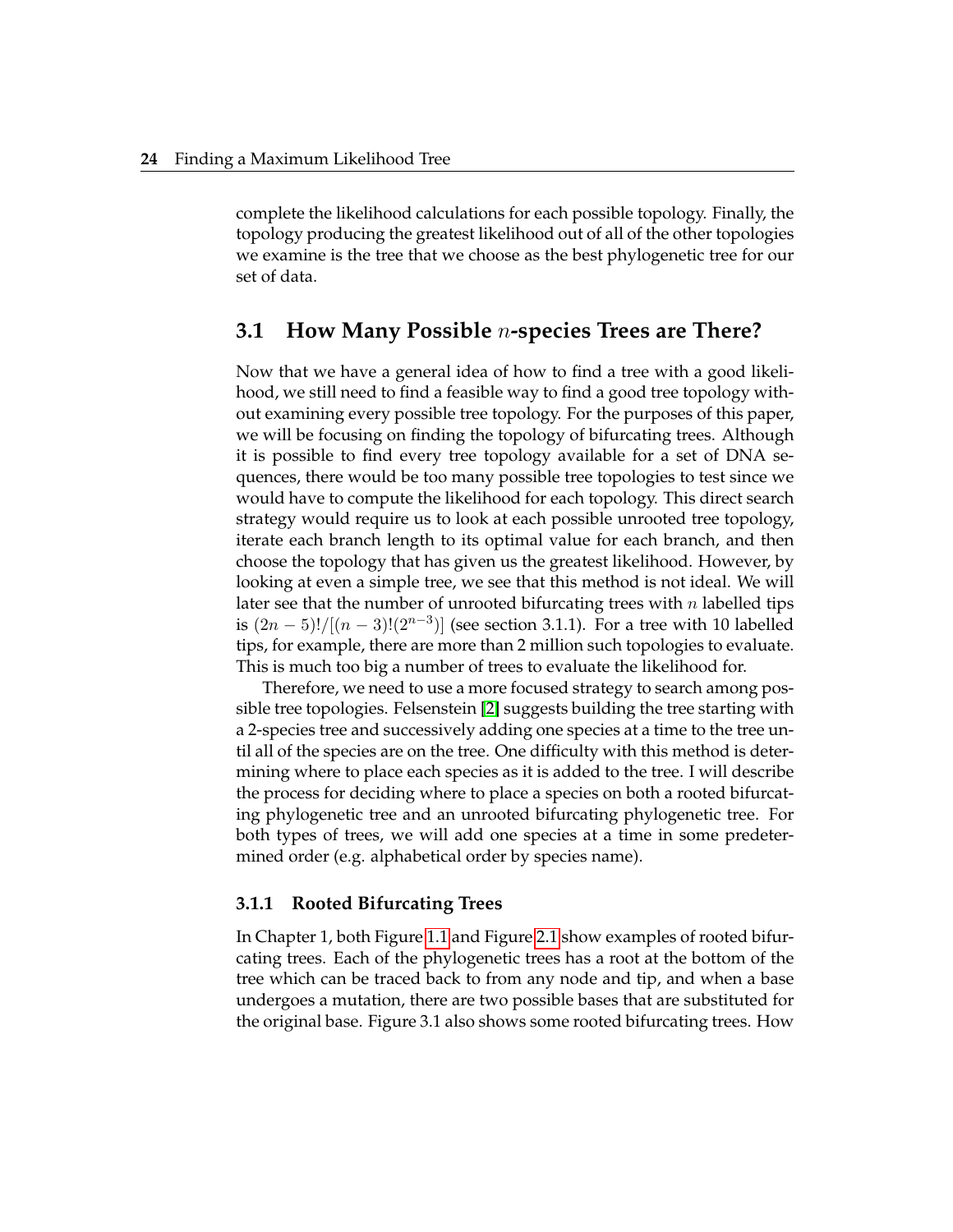can we determine whether or not Figure 3.1 contains all possible labeled, rooted bifurcating trees for a tree with three tips?



Figure 3.1: All possible labeled, rooted bifurcating trees for three species.

We use the following straightforward reasoning. Consider constructing one possible phylogenetic tree by beginning with a tree with two of the  $n$ species and then adding one species at a time to that tree in some predetermined order (e.g. species name in alphabetical order). It is clear that if we add one more species to a tree that already has n species added to it, we only need to place the  $(n + 1)$ -st species in each possible location in order to get the total number of trees for an  $n + 1$ -species tree. Since the tree is bifurcating before and after each node, and hence before and after the location of the addition, we are unable to add the new species to a node. Instead, the new species must be added to an existing branch, resulting in the creation of a new node and two new branches. This implies that each existing branch in the *n*-species tree is a possible location for the addition of the new species. Our reasoning for this is depicted in Figure 3.2.

How can we be sure that this process will give us all possible labeled rooted, bifurcating trees? With the information we have so far, we also cannot be completely sure whether or not adding a new species to two different branches will produce two different trees. In order to understand this further, consider the process of adding species k to a tree with  $k - 1$  species and also the process of removing species  $k$  from a  $k$ -species tree. Suppose we have an *n*-species tree. If we remove  $n - k$  species in the reverse order of which they were added to the tree, we will be left with a  $k$ -species tree. This k-species tree will actually be the tree that we should have obtained before when we were adding species  $k$  to the tree. This indicates that there exists a particular sequence of places to add species  $k + 1, k + 2, k + 3, \ldots$ onto the  $k$ -species tree in order to return to the  $n$ -species tree we had before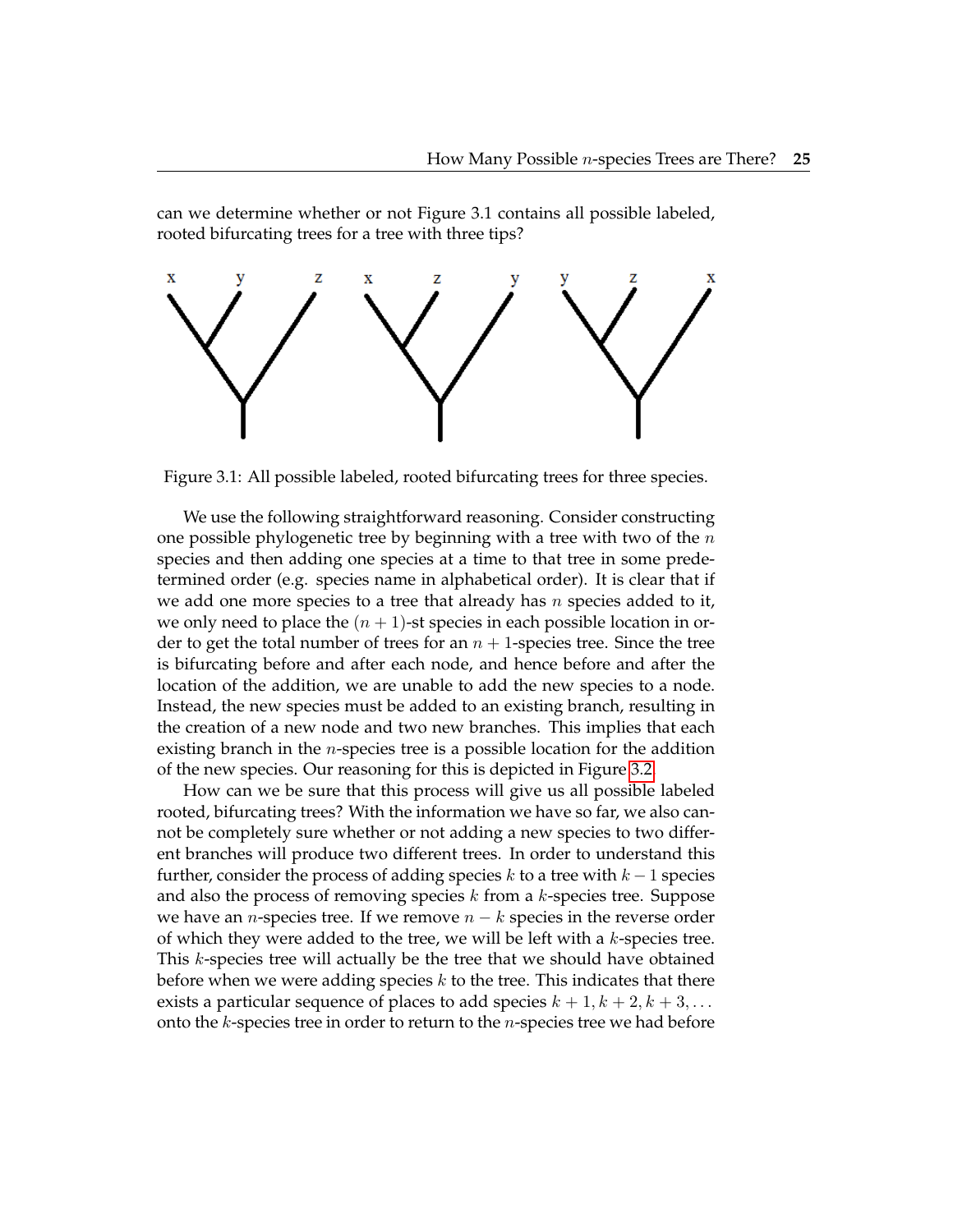

Figure 3.2: Tree A shows a 3-species tree. When we want to add species 4 to the tree, we must add it to a new node on an existing branch in the 3-species tree as shown in trees  $B-F$ . If we decide to add species 4 to an existing node, as we have done in Tree  $G$ , then our tree will no longer be a rooted bifurcating tree.

we began removing species. In addition, no other  $k$ -species tree can turn into that same *n*-species tree after adding the  $n - k$  species that are missing. Suppose there was another  $k$ -species tree that could produce the same  $n$ -species tree. Then, this  $k$ -species tree should also be produced through the removal of the  $n - k$  species that were added after it. However, this presents a contradiction, since the same sequence of removals cannot yield two different trees. Therefore, any  $n$ -species tree can be produced from one and only one k-species tree [3].

This result implies that each possible addition sequence leads to a different n-species tree. Since everytime we add a new species to a tree, it can only be added to one of the existing branches, the number of ways in which we can add that species to the tree is equal to the number of branches in the existing tree. This includes the branch connected to the root of the tree.

**Example 11.** In Figure 3.2, tree A has 5 branches, so species 4 can be added in 5 ways. Notice that when we add species 4 to tree  $A$ , as shown in tree B, there are 2 new branches and 1 new interior node. Then, when we add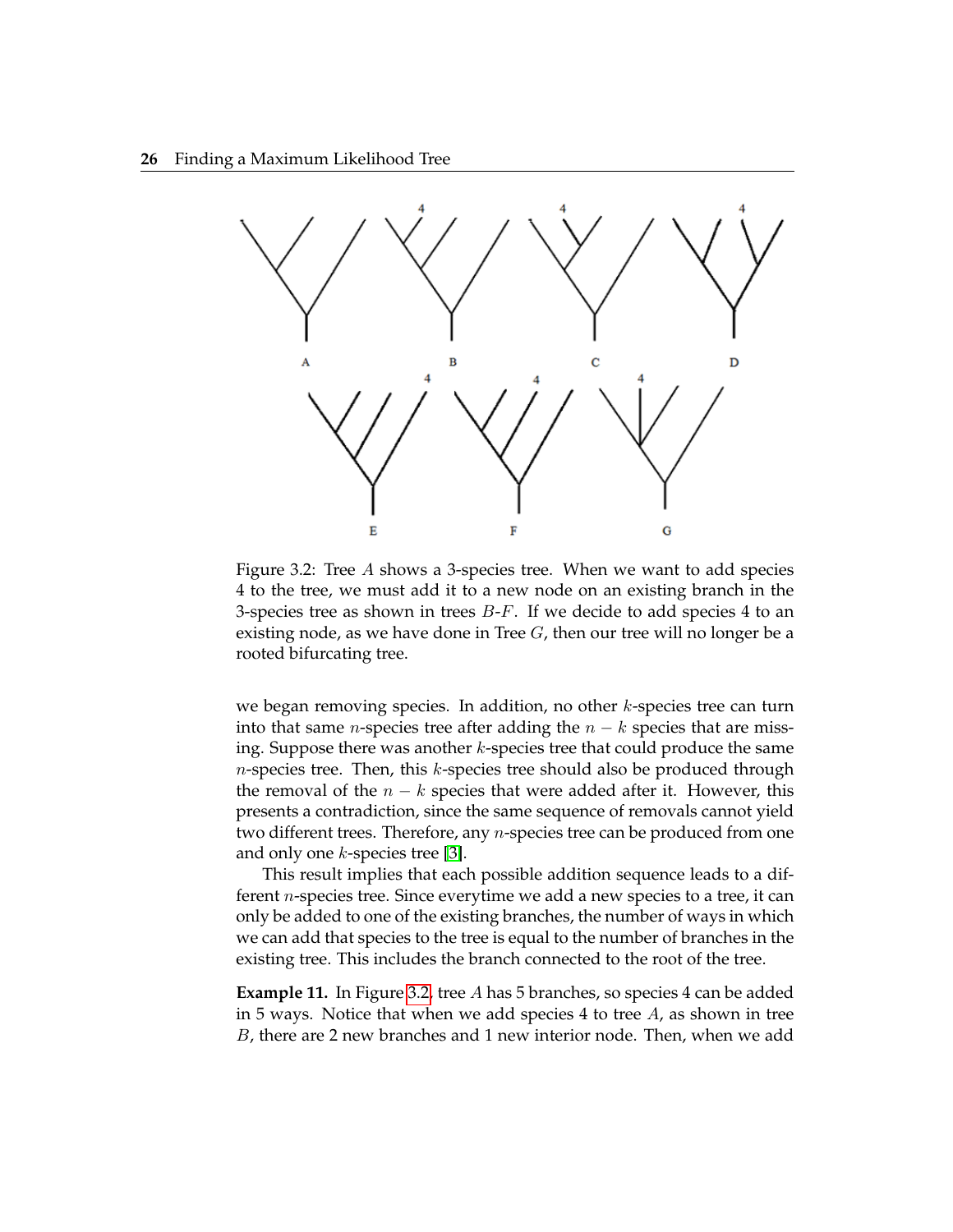species 5 to tree  $B$ , there will be 7 ways that we can add it.

Using this reasoning, we see that there are  $3\times5\times7\times9\times11\times\cdots\times(2n-3)$ different ways to add species to a rooted bifurcating phylogenetic tree in order to produce an *n*-species tree. The product,  $3 \times 5 \times 7 \times 9 \times 11 \times \cdots \times$  $(2n-3)$ , looks similar, but not equal, to  $(2n-3)!$ . The even divisors have simply been removed from  $(2n - 3)!$ . In order to correct for this, we take out the even divisors by dividing by  $2\times 2^2\times \cdots \times 2^{n-1}=2^{n-1}(n-1)!$ . This shows that  $3 \times 5 \times 7 \times 9 \times 11 \times \cdots \times (2n-3) = \frac{(2n-3)!}{2^{n-1}(n-1)!}$ 

Now, we are able to check that at each addition of a new species to a phylogenetic tree, we have added the new species to each possible location. For example, if we had 20 species ( $n = 20$ ), the total possible number of trees would be:

$$
\frac{(2n-3)!}{2^{n-1}(n-1)!} = 8,200,794,532,637,891,559,375.
$$

This means that if a computer was able to evaluate the likelihood of a 20 species tree in one hour, it would take us about  $1.64 \times 10^{23}$  hours, or about  $1.87 \times 10^{19}$  years. Remember that this is only for the calculation of the likelihood of each tree, without testing various branch lengths.

Obviously, there are way too many total possible trees to examine all of them when we have a tree with more than ten species. We must also keep in mind that we have to examine all possible trees for each site of the DNA sequences, making this process even less feasible. Thus, we must use a different algorithm for examining as many possible tree topologies as possible.

#### **3.1.2 Unrooted Bifurcating Trees**

As we saw in section 2.2, we do not actually know where the root of our tree is. Therefore, instead of considering rooted, bifurcating trees as we did in the previous section, we must consider unrooted, bifurcating trees. Then, how many possible unrooted, bifurcating trees would we have to consider?

Well, if we root the tree at one of its species, we will have a rooted, bifurcating tree. Suppose we had n tips on an unrooted tree. Then, after rooting our tree at one of those *n* species, we would end up with  $n - 1$  tips. This resulting tree would be a rooted, bifurcating tree with  $n-1$  tips. Thus, the number of possible trees would be:

$$
3 \times 5 \times 7 \times \dots \times (2(n-1)-3) = 1 \times 3 \times 5 \times 7 \times \dots \times (2n-5)
$$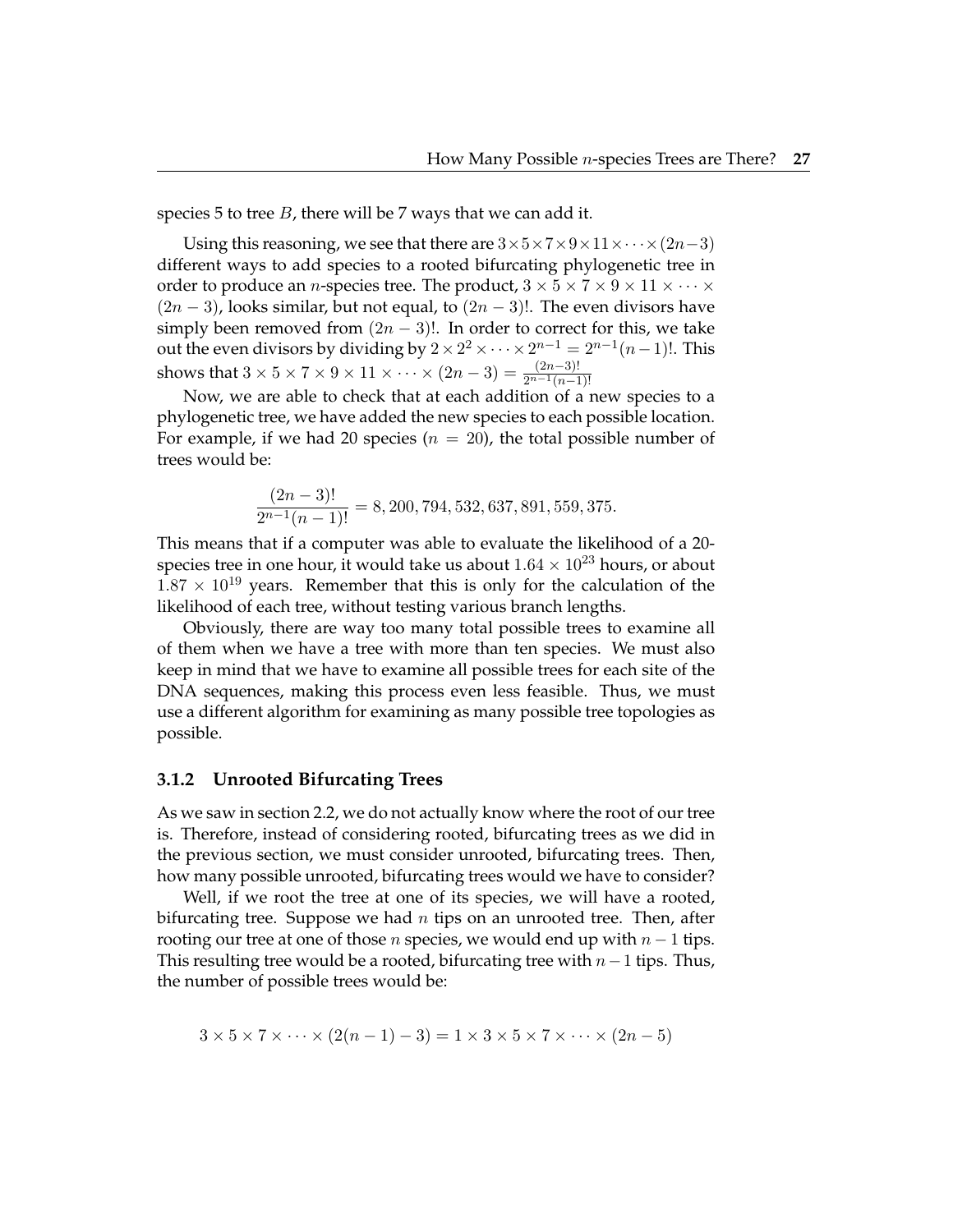This equation gives us the same number of possible rooted, bifurcating trees with  $n-1$  tips. We see that every rooted tree with  $n-1$  labeled tips is analogous to an unrooted, bifurcating tree with  $n$  tips. Likewise, every unrooted tree with *n* tips is analagous to one rooted tree with  $n - 1$  tips. Figure 3.3 shows an example of rooting an unrooted, bifurcating tree at one of its species.



Figure 3.3: Tree A shows an labeled unrooted, bifurcating tree. We can root Tree  $A$  at species 1, resulting in Tree  $B$ , a rooted, bifurcating tree.

#### **3.2 Which Tree Topology?**

Even though there are fewer possible unrooted, bifurcating trees for  $n$  species than there would be for rooted, bifurcating trees with  $n$  species, it is not by much. Clearly, we must introduce a method that is not as computationally expensive. Felsenstein [2] has come up with a method that is much more simple. When the k-th species is being added to the tree, there will be  $2k-5$ different branches to which it could be added. Each of these different locations is tried, and the likelihood of each resulting topology is evaluated. The topology that produces the largest likelihood out of all of the other likelihoods computed is accepted, and the rest are thrown out.

In order to ensure that the order in which we add each species is not limiting the number of topologies we produce using this strategy, we use local rearrangements of the tree (described in more detail in the following section). These local rearrangements will not lead us to every topology, for that would give us the same problem presented in 3.1.1 and 3.1.2: there would be way too many trees to examine. Instead, local rearrangements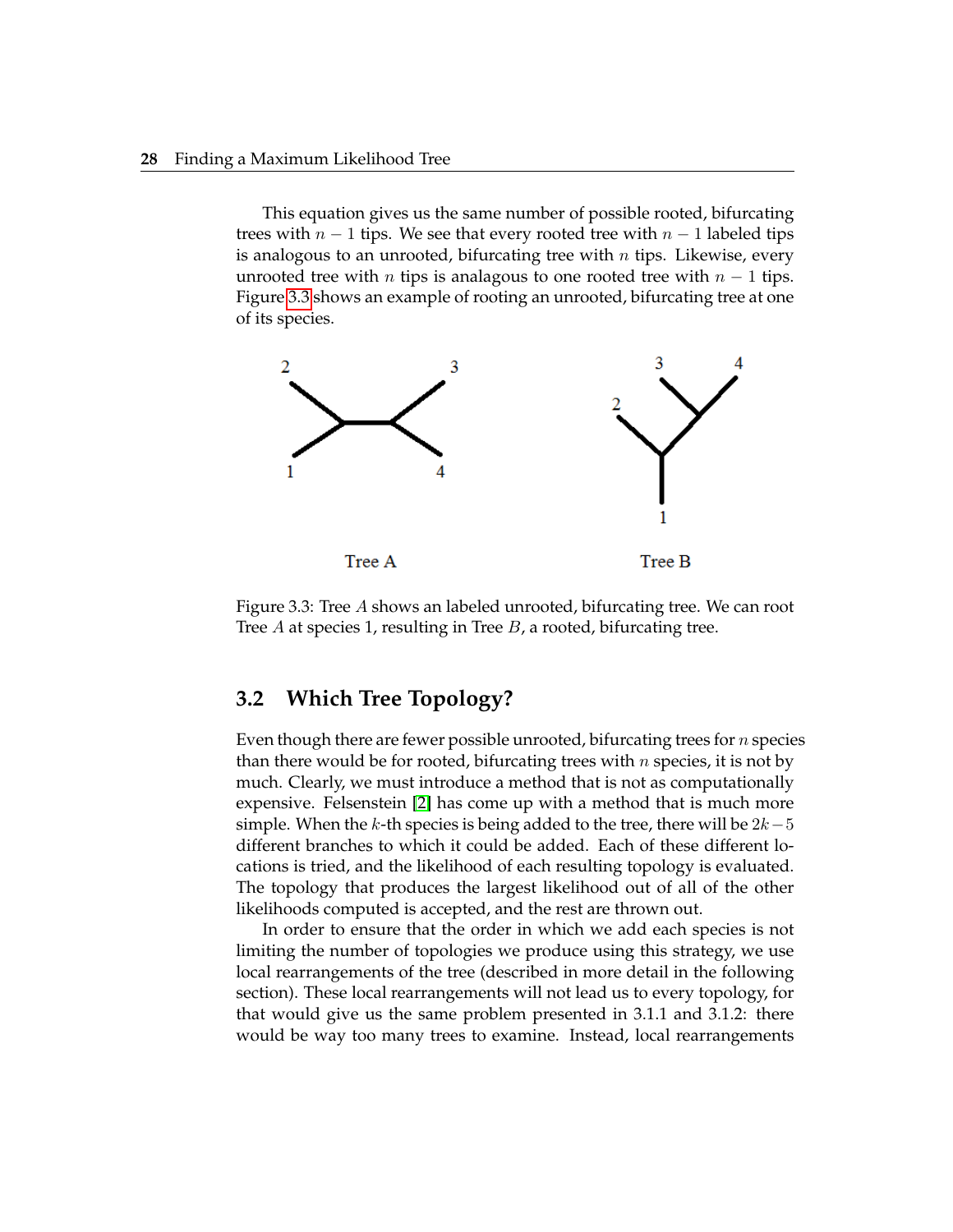give us a *greedy* algorithm. In a greedy algorithm, we decide when the algorithm has produced desirable enough results to stop performing the algorithm. We determine how "greedy" we want to be in assuming that when the results are sufficient. With local rearrangements, we are simply checking to see if those topologies that are similar to the topology we begin with can result in a higher likelihood. As the likelihoods of the successive trees increase, we can determine when to stop performing local rearrangements.

If the tree has more than four species, before we add the next species, local rearrangements are done to see if any of the resulting topologies increases the likelihood of the tree. If a topology resulting from these local rearrangements does in fact increase the tree's likelihood, it is accepted. These local rearrangements continue until a tree is found for which no local rearrangement can increase the likelihood significantly.

#### **3.2.1 Local Rearrangements**

Since the order in which we add a new species to a tree will affect the maximum likelihood tree we find, we use local rearrangements in an attempt to correct for this. This means that if we use a different sequence of adding species to our tree, we may end up with a different maximum likelihood tree.

*Remark* 1*.* The tree with the likelihood that we ultimately decide on after performing local rearrangements will only provide a local maximum likelihood. This means that there may be a possible topology with an even greater likelihood that we have not considered because its topology is so different from the original topology that we began with. We cannot be guaranteed that we have found the tree with the greatest likelihood of all.

There are several different kinds of local rearrangements that we can use. Since our goal is simply to understand how these local rearrangements can guide us to a tree with a local maximum likelihood, we will use a simple local rearrangement process called Nearest Neighbor Interchange (NNI). This process basically involves switching adjacent branches with each other. More specifically, we are switching adjacent subtrees connected to an interior branch. We erase the interior branch and the branches connected to it at each end. For example, in an unrooted, bifurcating tree, we erase a total of five branches. The four adjacent trees are then disconnected from each other. They can then be reconnected into a tree in three possible ways. These are the only three possible ways to reconnect the tree without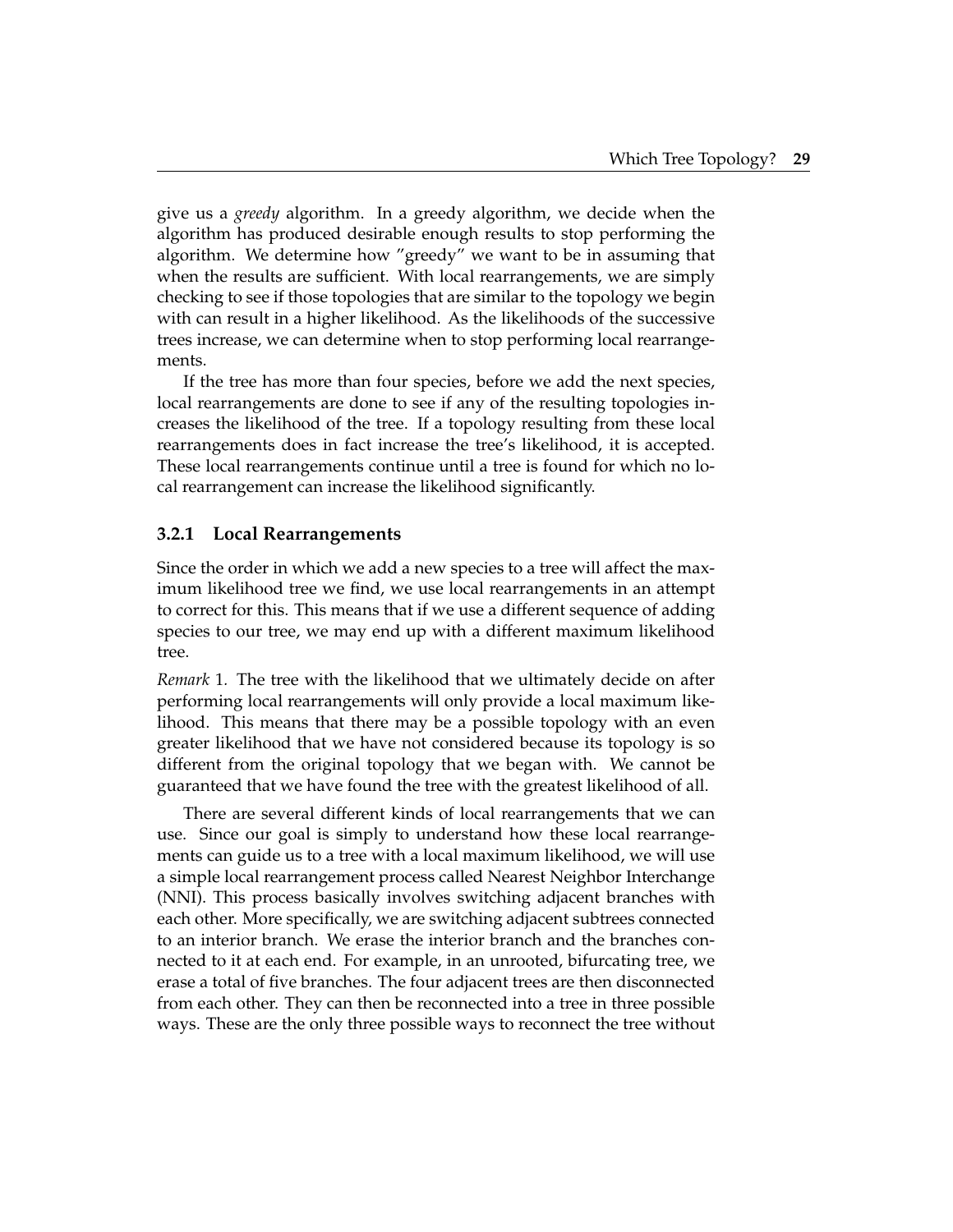

repeating a topology. These rearrangements are depicted in Figure 3.4.

Figure 3.4: *Nearest Neighbor Interchange*. Here we see our original tree with subtrees A, B, C, and D. For the particular interior branch that we are concerned with, we erase that particular branch along with all of the branches directly connected to it. Then, we reassemble the subbranches in the two different ways shown above. This gives us a total of three possible ways to construct our tree, including the tree before local rearrangements.

Once we have completed this local rearrangement at one of our interior branches, we evaluate the likelihood of each of the three resulting trees. We accept the tree that gives us the highest likelihood and throw out the other two possiblities. We then continue using NNI on all of the other interior branches and accept those rearrangements that give our tree a higher likelihood. We continue this process until no more local rearrangements can increase the likelihood of the tree. Once we have reached this point, we add the next species on to our tree.

Before we go any further, we can't forget that we need branch lengths in order to calculate the likelihood of a phylogenetic tree. The term,  $P_{S_kS_i}(v_i)$ in the general equation for the likelihood calculation (2.4) is a transition probability specific to the branch length,  $v_m$ . But we do not yet know the branch lengths that make up our phylogenetic tree. This means that before we can actually evaluate any of the likelihoods we have discussed above, we need to figure out each branch length.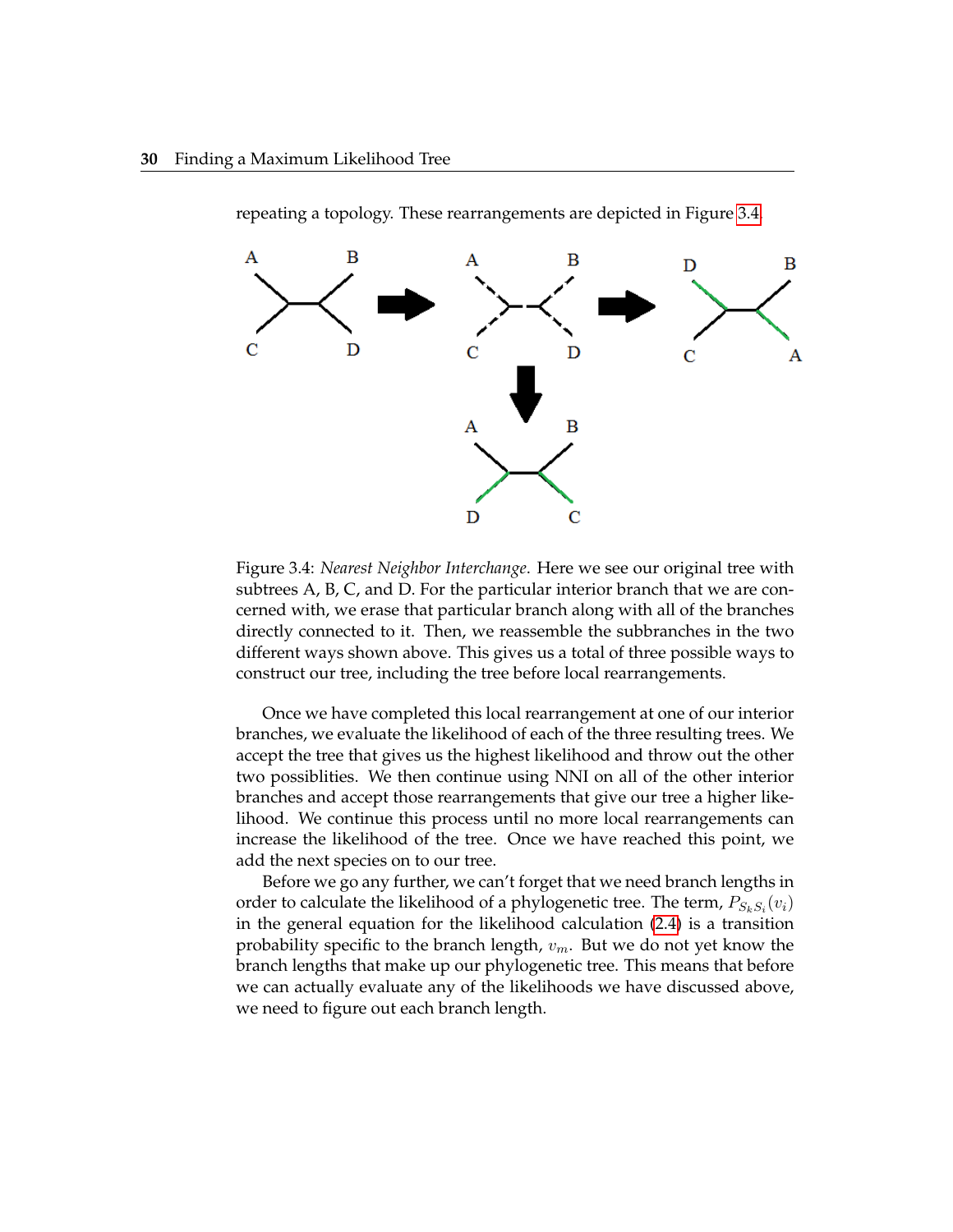#### **3.3 Maximum Likelihood Branch Lengths**

For each of the topologies we will consider when looking for the maximum likelihood tree topology, we have to find the branch lengths that will maximize the likelihoods of those topologies. Felsenstein [2] created an iteration technique that simplifies this at first sight, daunting task.

We will consider Tree C in Figure 2.3 in order to understand this strategy better. This is the unrooted phylogenetic tree for these three species, and we do not know where the root of the tree is located. Consider branch  $v_3$ . Suppose the root is located somewhere along  $v_3$ . Then, we can use the method presented in Chapter 2 to compute the likelihood of the tree. We will assume that the root is directly to the right of node 4. Then, the likelihood of the tree for one site of DNA is:

$$
L = \sum_{S_0} \sum_{S_4} \sum_{S_3} \pi_{S_0} (P_{S_0 S_3}(0) L_{S_4}^{(4)}) (P_{S_0 S_3}(v_3) L_{S_3}^{(3)}) \tag{3.1}
$$

$$
= \sum_{S_0} \pi_{S_0} L_{S_0}^{(4)} \left( \sum_{S_3} P_{S_0 S_3}(v_3) L_{S_3}^{(3)} \right) \tag{3.2}
$$

The equality in (3.2) comes from the fact that  $P_{S_0S_4}(0) = 1$ . Now, if we substitute (1.2) into (3.2), letting  $\mu = 1$ , we get:

$$
L = e^{-v_3} \sum_{S} \pi_S L_S^{(4)} L_S^{(3)} + (1 - e^{-v_3}) \left[ \sum_{S_4} \pi_{S_4} L_{S_4}^{(4)} \right] \left[ \sum_{S_3} \pi_{S_3} L_{S_3}^{(3)} \right] \tag{3.3}
$$

Now, we must figure out how to find  $L_{S_4}^{(4)}$  $\binom{4}{S_4}$  and  $L_{S_3}^{(3)}$  without knowing the branch lengths in the tree. Recall that in Section 2.1, for a tip,  $k$ , of our tree with base,  $i$ ,  $L_i^{(k)} = 1$ , while  $L_{j \neq i}^{(k)} = 0$ . Since species 1, 2, and 3 are all located at the tips of our tree, they have a known conditional likelihood,  $L_{S_i}^{(k)}$  $S_k^{(k)}$ . In the 2-species tree that we added species 3 to in order to get Tree C, we should have evaluated branch lengts,  $v_1$  and  $v_2$ . We can then use these branch lengths and the known conditional likelihoods of the tips of our tree to compute  $L_{S_4}^{(4)}$  $S_4$ .

Recall that this calculation for likelihood only gives us the likelihood for the phylogenetic tree representing one DNA site. For all K DNA sites in the sequences of our data set, the likelihood is:

$$
\prod_{i=1}^{K} (A_i q + B_i p) \tag{3.4}
$$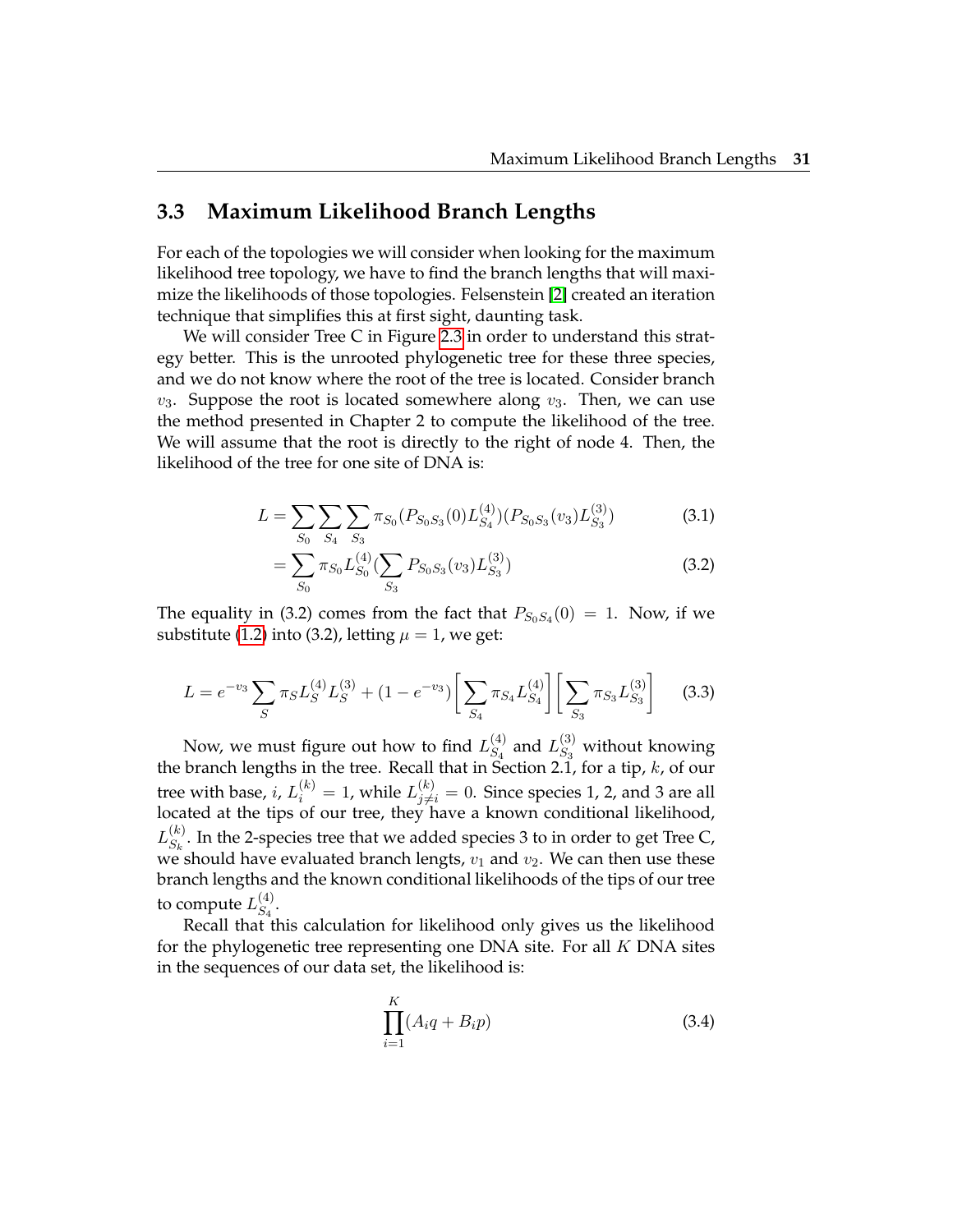where  $q = e^{-v_3}$  and  $p = 1 - q = 1 - e^{-v_3}$ .  $A_i$  and  $B_i$  represent the following:

$$
A_i = \sum_S \pi_S L_S^{(4)} L_S^{(3)}
$$

and

$$
B_i = \bigg(\sum_{S_4} \pi_{S_4} L_{S_4}^{(4)}\bigg) \bigg(\sum_{S_3} \pi_{S_3} L_{S_3}^{(3)}\bigg)
$$

for the i-th DNA site in the set of sequences. We are interested in finding the value of  $v_3$  that will maximize the likelihood. We can find this value of  $v_3$  by finding the value of p that will maximize (3.3). Then, we can solve for  $v_3$  since  $v_3 = -\ln(1-p)$ .

Now, we will explore some properties that follow from these equations that will help us understand Felsenstein's iteration formula for finding segment lengths that will maximize the likelihood. If we take the logarithm of (3.3), we get

$$
\ln(L) = \sum_{i=1}^{K} \ln(A_i q + B_i p).
$$

If we take the derivative of this equation and set it equal to zero, we get

$$
\frac{d\ln(L)}{dp} = \sum_{i=1}^{K} \frac{B_i - A_i}{(A_i q + B_i p)} = 0.
$$
\n(3.5)

Now, notice that if we have K sites total,

$$
K = \sum_{i=1}^{K} 1 = \sum_{i=1}^{K} \frac{A_i q + B_i p}{A_i q + B_i p} = \sum_{i=1}^{K} \frac{B_i - (B_i - A) q}{A_i q + B_i p}.
$$
 (3.6)

We can use (3.5) to take out the terms in the numerator of (3.6) containing q. We end up with

$$
\sum_{i=1}^{K} \frac{B_i - (B_i - A)q}{A_i q + B_i p} = \sum_{i=1}^{K} \frac{B_i}{A_i q + B_i p} - q \sum_{i=1}^{K} \frac{B_i - A_i}{(A_i q + B_i p)}.
$$

The last term is 0 because of (3.5). Then,

$$
K = \sum_{i=1}^{K} \frac{B_i}{A_i q + B_i p}.
$$
\n(3.7)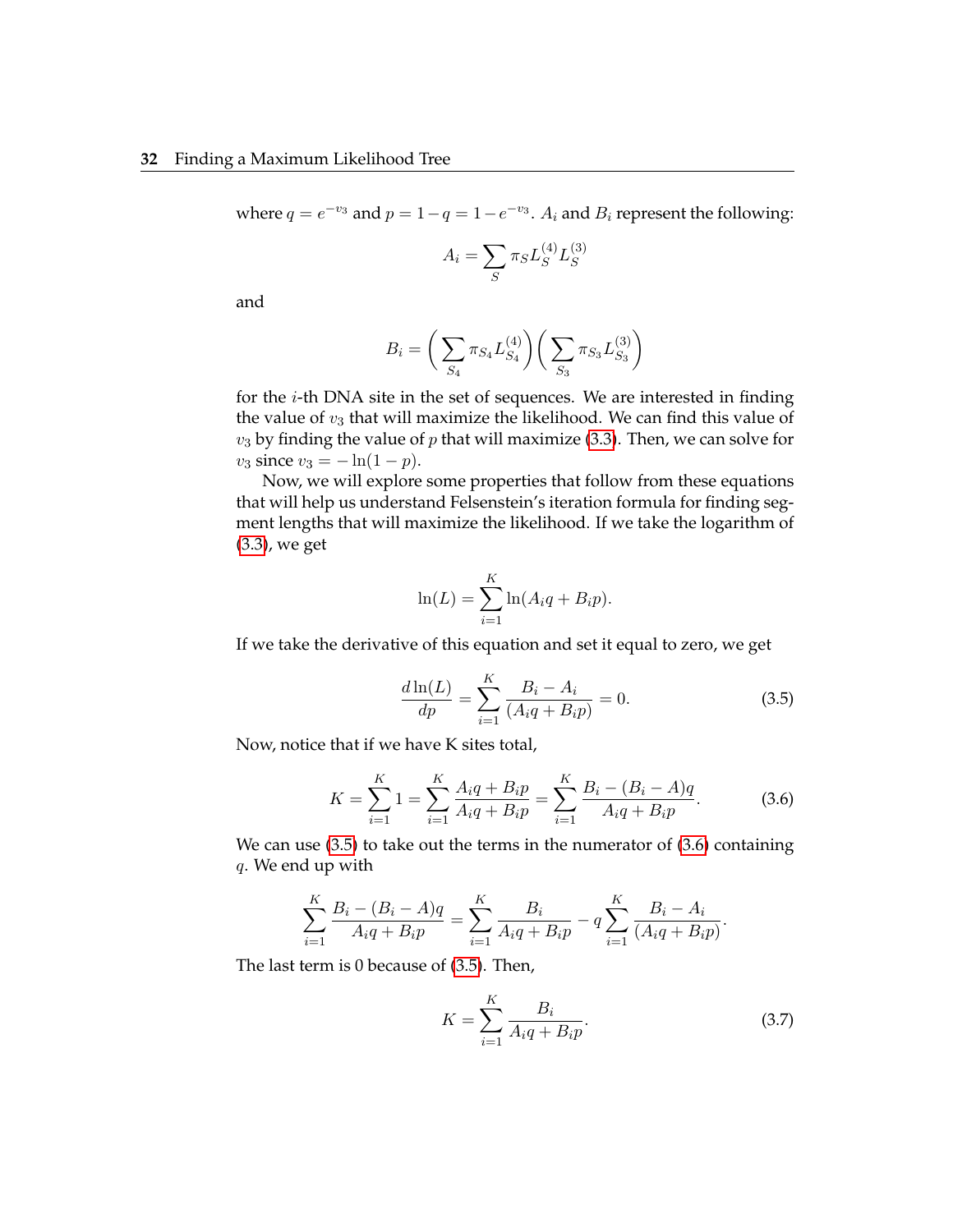The equation presented in (3.7) must be satisfied at a maximum in the likelihood function for the tree, or equivalently, when  $d \ln(L)/dp = 0$ . Now, by multiplying both sides of  $(3.7)$  by  $p$ , we get the iteration-formula:

$$
p^{(k+1)} = \frac{1}{K} \sum_{i=1}^{K} \frac{B_i p^{(k)}}{A_i q^{(k)} + B_i p^{(k)}}
$$
(3.8)

where  $q^{(k)} = 1 - p^{(k)}$ . This iteration expression is a specific case of the general EM algorithm presented by Dempster, et al [1]. The first step of the algorithm is to make an estimated for the value of  $p$ , calling it  $p^{(1)}$ . This is simply an educated guess. This value of  $p^{(1)}$  generates another estimate for p, namely  $p^{(2)}$ . This value of  $p^{(2)}$  is then used to find  $p^{(3)}$ , and this process continues until the estimates for  $p$  converge to some  $p^{(k)}$ . It can be shown that the successive segment lengths produced never decrease the likelihood of the tree [1]. Thus, we can iterate this process until the  $p^{(k)}$ s converges. This iteration is another greedy algorithm because it is only ensured to lead to a branch length that produces a local maximum likelihood. Once the  $p^{(k)}$ converges, we may continue the iteration to see whether or not it will lead us to an even larger likelihood, or we may choose the  $p^{(k)}$  we already have.

It is important to observe that summing over many  $(K)$  DNA sites is significant here. Let us consider what happens when  $K = 1$ . In this case, the iteration equation will be:

$$
p^{(k+1)} = \frac{Bp^{(k)}}{Aq^{(k)} + Bp^{(k)}}.
$$

Now, we will substitute an  $x$  for  $p^{(k)}.$  Then, we have a function in terms of  $x:$ 

$$
f(x) = \frac{Bx}{A(1-x) + Bx} = \frac{Bx}{(B-A)x + A}.
$$

Notice that this equation is in the form of a fractional linear transformation such that it has only two fixed points. These two fixed points are  $x = p =$ 0 and  $x = p = 1$ . Then, the iteration will converge to either  $p = 1$  or  $p = 0$ . Hence, if we use this iteration algorithm for the single site, we will get that the branch length we are estimating is either 0 or undefined since  $p = 1 - e^{-v}$ , for branch length, v. If  $p = 0 = 1 - e^{-v}$ , then  $v = 0$ . If  $p = 1 = 1 - e^{-v}$ , then  $v = \infty$ . Therefore, in practice, we only use the EM algorithm with DNA sequences with two or more sites.

We must do this iteration technique for each of the branches on each topology. Once we iterate and optimize for  $v_x$ , we fix this value of  $v_x$  and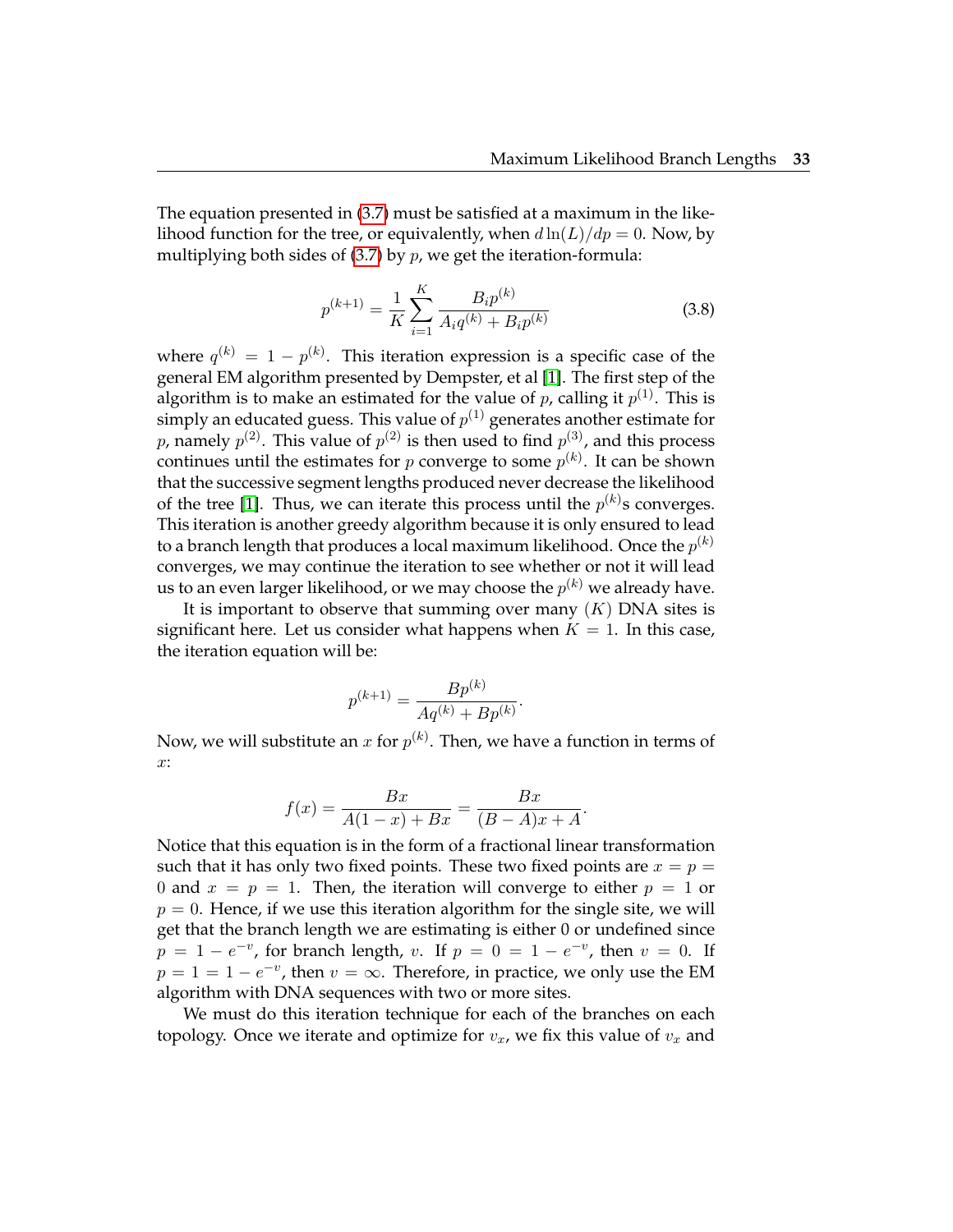move on to optimize for another branch length,  $v_y$ . We continue optimizing branch lengths in this fashion until the branch lengths each converge to some value.

#### **3.4 Putting Topologies and Branch Lengths Together to find the Maximum Likelihood Tree**

Now that we have a method for finding all of the branch lengths that will maximize each topology's likelihood, we can use the resulting branch lengths to actually compute the likelihoods of each topology we are interested in. Once we compute each topology's likelihood, we follow the procedure described in 3.2. We will accept those topologies that increase the likelihood of the tree until the topology cannot be altered to increase the likelihood of the tree. This will give us a sequence of trees with increasingly better likelihoods. Remember that these topologies will all be unrooted bifurcating trees. The Pulley Principle allows us to compute the likelihoods of unrooted trees. The tree that results in the highest likelihood is accepted. Once we find a phylogenetic tree whose topology and branch lengths cannot be altered to significantly increase the likelihood of the tree, we choose that topology as our maximum likelihood tree. Figure 3.5 illustrates this entire process for us.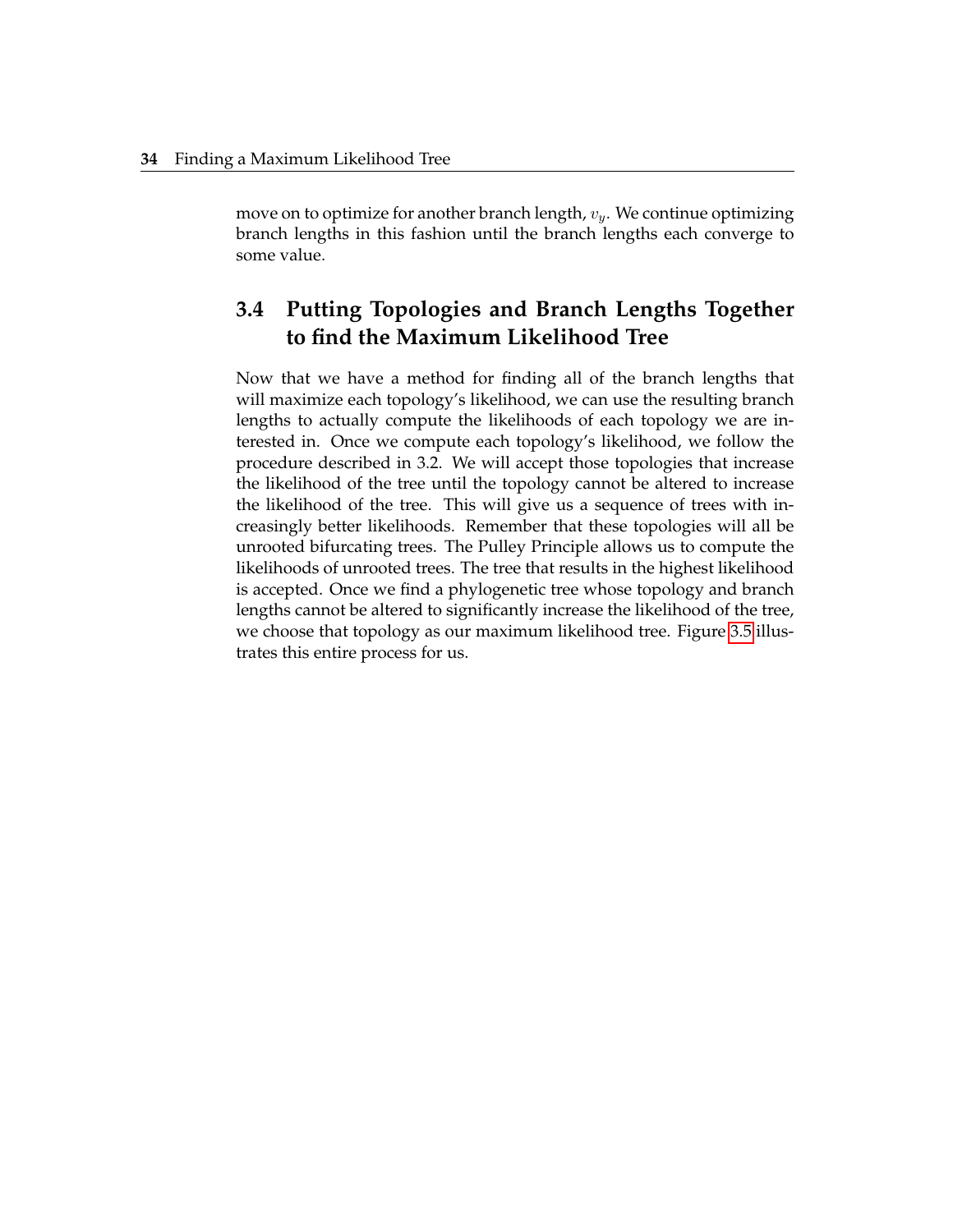Putting Topologies and Branch Lengths Together to find the Maximum Likelihood Tree **35**



Figure 3.5: Finding an estimate for the maximum likelihood tree.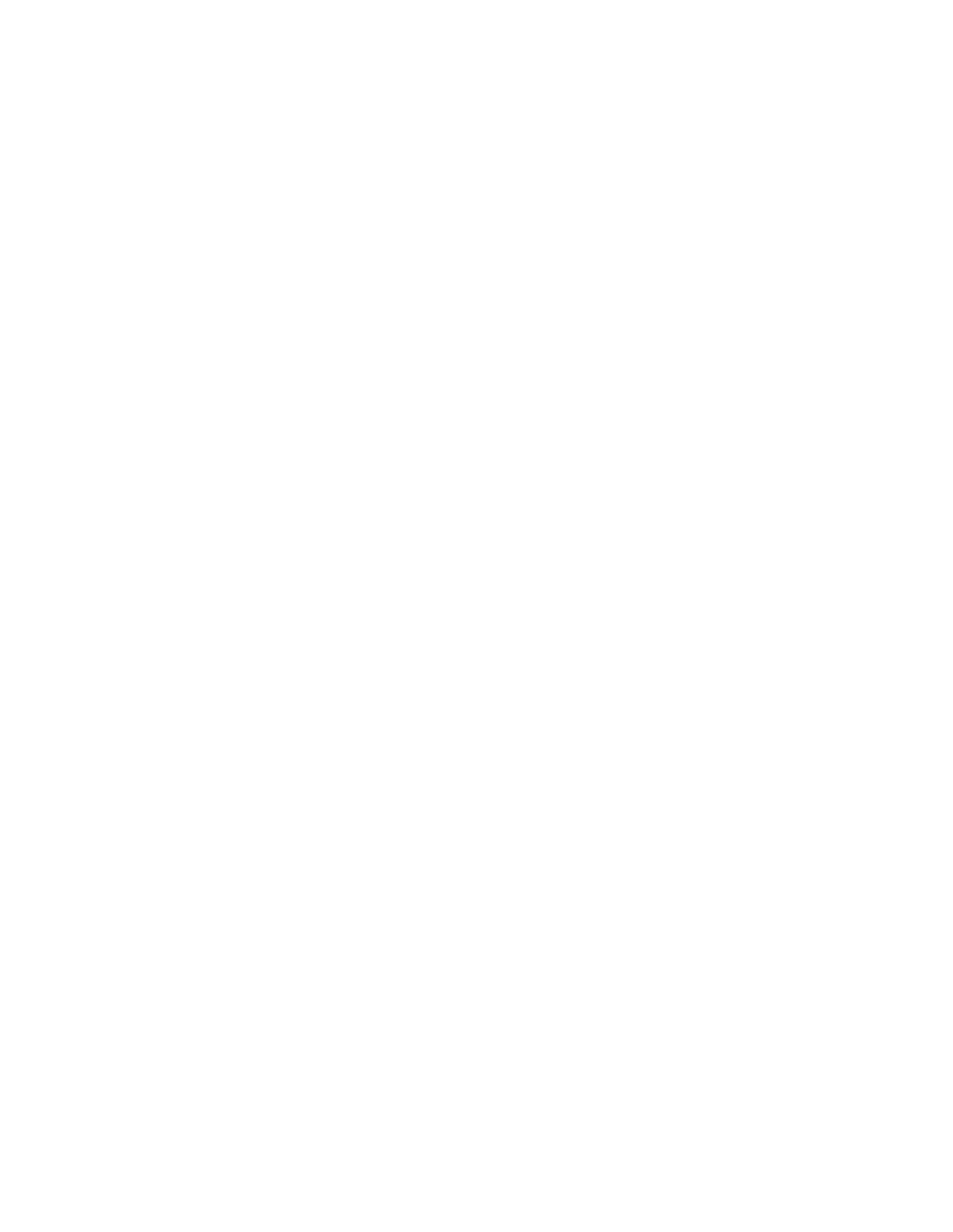### **Chapter 4**

# **Finding the Maximum Likelihood Tree - An Example**

In this chapter, we will demonstrate the process of finding a maximum likelihood phylogenetic tree using a relatively simple example. We will only consider two DNA sites for a family of five species, namely the wizards, elves, hobbits, dwarves, and humans from Middle Earth. At site 1, we set the DNA data to be A, C, T, G, and T, respectively in our five species. At site 2, let us set our DNA data to be A, A, C, G, and G. In other words, the first species has base A at site 1 and base A at site 2. The following table illustrates which base each species has at each DNA site.

| DNA Site | Wizard | $E$ lf | Hobbit Dwarf | Human |
|----------|--------|--------|--------------|-------|
|          |        |        |              |       |
|          |        |        |              |       |

We will assume that we can model base substitution probabilities using the Jukes-Cantor model (see [7]). Under this model, base frequencies are all equal. In other words,  $\pi_1 = \pi_2 = \pi_3 = \pi_4 = 1/4$ .

First, we will focus on site 1 of the DNA sequences. We will add each base to the tree in alphabetical order (A, C, G, T, T). Our 2-species tree will look like this:



Now, since there is only one branch in our tree, there is only one possible location for us to add species 3. Then, our 3-species tree will look like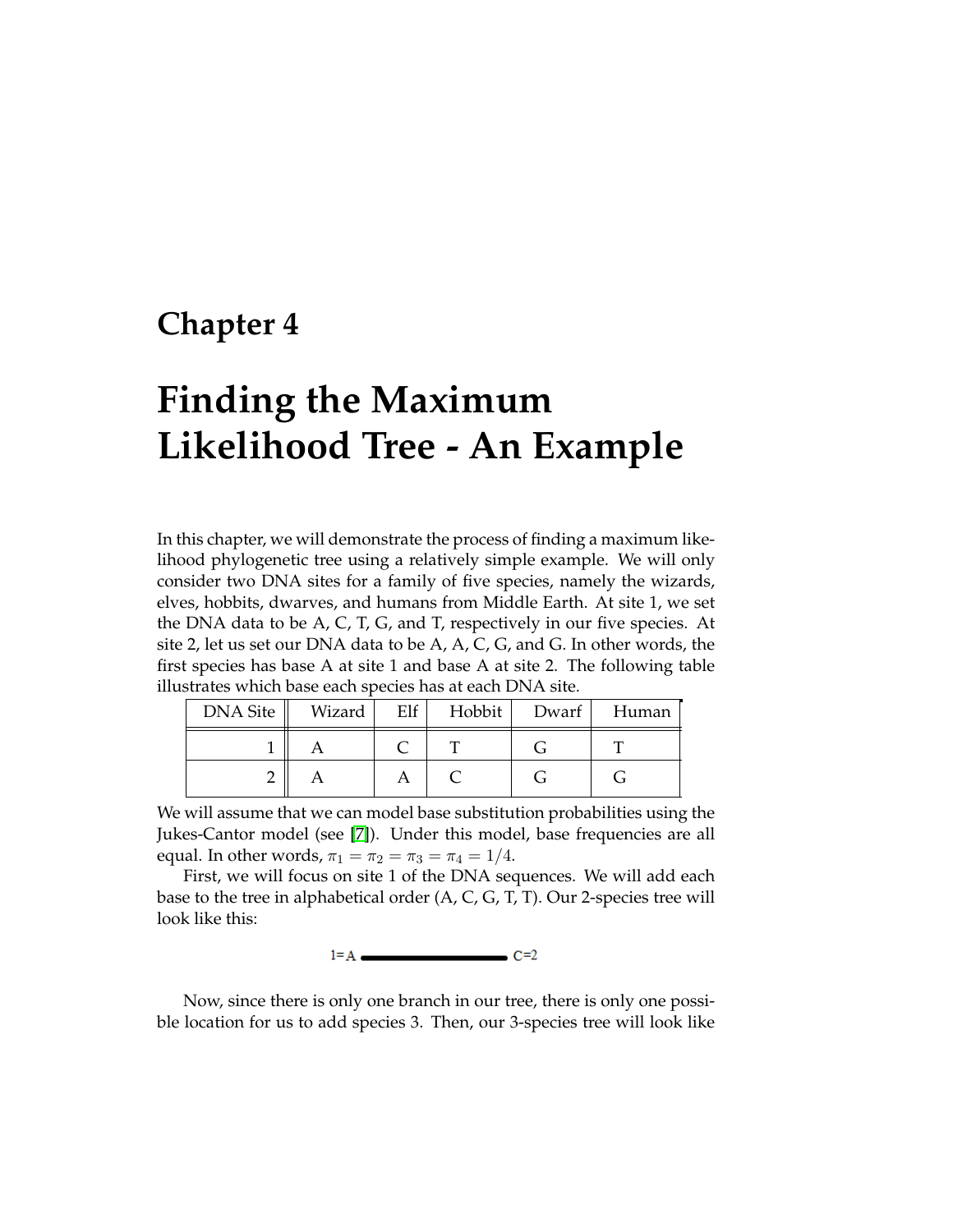this:



In order to begin the process of finding branch lengths, suppose the root of the tree lays along  $v_1$ . Suppose it lays directly to the left of the node labelled with \*. Then, as in Section 3.3, the likelihood of the tree is:

$$
L = \sum_{S_0} \sum_{S_*} \pi_{S_0}(P_{S_0S_*}(0)L_{S_*}^{(*)})(P_{S_01}(v_1)).
$$

Since  $P_{S_0S_*}(0)=1$ , this is equivalent to:

$$
L = \sum_{S_0} \pi_{S_0} L_{S_0}^{(*)} (P_{S_0 1}(v_1)).
$$

Now, we can substitute (1.2) for  $P_{S_01}(v_1)$  to get:

$$
L = \pi_1 L_1^{(*)} (e^{-v_1} + (1 - e^{-v_1}) \pi_1) + \sum_{S_0 \neq 1} \pi_{S_0} L_{S_0}^{(*)} (1 - e^{-v_1}) \pi_1 \tag{4.1}
$$

$$
= e^{-v_1} \pi_1 L_1^{(*)} + (1 - e^{-v_1}) \sum_{S_0} \pi_{S_0} L_{S_0}^{(*)} \pi_1.
$$
 (4.2)

Our equation is now in the same form as (3.3), so we can label our terms as we did in (3.7) for site 1. In this example, term  $A_1 = \pi_1 L_1^{(*)}$  $1^{(*)}$ , term  $B_1 =$  $\sum_{S_0} \pi_{S_0} L_{S_0}^{(*)}$  $S_0^{(*)}\pi_1$ , term  $q = e^{-v_1}$ , and term  $p = 1 - q = 1 - e^{-v_1}$ .

Next, we consider DNA site 2, so that we can find  $A_2$  and  $B_2$ . If we order the bases in site 2 in the same order as we ordered the bases in site 1, we have A, A, G, C, and G. The phylogenetic tree for site 2 will look like this:



Then, the likelihood for the phylogenetic tree for site 2 is: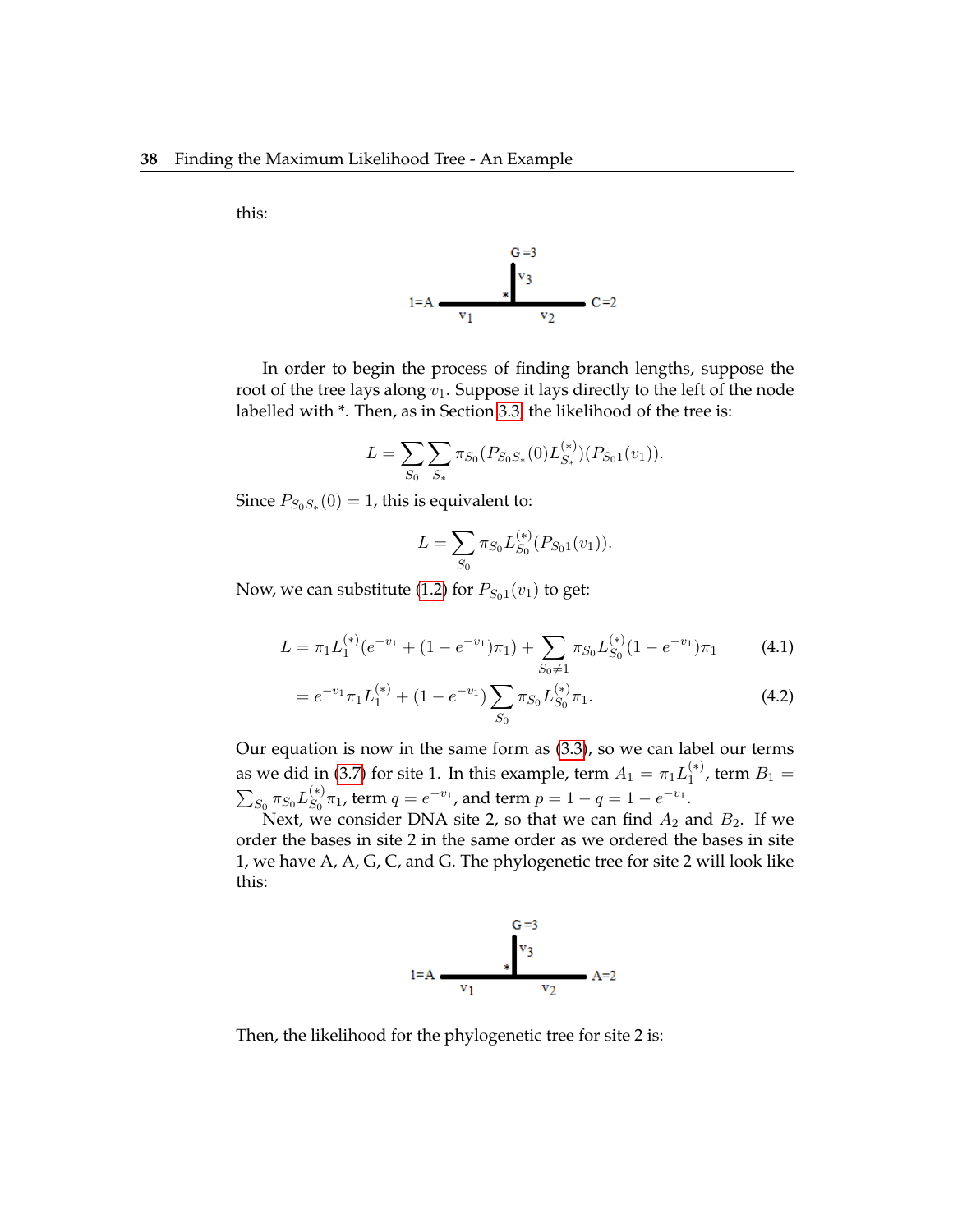$$
L = e^{-v_1} \pi_1 L_1^{(*)} + (1 - e^{-v_1}) \sum_{S_0} \pi_{S_0} L_{S_0}^{(*)} \pi_1.
$$

In this equation,  $A_2 = \pi_1 L_1^{(*)}$  $_1^{(*)}$  and  $B_2=\sum_{S_0}\pi_{S_0}L_{S_0}^{(*)}$  $_{S_0}^{(*)}\pi_1.$ 

Since the number of sites in the DNA sequences of our data is  $K = 2$ , our iteration formula will simply be:

$$
p^{(k+1)} = \frac{1}{2} \sum_{i=1}^{2} \frac{B_i p^{(k)}}{A_i q^{(k)} + B_i p^{(k)}}
$$
(4.3)

In order to use this iteration formula, we must first determine what  $B_i$ and  $A_i$  are for  $i=1$  and for  $i=2.$  For each  $A_i$ , we know that  $\pi_1=1/4$  under the Jukes-Cantor model. Then, we are left with finding  $L_1^{(*)}$  $i<sup>*</sup>$ . Similarly, for each  $B_i$ , we know that  $\pi_{S_0} = \pi_1 = 1/4$ . Thus, we are left with the task of finding  $L_{S_0}^{(*)}$  $\int_{S_0}^{S_0}$ . By (2.4), we have that

$$
L_1^{(*)} = (P_{13}(v_3))(P_{12}(v_2))
$$

and

$$
L_{S_0}^{(*)} = \sum_{S_0} (P_{S_04}(v_3)) (P_{S_02}(v_2))
$$

at site 1 in our DNA sequence.

At site 2 in our DNA sequence,

$$
L_1^{(*)} = (P_{14}(v_3))(P_{11}(v_2))
$$

and

$$
L_{S_0}^{(*)} = \sum_{S_0} (P_{S_04}(v_3)) (P_{S_01}(v_2)).
$$

Here we find that we cannot calculate these likelihoods without knowing  $v_1$  and  $v_2$ . Recall that the algorithm described in Section 3.3 is a special case of the EM algorithm that never produces branch lengths that will decrease the likelihood of the tree. Thus, we are able to set  $v_2$  and  $v_3$  at an initial estimate of the branch lengths while trying to find  $v_1$ . We will estimate that  $v_2 = v_3 = 1$ . Now, we are able to use these values in (1.2) to get

$$
L_1^{(*)} = ((1 - e^{-1})(1/4))^2 \approx 0.025
$$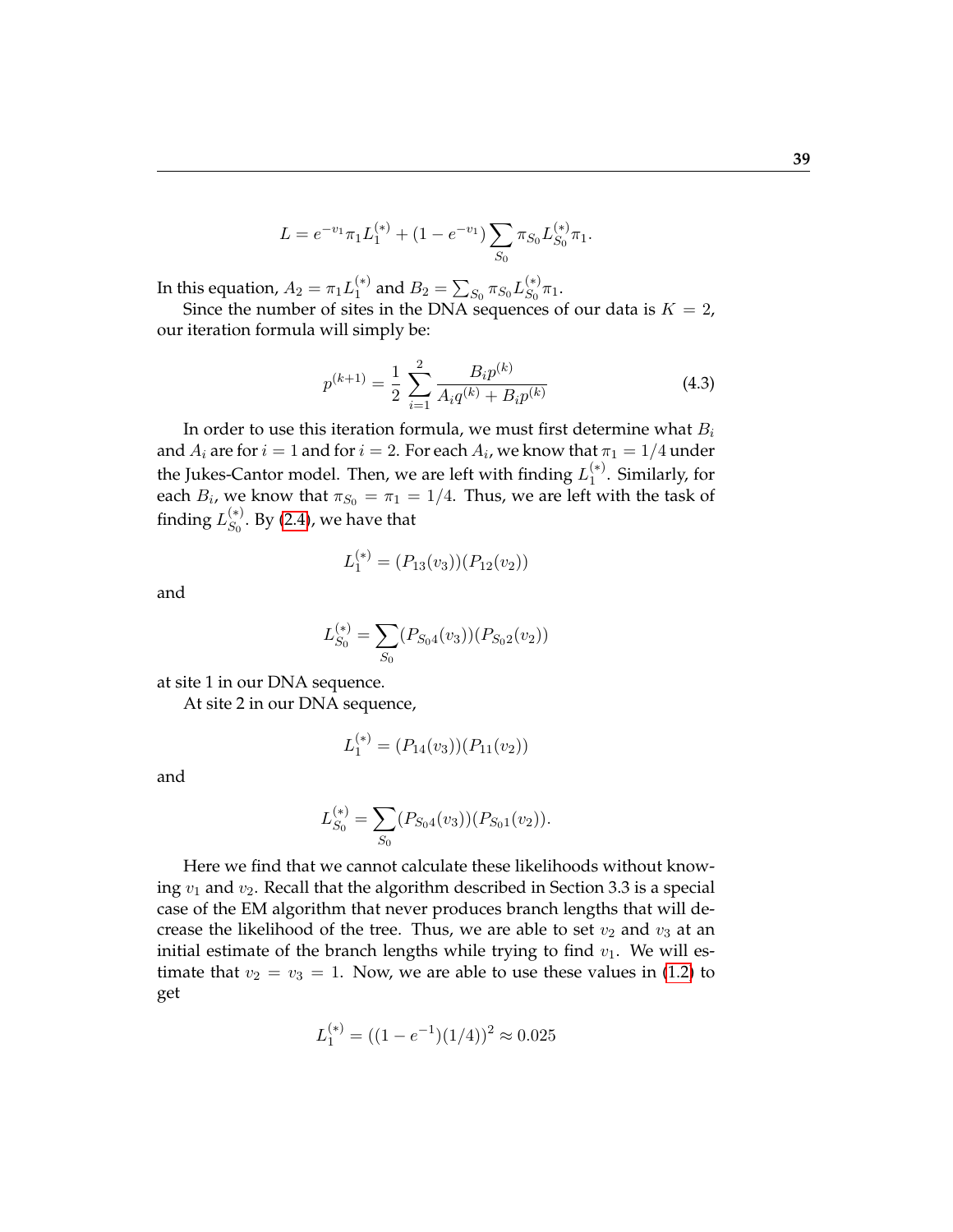in  $A_1$ ,

$$
L_1^{(*)} = ((1 - e^{-1})(1/4))(e^{-1} + (1 - e^{-1})(1/4)) \approx 0.083
$$

in  $A_2$ , and

$$
L_{S_0}^{(*)} = 2((1 - e^{-1})(1/4))^2 + 2((e^{-1} + (1 - e^{-1})(1/4))((1 - e^{-1})(1/4))) \approx 0.216
$$

in both  $B_1$  and  $B_2$ .

Now, we must take an initial estimate of  $p^{(1)}.$  We will also estimate that  $p^{(1)}=1-e^{-1}.$  Once we run the EM algorithm a few times, it converges to  $p \approx 0.999653874$ . Since  $p = 1 - e^{-v_1} \approx 0.999653874$ ,  $v_1 \approx 7.969$ . We still need to find  $v_2$  and  $v_3$ , and since the calculation of  $v_1$  depended on these two branch lengths, it may change again.

Next, we must do the same computation for  $v_2$ . We will root the tree directly to the right of node  $*$  so that the node lays in  $v_2$ . Then, for site 1, the likelihood of the tree is:

$$
L = e^{-v_2} \pi_2 L_2^{(*)} + (1 - e^{-v_2}) \sum_{S_0} \pi_{S_0} L_{S_0}^{(*)} \pi_2.
$$

This means that  $A_1 = \pi_2 L_2^{(*)}$  $_2^{(*)}$  and  $B_1=\sum_{S_0}\pi_{S_0}L_{S_0}^{(*)}$  ${}_{S_0}^{(*)}\pi_2.$ For site 2, the likelihood of the tree is:

> $L = e^{-v_2} \pi_1 L_1^{(*)} + (1 - e^{-v_2}) \sum$  $S_{0}$  $\pi_{S_0} L_{S_0}^{(*)}$  ${}_{S_0}^{(*)}\pi_1.$

This means that  $A_2 = \pi_1 L_1^{(*)}$  $_1^{(*)}$  and  $B_2=\sum_{S_0}\pi_{S_0}L_{S_0}^{(*)}$  ${}_{S_0}^{(*)}\pi_1.$ 

We are again left with the difficulty of calculating  $L_2^{(*)}$  $_2^{(*)}$  and  $L_{S_0}^{(*)}$  $\int_{S_0}^{+\gamma}$  for site 1 and  $L_1^{(*)}$  $_1^{(*)}$  and  $L_{S_0}^{(*)}$  $S_0^{(*)}$  for site 2. Fortunately, we now have a better estimate for  $v_1$ . We will estimate that  $v_1 = 7.969$  and that  $v_3 = 1$ . Then, for site 1,

$$
L_2^{(*)} = [(1 - e^{-7.969})(1/4)][(1 - e^{-1})(1/4)] \approx 0.0395
$$

and

$$
L_{S_0}^{(*)} = 2[(1 - e^{-7.969})(1/4)][(1 - e^{-1})(1/4)]
$$
  
+  $[e^{-7.969} + (1 - e^{-7.969})(1/4)][(1 - e^{-1})(1/4)]$   
+  $[(1 - e^{-7.969})(1/4)][e^{-1} + (1 - e^{-1})(1/4)] \approx 0.250.$  (4.4)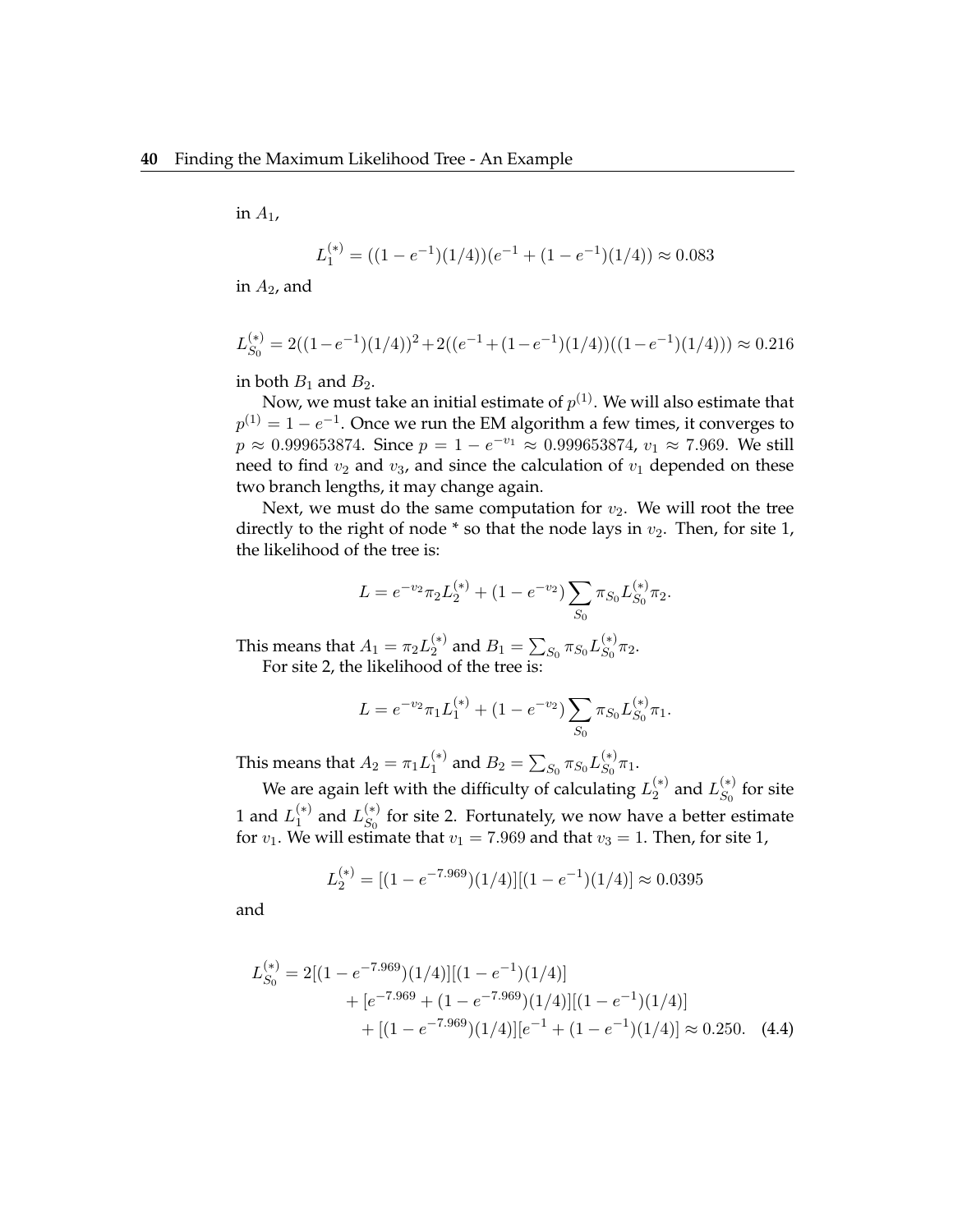For site 2,

$$
L_1^{(*)} = [e^{-7.969} + (1 - e^{-7.969})(1/4)][(1 - e^{-1})(1/4)] \approx 0.395
$$

and

$$
L_{S_0}^{(*)} = 2[(1 - e^{-7.969})(1/4)][(1 - e^{-1})(1/4)] + [e^{-7.969} + (1 - e^{-7.969})(1/4)][(1 - e^{-1})(1/4)] + [(1 - e^{-7.969})(1/4)][e^{-1} + (1 - e^{-1})(1/4)] \approx 0.250.
$$
 (4.5)

Now, we have all of the components to find  $v_2$  using our iteration formula (4.3). Again, we will estimate  $p^{(1)} = 1 - e^{-1}$ . Once we run the EM algorithm a few times, it converges will converge to a number as it did for  $v_1$ . We will then be able to use this number to find  $v_2$ .

We follow the same procedure to find an estimate for  $v_3$ . Using our new estimates for  $v_1$  and  $v_2$ , the EM algorithm will converge to some value. We will use this value to find an estimation for  $v_3$ . We use these approximations of  $v_1$ ,  $v_2$ , and  $v_3$  in the EM algorithm again until each of the values converges.

We continue to use the resulting branch length estimates from the EM algorithm to produce better estimates of the branch lengths until the successive estimates begin to converge. Then, the branch lengths that the iteration converges to are accepted as the best estimates for the actual branch lengths of the phylogenetic tree in this step of the maximum likelihood process.

We can now proceed to add our fourth species to the tree. Since there are three branches in the 3-species tree, there are three possible locations for species 4. For site 1 of the DNA sequences, the 4-species trees that can result from the 3-species tree are:



Notice that a new node and two new branches are created after the addition of species 4 to the tree.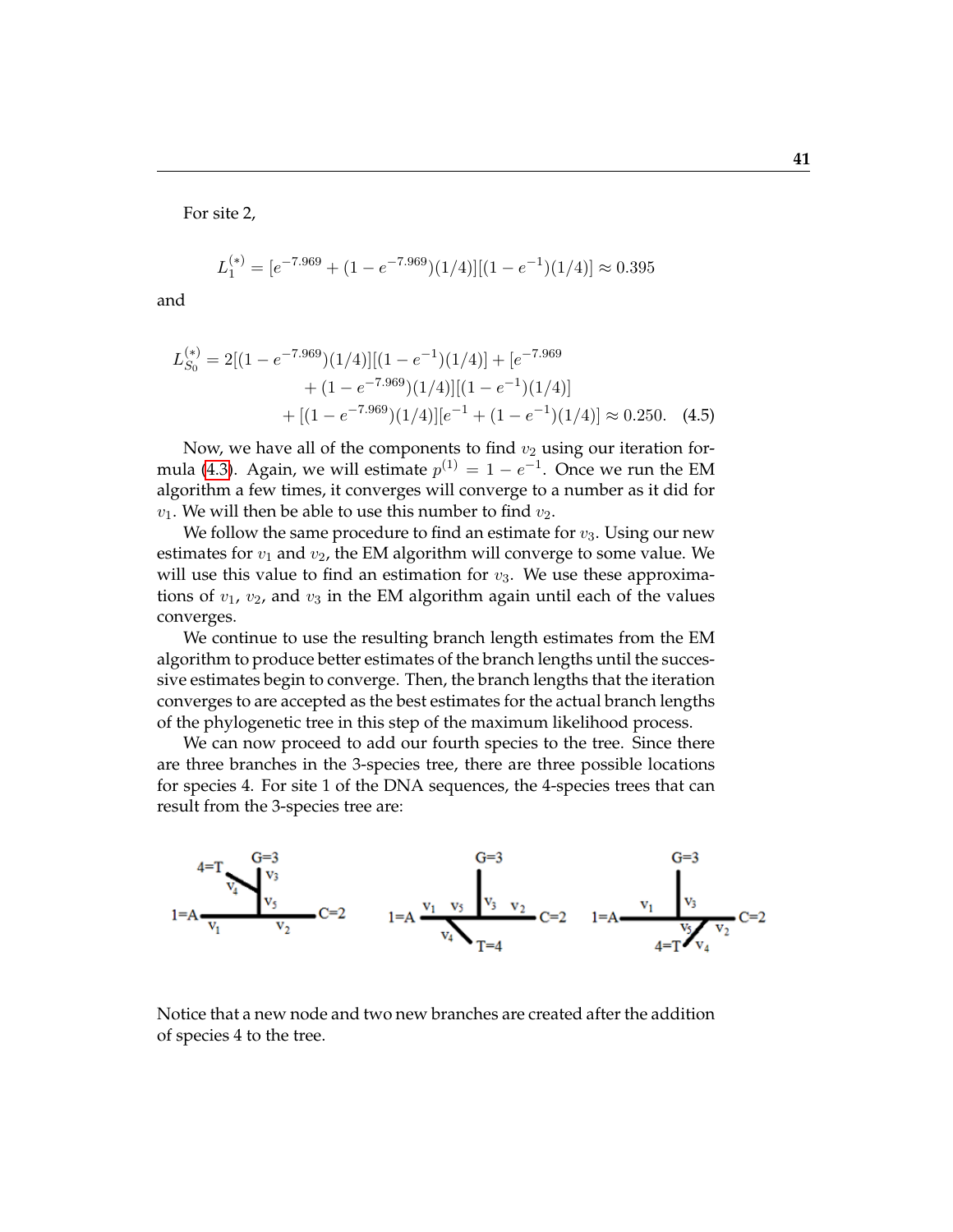Now, we proceed as we did with the three-species tree. For each new tree produced, we evaluate the branch lengths using the EM algorithm. After the iteration converges and gives an estimate of each branch length, we evaluate the likelihoods of each topology. We accept the topology that gives us the greatest likelihood and dismiss the other two topologies. After we have found our optimal 4-species tree, we can add species 5 to each possible location in the accepted 4-species tree. After evaluating the branch lengths and likelihoods of each resulting 5-species tree topology, we have a 5-species tree.



Figure 4.1: The 5-species tree resulting in the greatest likelihood before local rearrangements.

Before we can accept this tree as our maximum likelihood tree, we must perform local rearrangements to help test some possible phylogenetic trees that we may have missed due to the order in which we added each species to the tree. Suppose the tree in Figure 4.1 is the tree we obtain. For each interior branch of the tree, we can perform Nearest Neighbor Interchange (NNI). For interior branch,  $v_7$ . the resulting topologies are:

Next, we evaluate the branch lengths and likelihoods of these two topologies, accepting the tree that results in the largest likelihood. If this tree's likelihood is greater than the likelihood of the tree in Figure 4.1, we accept the new tree. In the tree that we accept, whether it be the tree in Figure 4.1 or the new tree, we continue to perform NNI on any remaining interior branches. Each time we do NNI, we evaluate the lengths of the branches and find the likelihood of the new trees. Then, we accept each tree that increases the likelihood. Remember that this is a greedy algorithm, so we continue this process of local rearrangements until we feel that a tree gives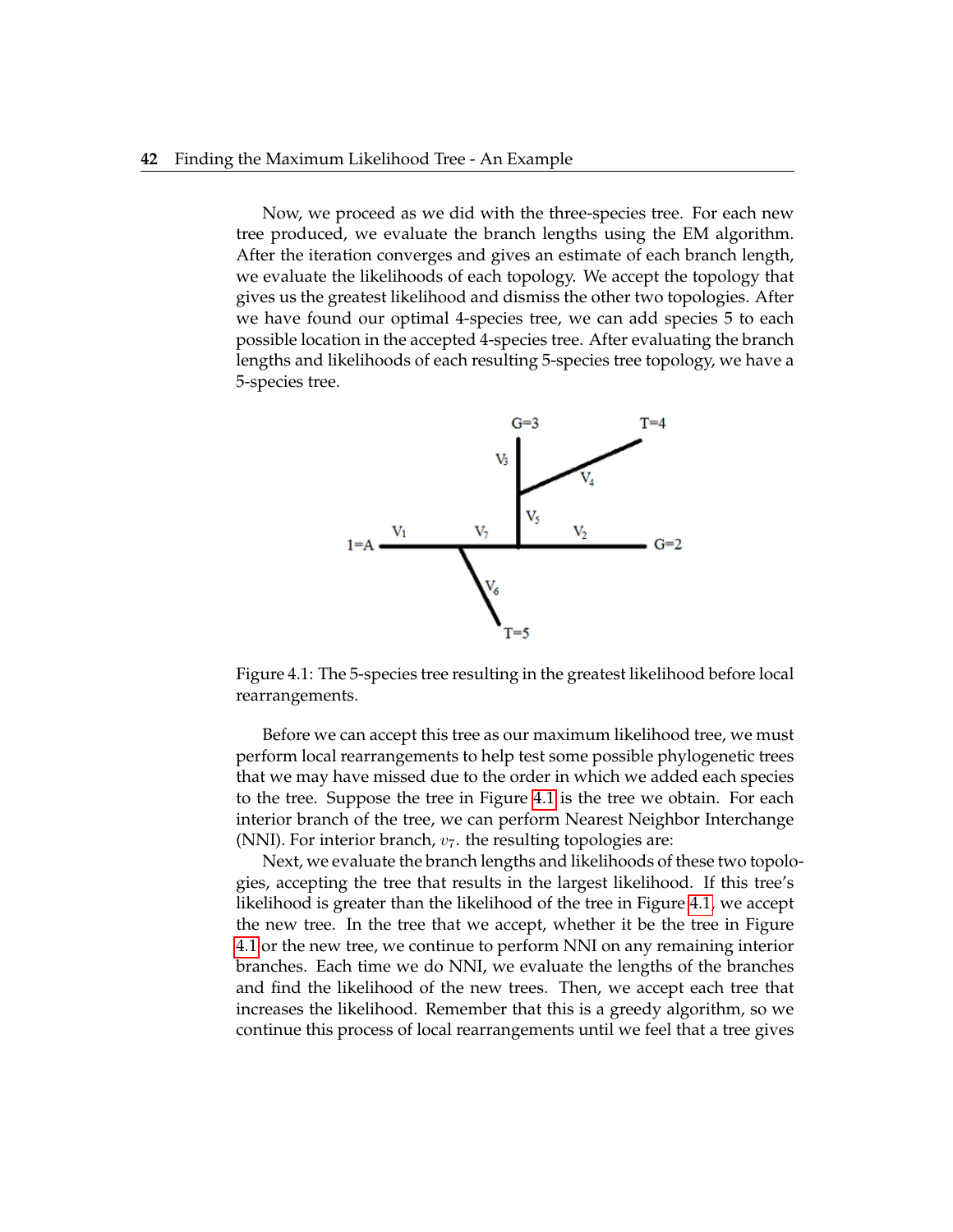

us a sufficiently large likelihood for us to choose it as our maximum likelihood tree. The tree that we choose is our best guess for the phylogenetic trees of the species from Middle Earth. This tree allows us to see how closely related each of the species is to one another. Figure 4.2 illustrates this.



Figure 4.2: Suppose this is our maximum likelihood tree for wizards, elves, hobbits, dwarves, and humans. The branch lengths,  $v_1, v_2, \ldots, v_7$ , are known from the EM algorithm calculations. They help us see how closely related one species is to another.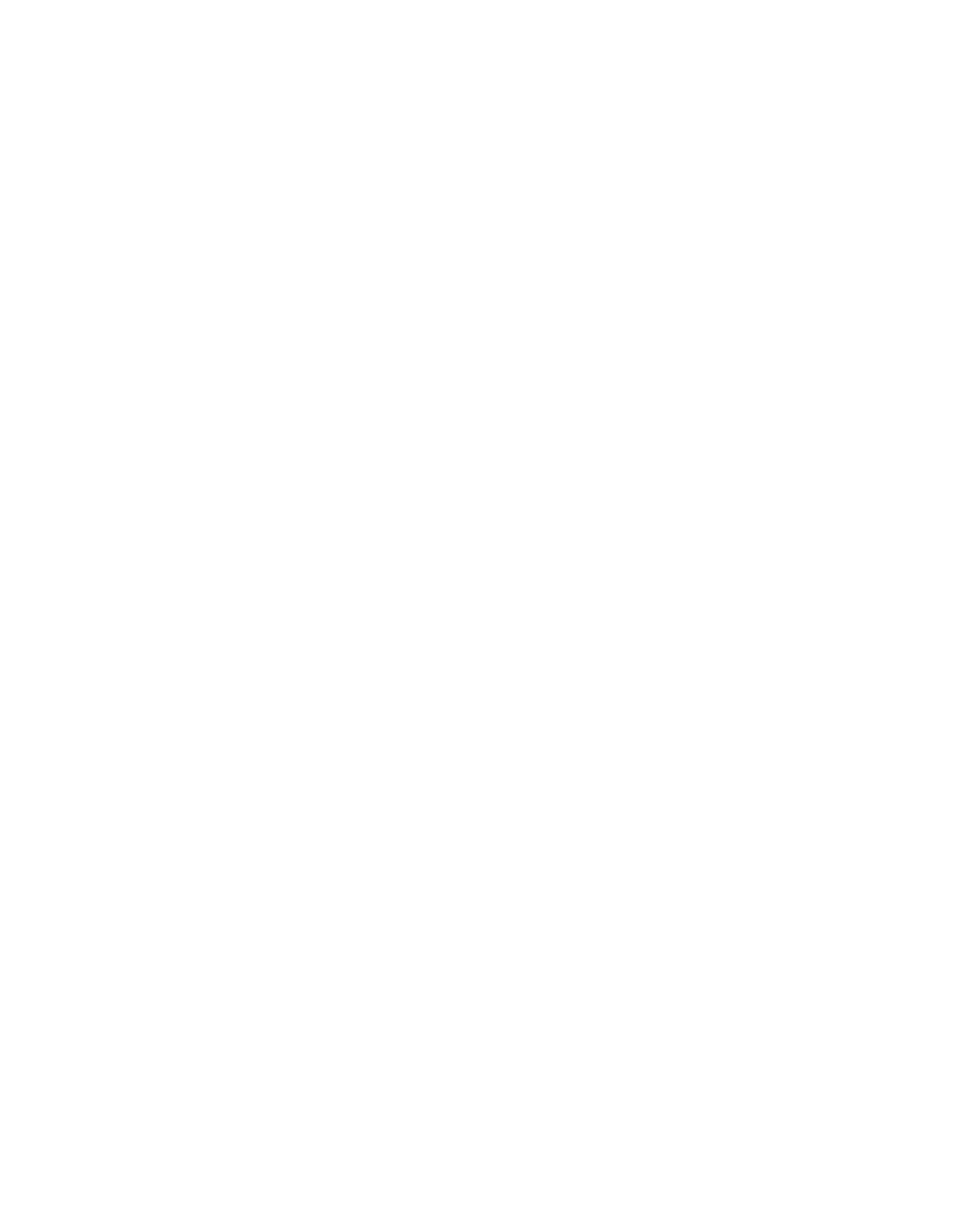### **Chapter 5**

## **The Limitations of Our Model**

We have examined how probability and statistics can describe the process of estimating the most likely phylogenetic tree for a set of DNA sequences. As with any mathematical modeling problem, there are several assumptions that we made in order to ease the computational burden of finding the maximum likelihood tree. It is important to consider the assumptions that we have made and investigate ways in which to make our approach better.

In Chapter 4, we took quite a large leap in modeling base substitution with the Jukes-Cantor model. There are several models of DNA base substitution, including Kimura, Felsenstein, and Tamura (see [3] for descriptions of these models). We did not collect any actual information about the DNA sequences in our data besides the bases that we could observe. After running a few experiments, one is able to determine which model of base substitution best fits the set of species one is examining. For example, in some DNA sequences, the rate of base substitution of a transition can be different from the rate of base substitution of a transversion. Transitions and transversions categorize base substitutions. Both states before and after the substitution can be purines (A or G) or pyramidines (C or T), in which case we call the mutation a transversion. If the base was a purine and was substituted with a pyramidine, or vice versa, we call the base substitution a transition (note: the name, transition, does not relate to the transition probabilties we discussed earlier). There are also cases in which we are unable to observe which specific base we have at the tips of our trees (i.e., in our set of DNA sequences). Sometimes, we are only able to observe whether or not we have a purine or a pyrimadine at the tips of the tree. In order to determine which model of base substitution best de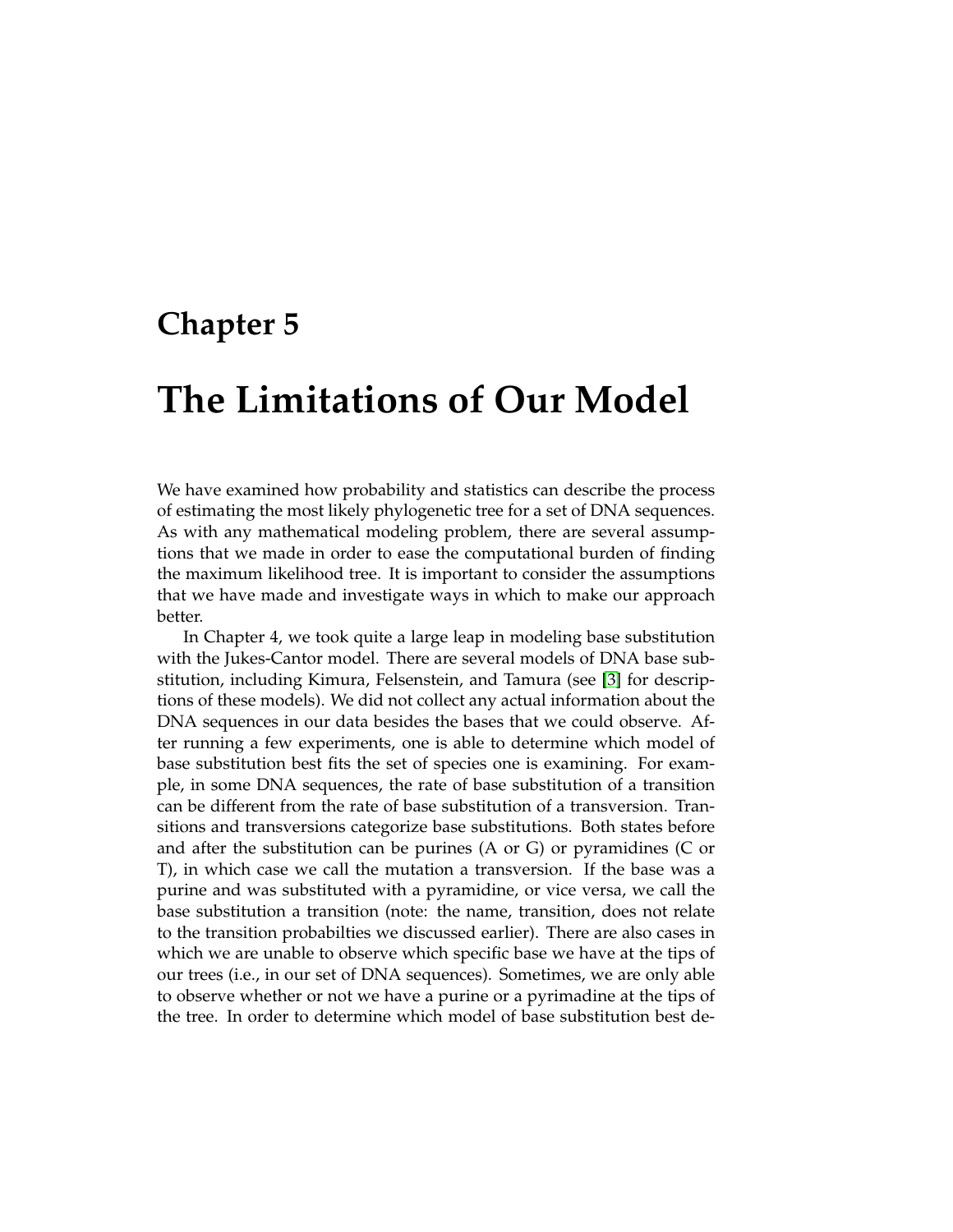scribes the set of DNA sequences we have, we must perform experiments and observations on the DNA.

Our model of DNA mutations also neglects the fact that deletions and insertions can occur. This means that if we begin with  $K$  DNA sites, mutations can cause an addition or removal of a DNA site. Then, we may end up with  $K + 1$ ,  $K - 1$ ,  $K + 2$ , etc. DNA sites.

Another limitation of our model is that it does not consider whether or not rates of substitution vary. We assumed that each DNA site mutated independently from other DNA sites. Gillespie and Langley [6] observed that the number of substitutions can vary in the two branches descending from a common node depending on the location of the DNA site being inspected. This means that depending on how close together two DNA sites are, they may not be independent of each other.

We also made the assumption that the phylogenetic tree is bifurcating. This is not always the case. We may have a multifurcating tree, in which case, we would have to think of a different method for finding the possible locations to add a new species when constructing a tree.

A few of these ambiguities can be solved using our current model of base substitution. For example, when we have a set of DNA sequences in which we are only able to observe whether we have purines or pyrimadines at the tips of our branches, we can adjust the likelihoods of the tips of our tree. If we know that tip  $i$  is a purine, then  $L_1^{(i)} = L_4^{(i)} = 1$  and  $L_2^{(i)} = L_3^{(k)} = 1$ 0. Then, to accomodate for some of the unknown parameters presented here, we can either tweak the Jukes-Cantor model or use a totally different model of base substitution.

The computational burden for the simple example we presented in Chapter 4 was large, and factoring in these limitations can make the computation even more difficult. Fortunately, this method of maximum likelihood estimation has been programmed in PASCAL by Mark Moehring. It estimates the terms of the  $p^{(k)}$  during the branch length iteration process. Unfortunately, the program is known to be quite slow. However, since the process of iterating  $p^{(k)}$ s can become extremely long and tedious, this program is very useful (for more information about the program, see [2].

In this paper, we have described a method to find an estimate of the topology of a set of DNA sequences for a group of species. In our example in Chapter 4, we were able to find a maximum likelihood topology for the family of species (see Figure 4.2). This information allows us to analyze how closely related one species is to another in relation to genetic makeup. We have not, however, determined the DNA of the species' com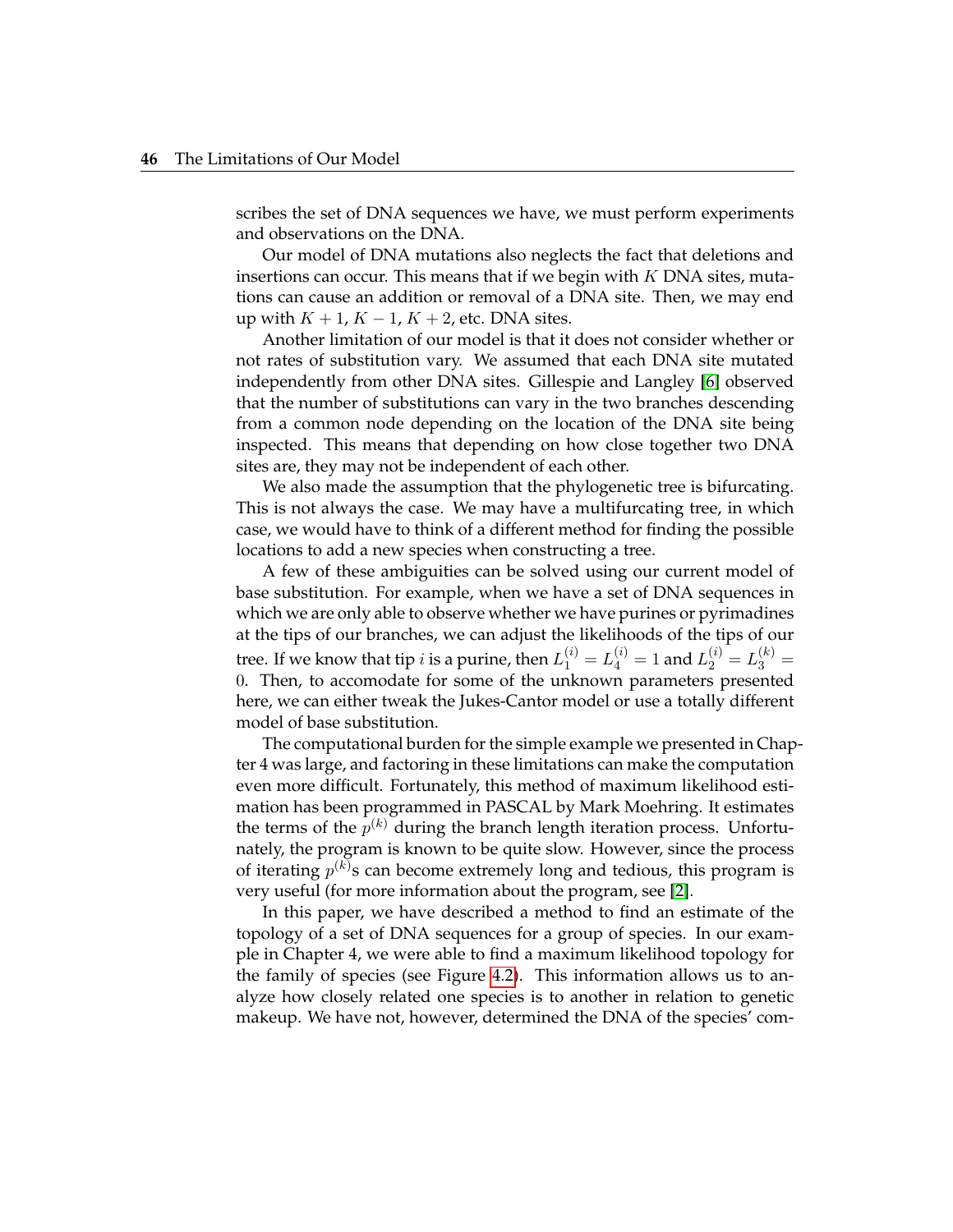mon ancestors. The likelihoods of each topology must be analyzed further to determine the states of each internal node of the tree.